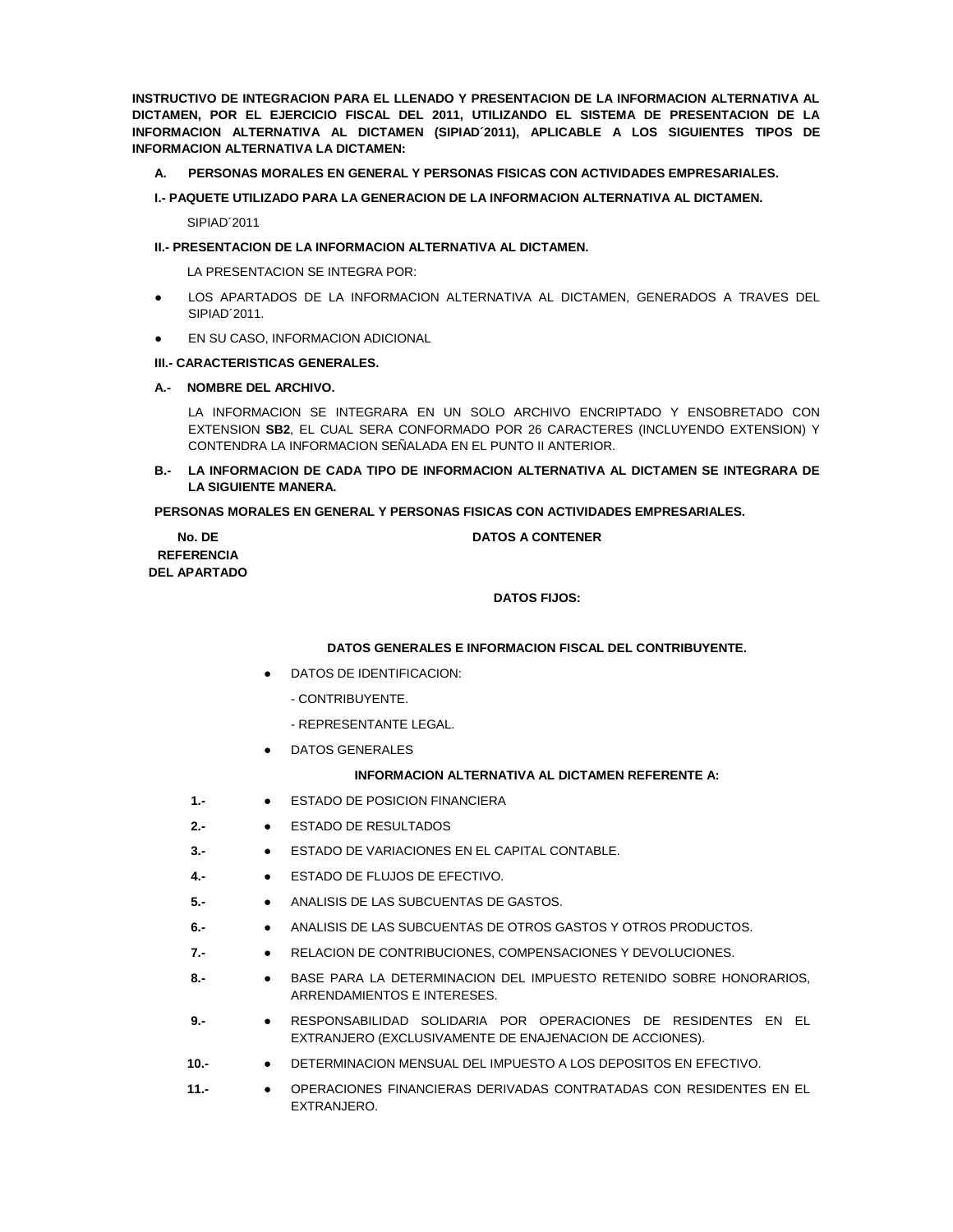- **12.-** INVERSIONES PERMANENTES EN SUBSIDIARIAS, ASOCIADAS Y AFILIADAS RESIDENTES EN EL EXTRANJERO.
- **13.-** SOCIOS O ACCIONISTAS QUE TUVIERON ACCIONES O PARTES SOCIALES.
- **14.-** CONCILIACION ENTRE EL RESULTADO CONTABLE Y FISCAL PARA EFECTOS DEL IMPUESTO SOBRE LA RENTA
- **15.-** OPERACIONES CON PARTES RELACIONADAS.
- **16.-** INFORMACION DEL CONTRIBUYENTE SOBRE SUS OPERACIONES CON PARTES RELACIONADAS.
- **17.-** DETERMINACION DE LA RENTA GRAVABLE PARA EFECTOS DE LA PARTICIPACION DE LOS TRABAJADORES EN LAS UTILIDADES DE LAS EMPRESAS DE CONFORMIDAD CON EL ARTICULO 16 DE LA LEY DEL IMPUESTO SOBRE LA RENTA.
- **18.-** OPERACIONES DE COMERCIO EXTERIOR.

# **C. FORMATO DE PRESENTACION EN EL SIPIAD´2011.**

LA INFORMACION ESTA INTEGRADA POR LOS DATOS DE IDENTIFICACION, DATOS GENERALES, INFORMACION FISCAL DEL CONTRIBUYENTE, ESTADOS FINANCIEROS BASICOS, DETALLE DE OPERACIONES CON PARTES RELACIONADAS, CONCILIACION, DETERMINACION, RELACION; Y SE PRESENTARAN EN FORMA LINEAL VERTICAL, DE ACUERDO A LAS REGLAS ESPECIFICAS CON LAS QUE EL SISTEMA OPERA. Y EN SU CASO, LA INFORMACION ADICIONAL.

# **D.- PRESENTACION DE LA INFORMACION.**

- LA INFORMACION ALTERNATIVA AL DICTAMEN, DEBERA ELABORARSE Y PREPARARSE PARA SU ENVIO INVARIABLEMENTE EN EL SISTEMA DENOMINADO SIPIAD´2011, DESARROLLADO POR EL SERVICIO DE ADMINISTRACION TRIBUTARIA.
- EN LOS FORMATOS DE LOS APARTADOS NO SE PUEDEN ADICIONAR COLUMNAS, NI SE PUEDEN ADICIONAR RENGLONES CON INDICES, SALVO PARA LA INTEGRACION DE LOS CONCEPTOS DENOMINADOS "OTROS" O EN LOS CASOS EN QUE EL PROPIO SISTEMA LO PERMITA; SIN EMBARGO, SI ES POSIBLE AGREGAR "NOTAS".
- CABE SEÑALAR QUE LOS IMPORTES DE LOS DATOS A PROPORCIONAR DE LOS APARTADOS DE LA INFORMACION ALTERNATIVA AL DICTAMEN QUE NO SE OCUPEN, PODRAN DEJARSE EN BLANCO O BIEN PONER UN CERO PARA EVITAR ERRORES DE OMISION DE LA CAPTURA, EXCEPTO EN AQUELLOS INDICES, QUE EL PROPIO SISTEMA INDIQUE QUE NO DEBEN DEJARSE EN BLANCO Y SE REQUERIRA QUE POR LO MENOS SE ANOTE UN CERO.
- LA INFORMACION DEBERA PRESENTARSE RESPETANDO LA ESTRUCTURA DE CONSTRUCCION Y ENCRIPTACION DE DATOS DEL SIPIAD´2011. ASIMISMO, POR NINGUN MOTIVO PODRA PRESENTARLA O EDITARLA CON ALGUN OTRO SOFTWARE.
- EN LA PRESENTACION DE LOS IMPORTES, SE PODRAN UTILIZAR FORMULAS, SUMATORIAS Y CUALQUIER TIPO DE OPERACION O RUTINA QUE ESTE INCLUIDA EN EL SIPIAD´2011.
- PARA ESCRIBIR LOS TEXTOS DE LA INFORMACION ADICIONAL, PODRAN UTILIZARSE CARACTERES ESPECIALES (COMAS, PUNTOS, PARENTESIS, CORCHETES, ETC.).
- EN EL CASO DE UTILIZAR EL APARTADO DE "INFORMACION ADICIONAL", SE DEBERAN CAPTURAR UN MINIMO DE 100 CARACTERES.
- CON LA FINALIDAD DE REALIZAR LAS ACOTACIONES DE ESTADOS FINANCIEROS BASICOS Y EN LOS DEMAS APARTADOS, SE ANOTARA LA REFERENCIA INMEDIATAMENTE DESPUES DEL NOMBRE DE LA CUENTA O SUBCUENTA QUE SE VA A REFERENCIAR INSERTANDO UNA NOTA POR MEDIO DEL SISTEMA CON UN MAXIMO DE 250 CARACTERES. EN LAS NOTAS RELACIONADAS CON CUENTAS ADICIONADAS MEDIANTE INDICES AGREGADOS, SE DEBE INDICAR EL INDICE AL QUE SE REFIERE LA NOTA. EJEMPLO:

# NOTA DEL INDICE 17010015000100.

TODOS LOS DATOS DE LAS CELDAS, SE CAPTURARAN DE ACUERDO A LAS REGLAS DE VALIDACION PROPIAS DEL SISTEMA.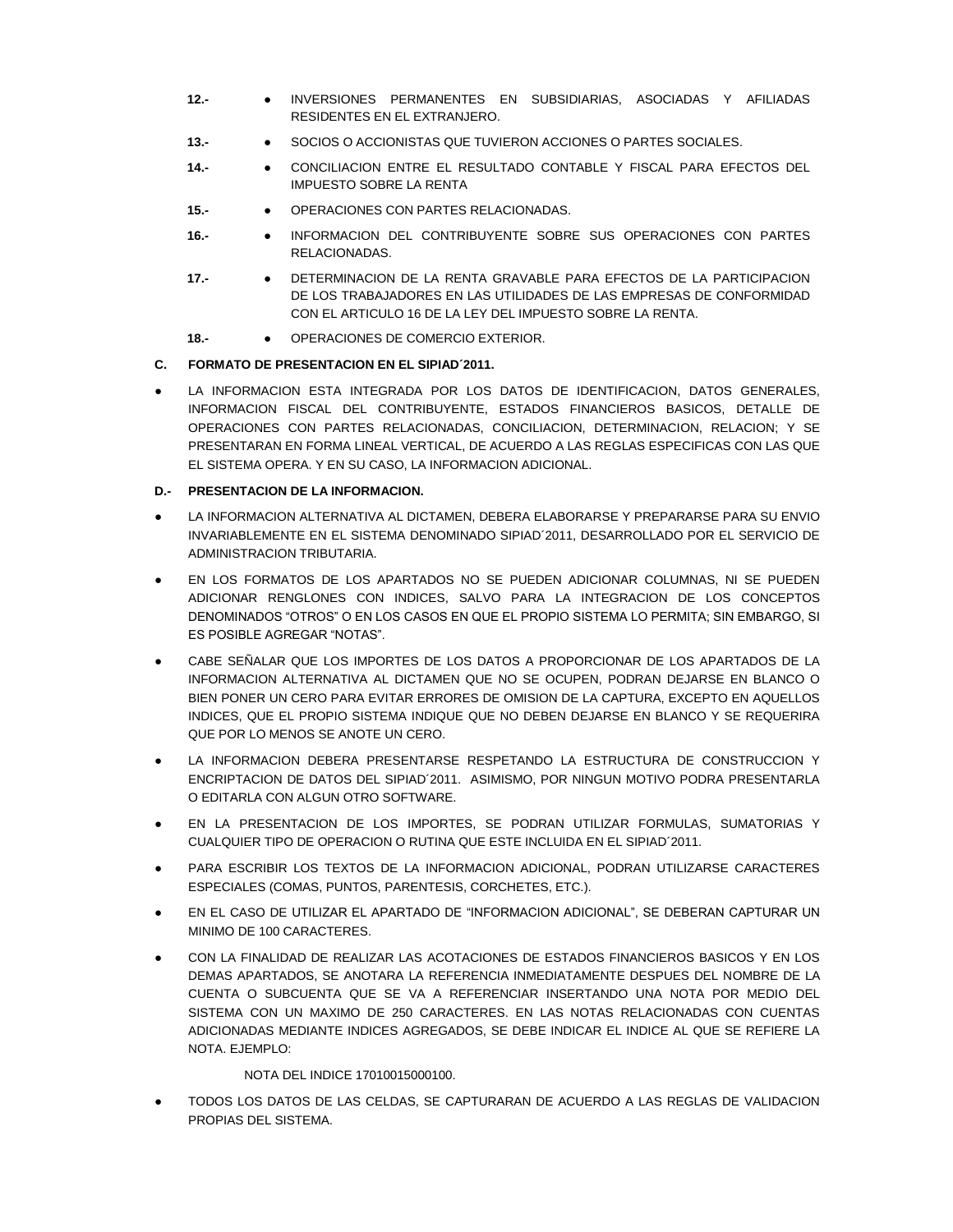## **IV.- CARACTERISTICAS ESPECIFICAS.**

## **A.- LAS COLUMNAS.**

- SE DEBERA RESPETAR EL NUMERO DE COLUMNAS ESTABLECIDAS PARA CADA UNO DE LOS APARTADOS ESPECIFICOS.
- POR NINGUN MOTIVO SE DEBERAN INCORPORAR COLUMNAS, ARCHIVOS O APARTADOS EXTRAS.
- LA INFORMACION ADICIONAL NO TENDRA COLUMNA DE INDICES.

## **B.- LOS INDICES.**

- SE MANEJARAN NUEVE CARACTERES ALFANUMERICOS PARA EL CASO DE DATOS DE IDENTIFICACION Y DATOS GENERALES Y CATORCE CARACTERES NUMERICOS PARA LOS DEMAS APARTADOS.
- LA JUSTIFICACION DE LOS CARACTERES DE LOS INDICES SERA CENTRADA.

## **C.- LOS CONCEPTOS.**

TODOS LOS TEXTOS UTILIZADOS SE PRESENTARAN EN LETRAS MAYUSCULAS Y NO PODRAN CONTENER SIGNOS ESPECIALES (COMAS, CORCHETES, PARENTESIS, ETC.). SE PODRAN CAPTURAR CON MINUSCULAS; SIN EMBARGO, EL SIPIAD´2011 AUTOMATICAMENTE LAS CONVIERTE A MAYUSCULAS.

## **D.- LAS CANTIDADES.**

- LAS CIFRAS DE IMPORTES, PODRAN CONTENER FORMULAS PERO NO SIGNOS ESPECIALES (SIGNO DE PESOS, COMAS, PUNTOS, CORCHETES O PARENTESIS), UNICAMENTE DEBERAN CONSTAR DE LOS DIGITOS DEL 0 AL 9.
- LOS SIMBOLOS COMO LOS PARENTESIS, LOS SEPARADORES DE MILES, ETC.; SOLAMENTE SERAN LOS QUE EL SISTEMA ASIGNE (SEGUN LA CONFIGURACION QUE ELIJA EL USUARIO).
- LAS CANTIDADES NEGATIVAS DEBERAN CAPTURARSE CON SIGNO NEGATIVO, ANTEPONIENDOSE EL SIGNO A DICHA CANTIDAD, PERO PODRAN VISUALIZARSE CON PARENTESIS (SEGUN LA CONFIGURACION QUE ELIJA EL USUARIO).
- LOS CAMPOS NUMERICOS QUE CONTENGAN INFORMACION SERAN JUSTIFICADOS A LA DERECHA.
- LOS IMPORTES DEBERAN ANOTARSE **INVARIABLEMENTE EN PESOS**, NO EN MILES DE PESOS.
- LAS CANTIDADES REPRESENTATIVAS DE PORCENTAJES SE DEBERAN CAPTURAR CON ENTEROS Y 2 DECIMALES, SIN EL SIGNO DE PORCENTAJE, EXCEPTO EN LOS CASOS EN QUE DICHAS CANTIDADES REPRESENTEN UN FACTOR DE ACTUALIZACION, LOS CUALES DEBERAN CONTENER ENTEROS Y 4 DECIMALES.

EJEMPLOS:

| 10%     | SE ESCRIBIRA 10.00  |
|---------|---------------------|
| 28%     | SE ESCRIBIRA 28.00  |
| 2.89078 | SE ESCRIBIRA 2.8907 |
| 4.56320 | SE ESCRIBIRA 4.5632 |

### **V.- TERMINOLOGIA UTILIZADA.**

| <b>ACUSE DE RECIBO</b> | MENSAJE DE ACEPTACION DE LA INFORMACION ALTERNATIVA AL DICTAMEN. |
|------------------------|------------------------------------------------------------------|
| <b>ELECTRONICO.-</b>   | QUE EMITE Y ENVIA EL SAT VIA INTERNET. A LA DIRECCION DEL CORREO |
|                        | ELECTRONICO DEL CONTRIBUYENTE, CON EL "SELLO DIGITAL".           |

- **ALFABETICO.-** CUANDO SE CAPTURAN SOLO LETRAS.
- **ALFANUMERICO.-** CUANDO SE CAPTURA UNA COMBINACION DE LETRA(S) Y/O NUMERO(S).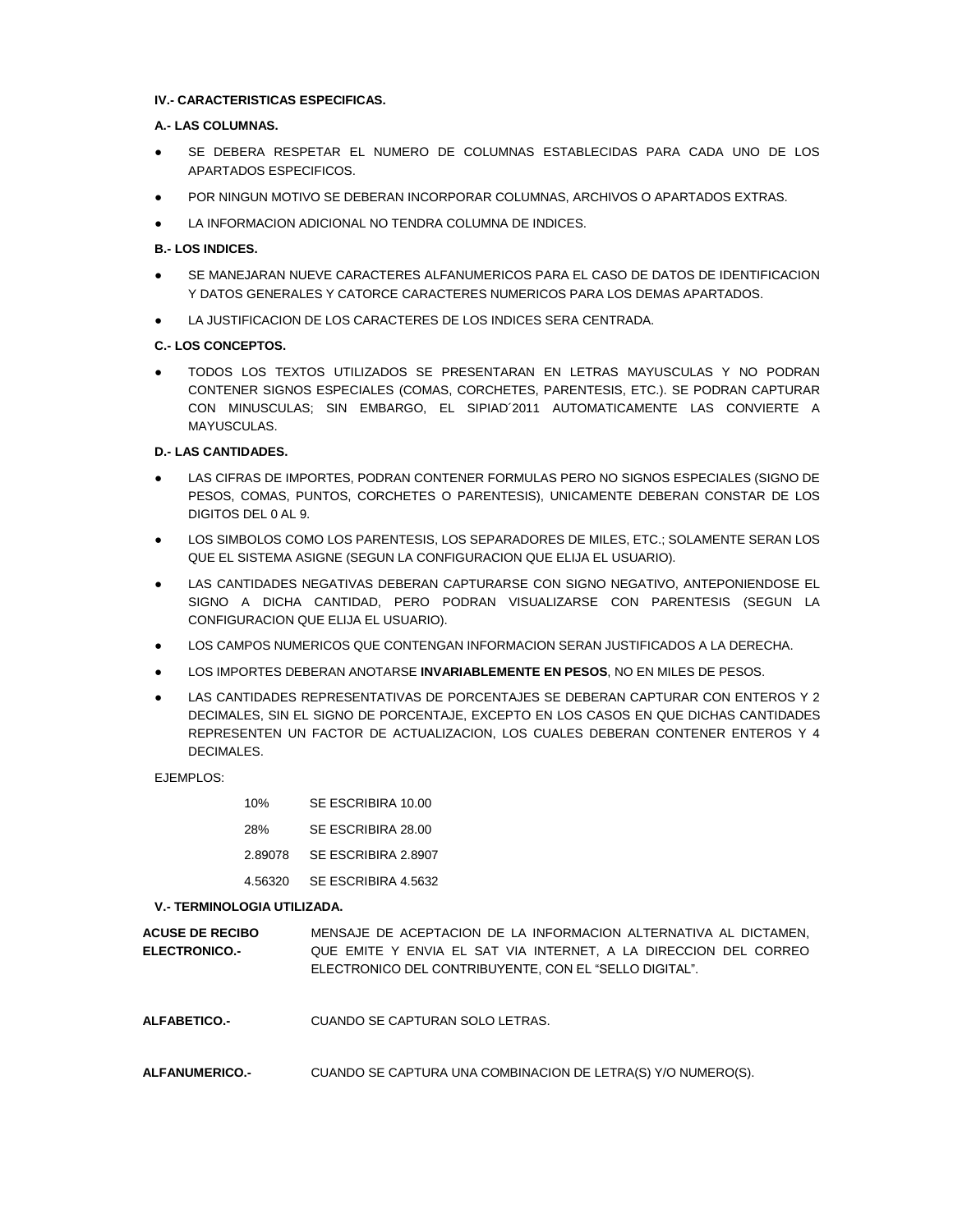| BYTES.-                                          | UNIDAD DE MEDIDA DE ALMACENAMIENTO MAGNETICO EQUIVALENTE A 8 BITS<br>(BINARY DIGIT) O A UN CARACTER DE INFORMACION.                                                                                                                                                                                                                               |
|--------------------------------------------------|---------------------------------------------------------------------------------------------------------------------------------------------------------------------------------------------------------------------------------------------------------------------------------------------------------------------------------------------------|
| <b>CARACTER-</b>                                 | ES LA REPRESENTACION DE CUALQUIER LETRA O NUMERO EN FORMA<br>INDIVIDUAL.                                                                                                                                                                                                                                                                          |
| CELDA-                                           | SE DEFINE POR LA INTERSECCION DE UNA COLUMNA Y UN RENGLON.                                                                                                                                                                                                                                                                                        |
| COPY (COPIAR) -                                  | INSTRUCCION QUE PERMITE COPIAR UNO O MAS ARCHIVOS EN OTRO DISCO O<br>TEXTO SELECCIONADO DENTRO DE UN MISMO O DIFERENTE DOCUMENTO.                                                                                                                                                                                                                 |
| <b>DIRECTORIO.-</b>                              | ESTRUCTURA QUE AGRUPA UN CONJUNTO DE ARCHIVOS O SUBDIRECTORIOS.                                                                                                                                                                                                                                                                                   |
| <b>DOCUMENTO DIGITAL.-</b>                       | TODO MENSAJE DE DATOS QUE CONTIENE INFORMACION O ESCRITURA<br>GENERADA, ENVIADA, RECIBIDA O ARCHIVADA POR MEDIOS ELECTRONICOS.                                                                                                                                                                                                                    |
| <b>ENCRIPTADO.-</b>                              | FORMATO DE ARCHIVO EL CUAL SIGUIENDO UN CONJUNTO DE METODOS, SE<br>OCULTA EL CONTENIDO DEL MISMO A TODOS AQUELLOS A QUIEN NO ESTE<br>DIRIGIDO.                                                                                                                                                                                                    |
| <b>ENSOBRETADO O</b><br><b>FIRMADO DIGITAL.-</b> | PROCESO DE INTEGRACION DE LA INFORMACION ALTERNATIVA AL DICTAMEN<br>DE LA GARANTIA/CERTIFICADO DIGITAL Y LLAVE PRIVADA DE UN REMITENTE Y<br>UNA GARANTIA/CERTIFICADO DIGITAL DE UN DESTINATARIO QUE PERMITA<br>GARANTIZAR SU AUTENTICIDAD, INTEGRIDAD, CONFIDENCIALIDAD Y NO<br>REPUDIACION DE LA INFORMACION TRASMITIDA.                         |
| <b>DIGITAL (LLAVE</b><br><b>PUBLICA)</b>         | <b>GARANTIA/CERTIFICADO</b> DOCUMENTO ELECTRONICO QUE CONTIENE UN CONJUNTO DE INFORMACION A<br>LA QUE SE LE HA FIJADO UNA FIRMA DIGITAL, POR UNA AUTORIDAD<br>CERTIFICADORA, EN ESTE CASO EL SERVICIO DE ADMINISTRACION TRIBUTARIA,<br>Y SE UTILIZA PARA FIRMAR DOCUMENTOS ELECTRONICOS, RELACIONADA EN<br>FORMA INEQUIVOCA CON LA LLAVE PRIVADA. |
| <b>INTERNET.-</b>                                | RED DE ALCANCE MUNDIAL QUE INTERCONECTA UNA GRAN CANTIDAD DE<br>EQUIPOS DE COMPUTO.                                                                                                                                                                                                                                                               |
| KILOBYTE (KB) -                                  | UNIDAD DE MEDIDA DE ALMACENAMIENTO EQUIVALENTE A 1024 BYTES.                                                                                                                                                                                                                                                                                      |
| <b>LLAVE PRIVADA.-</b>                           | <b>CONTRASEÑA</b><br>QUE<br><b>PERMITE</b><br><b>IDENTIFICAR</b><br><b>JUNTO</b><br><b>CON</b><br>LA<br>GARANTIA/CERTIFICADO DIGITAL (LLAVE PUBLICA) QUE EL REMITENTE Y<br>DESTINATARIO DE LA INFORMACION SON QUIENES DICEN SER.                                                                                                                  |
| <b>MEGABYTE (MB).-</b>                           | UNIDAD DE MEDIDA DE ALMACENAMIENTO EQUIVALENTE A 1024 KILOBYTES.                                                                                                                                                                                                                                                                                  |
| <b>NUMERICO.-</b>                                | CUANDO SE CAPTURAN SOLO NUMEROS.                                                                                                                                                                                                                                                                                                                  |
| <b>PASTE (PEGAR) -</b>                           | INSTRUCCION QUE PERMITE PEGAR UNO O MAS ARCHIVOS EN OTRO DISCO O<br>TEXTO SELECCIONADO DENTRO DE UN MISMO O DIFERENTE DOCUMENTO.                                                                                                                                                                                                                  |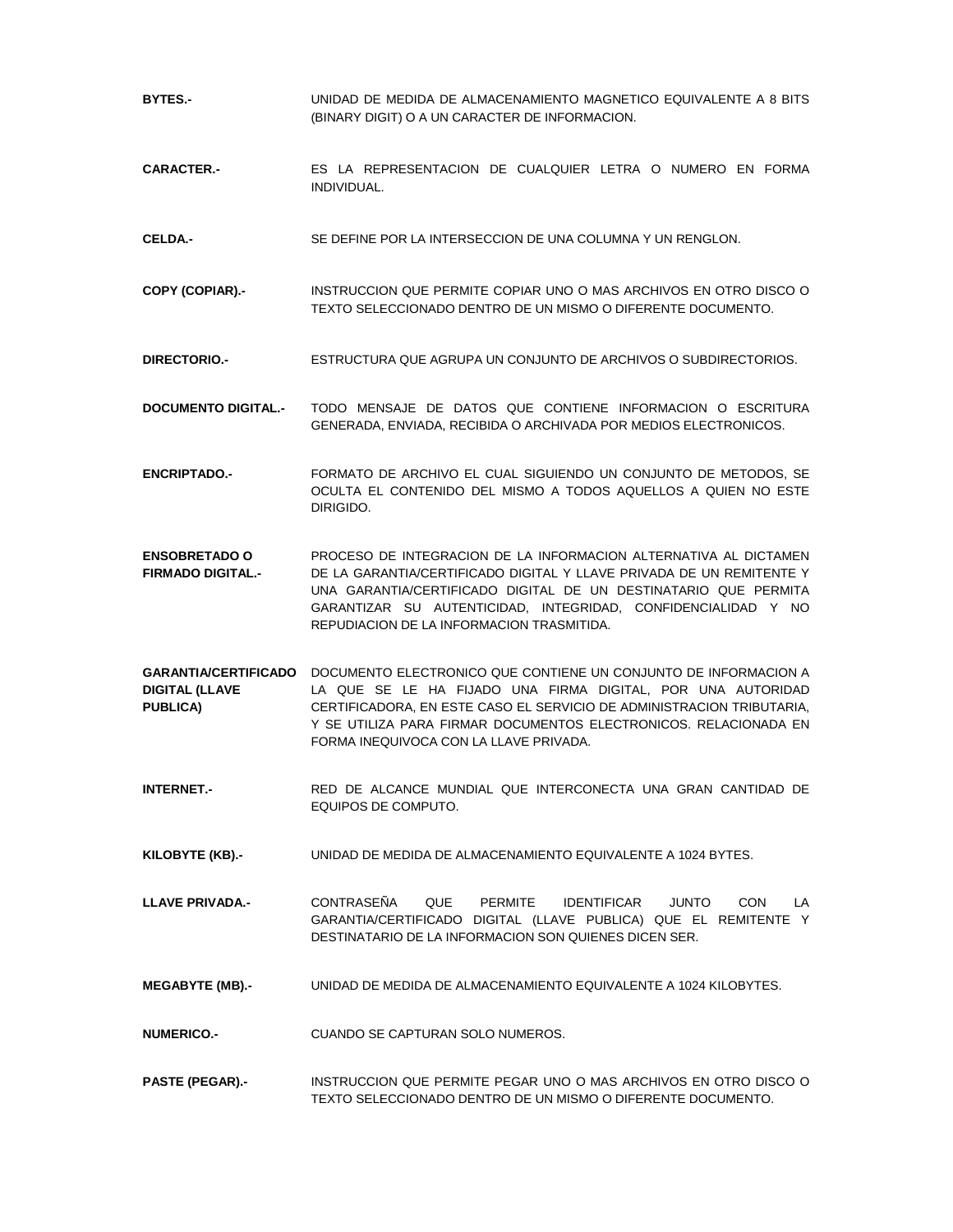- **RESPALDAR.-** PROCEDIMIENTO O RUTINA QUE GENERA UNA COPIA DE SEGURIDAD DE LA INFORMACION.
- **RESTAURAR.-** PROCEDIMIENTO O RUTINA DE RECUPERACION DE DATOS A PARTIR DE UN RESPALDO.
- **SELLO DIGITAL.-** MENSAJE ELECTRONICO QUE ACREDITA QUE UN DOCUMENTO DIGITAL FUE RECIBIDO POR LA AUTORIDAD CORRESPONDIENTE EN LA HORA Y FECHA QUE SE CONSIGNEN EN EL ACUSE DE RECIBO.
- **SUBDIRECTORIO.-** ESTRUCTURA DE ALMACENAMIENTO QUE AGRUPA A UN CONJUNTO DE ARCHIVOS.

## **VI.- PROCEDIMIENTOS PARA UTILIZAR EL SISTEMA DE SIPIAD´2011.**

PARA EFECTOS DE UTILIZAR EL SIPIAD´2011 SE PROCEDERA COMO SE INDICA A CONTINUACION:

#### **A.- REQUERIMIENTOS:**

- COMPUTADORA PERSONAL (PC).
- MONITOR SVGA (RECOMENDABLE A COLOR).
- RATON INSTALADO.
- IMPRESORA LASER COMPATIBLE CON MICROSOFT WINDOWS®.
- PROCESADOR PENTIUM® IV A 1.7 GHZ O SUPERIOR.
- 2 GB EN MEMORIA RAM.
- SISTEMA OPERATIVO MICROSOFT WINDOWS® 7, XP O VISTA A 32 O 64 BITS (CON ULTIMAS VERSIONES DE SERVICE PACK INSTALADAS).
- MICROSOFT OFFICE® 2007 O 2010 A 32 BITS, SERVICE PACK 2, CON VERSION 12.0.6545.5004 O SUPERIOR EN IDIOMA INGLES O ESPAÑOL.
- NAVEGADOR PARA INTERNET VERSION 6.0 O SUPERIOR (CON ULTIMAS VERSIONES DE SERVICE PACK INSTALADAS).
- ESPACIO LIBRE EN DISCO DURO TOTAL DE 500 MB.

## **B.- PROCEDIMIENTO DE INSTALACION DEL SIPIAD.**

● LA INSTALACION SE LLEVARA A CABO SIGUIENDO LAS INSTRUCCIONES SEÑALADAS EN EL MANUAL DE USUARIO DEL SISTEMA QUE AL EFECTO SE DARA A CONOCER EN LA PAGINA DE INTERNET DEL SAT.

#### **C.- PROCEDIMIENTO DE ENTRADA.**

- **1.** ENCENDER EL EQUIPO DE COMPUTO.
- **2.** ABRIR LA APLICACION DE MICROSOFT OFFICE EXCEL.
- **3.** OPRIMIR LA PESTAÑA QUE HACE REFERENCIA A LA INFORMACION ALTERNATIVA AL DICTAMEN.
- **4**. SE PROCEDERA A LA GENERACION DE LA INFORMACION ALTERNATIVA AL DICTAMEN NUEVO Y AL LLENADO DE LOS DATOS DE IDENTIFICACION (DEL CONTRIBUYENTE, REPRESENTANTE LEGAL), DATOS GENERALES E INFORMACION FISCAL DEL CONTRIBUYENTE Y POSTERIORMENTE A LOS DEMAS APARTADOS DE LA INFORMACION ALTERNATIVA AL DICTAMEN.

### **APENDICE I CATALOGO DE CLAVES DE ENTIDADES FEDERATIVAS.**

| -01 | AGUASCALIENTES             | 17 | MORELOS    |
|-----|----------------------------|----|------------|
| 02  | BAJA CALIFORNIA            | 18 | NAYARIT    |
| 03  | <b>BAJA CALIFORNIA SUR</b> | 19 | NUEVO LEON |

04 CAMPECHE 20 OAXACA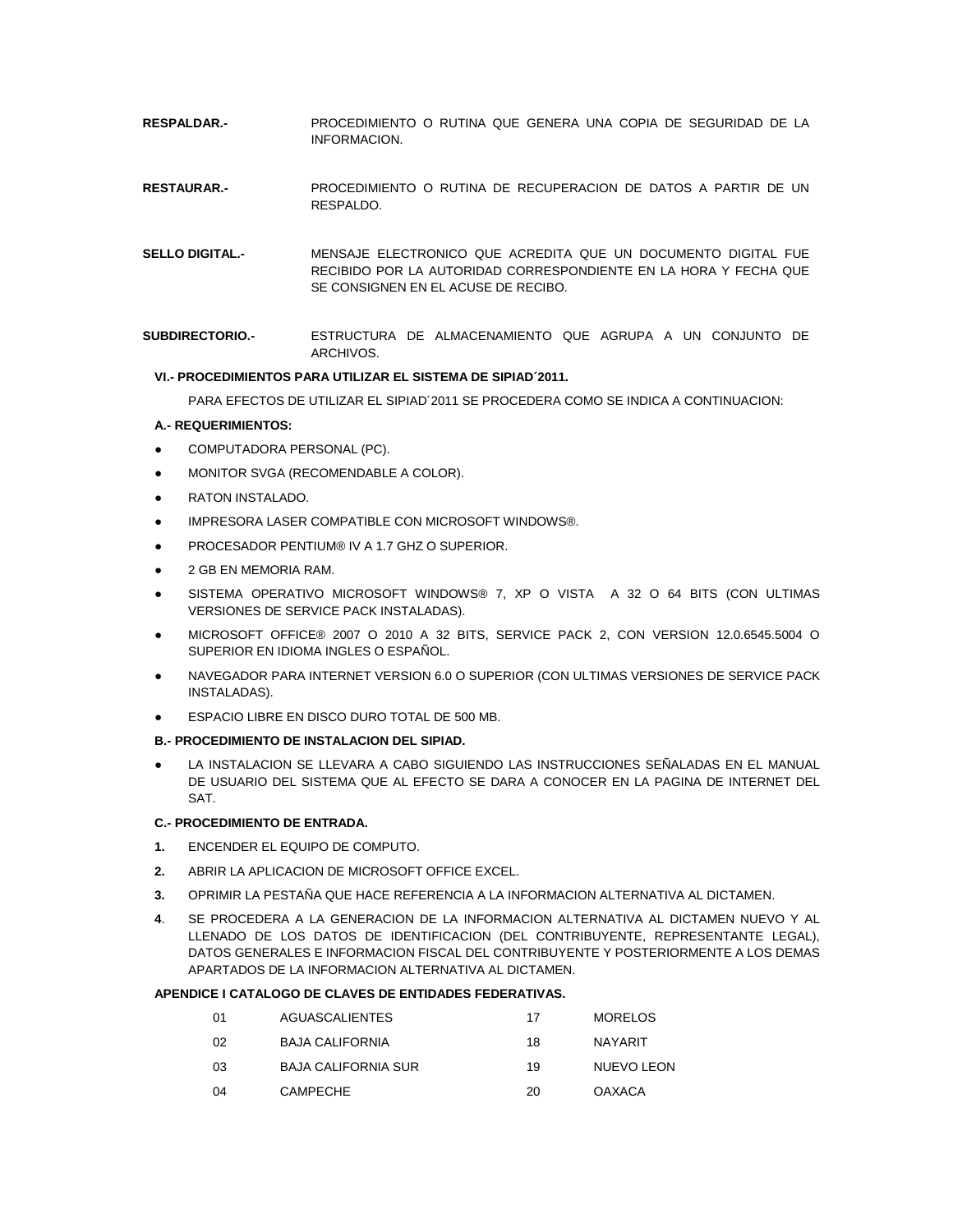| 05 | COAHUILA                | 21 | <b>PUEBLA</b>          |
|----|-------------------------|----|------------------------|
| 06 | <b>COLIMA</b>           | 22 | QUERETARO              |
| 07 | <b>CHIAPAS</b>          | 23 | <b>QUINTANA ROO</b>    |
| 08 | <b>CHIHUAHUA</b>        | 24 | <b>SAN LUIS POTOSI</b> |
| 09 | <b>DISTRITO FEDERAL</b> | 25 | <b>SINALOA</b>         |
| 10 | <b>DURANGO</b>          | 26 | <b>SONORA</b>          |
| 11 | <b>GUANAJUATO</b>       | 27 | <b>TABASCO</b>         |
| 12 | <b>GUERRERO</b>         | 28 | <b>TAMAULIPAS</b>      |
| 13 | <b>HIDALGO</b>          | 29 | TLAXCALA               |
| 14 | <b>JALISCO</b>          | 30 | <b>VERACRUZ</b>        |
| 15 | <b>MEXICO</b>           | 31 | <b>YUCATAN</b>         |
| 16 | <b>MICHOACAN</b>        | 32 | ZACATECAS              |

EL SISTEMA DE PRESENTACION DE LA INFORMACION CUENTA CON ESTE CATALOGO DEL CUAL SE PODRA ELEGIR EL ESTADO QUE CORRESPONDA.

### **APENDICE II CATALOGO DE CLAVES DE ACTIVIDADES PARA EFECTOS FISCALES.**

PARA LOS EFECTOS DE ESTE APENDICE, SE APLICARA EL CATALOGO DE ACTIVIDADES ECONOMICAS, VIGENTE A LA FECHA DE PRESENTACION DE LA INFORMACION ALTERNATIVA AL DICTAMEN. EL SISTEMA DE PRESENTACION DE LA INFORMACION CONTIENE DICHO CATALOGO ACTUALIZADO, SEGUN EL ANEXO 6 DE LA RESOLUCION MISCELANEA FISCAL VIGENTE PARA 2010.

## **APENDICE III NOTAS TECNICAS.**

## **GENERALES:**

## **UTILIZACION DE SIGNOS NEGATIVOS.**

- CUANDO LAS CUENTAS ACREEDORAS TENGAN SALDO DEUDOR O BIEN LAS CUENTAS DEUDORAS TENGAN SALDO ACREEDOR, SE LES ANTEPONDRA EL SIGNO NEGATIVO Y CUANDO SE TRATE DE CUENTAS QUE SU SALDO PUEDA SER TANTO ACREEDOR COMO DEUDOR, SE DEBERA PONER EL SIGNO NEGATIVO EN DICHA CUENTA CUANDO:
	- REPRESENTE UN SALDO DEUDOR, PERO LA CUENTA SE ENCUENTRE UBICADA DENTRO DE UNA CLASIFICACION DE CUENTAS ACREEDORAS.
	- REPRESENTE UN SALDO ACREEDOR, PERO LA CUENTA SE ENCUENTRE UBICADA DENTRO DE UNA CLASIFICACION DE CUENTAS DEUDORAS.
- PARA EFECTOS DE UNA MEJOR VISUALIZACION EL SISTEMA PERMITE, A ELECCION DEL USUARIO, VER LAS CANTIDADES NEGATIVAS ENTRE PARENTESIS.

### **UTILIZACION DE INDICES.**

- POR NINGUN MOTIVO SE PODRAN AGREGAR INDICES DENOMINADOS "TOTAL", QUE POR ESENCIA REFLEJEN EL IMPORTE DE UN GRUPO DE CUENTAS Y/O SUBCUENTAS.
- TAMPOCO SE PODRAN AGREGAR INDICES PARA DESGLOSAR EL IMPORTE SEÑALADO EN EL INDICE PREESTABLECIDO DEL CUAL SE DERIVAN LOS INDICES AGREGADOS.
- TAMPOCO SE PODRA UTILIZAR UN INDICE YA PREESTABLECIDO PARA SER OCUPADO POR OTRO CONCEPTO.
- CADA INDICE SE COMPONE DE CATORCE CARACTERES ALFANUMERICOS, PARA EL CASO DE DATOS DE IDENTIFICACION Y DATOS GENERALES Y CATORCE CARACTERES NUMERICOS PARA LOS DEMAS APARTADOS, QUE IDENTIFICAN DE MANERA UNICA A CADA CONCEPTO.
- EL SISTEMA DE PRESENTACION DE LA INFORMACION PERMITIRA ADICIONAR RENGLONES CON INDICES EN ALGUNOS LUGARES PREESTABLECIDOS O NOTAS, PERO NO PERMITIRA ADICIONAR COLUMNAS.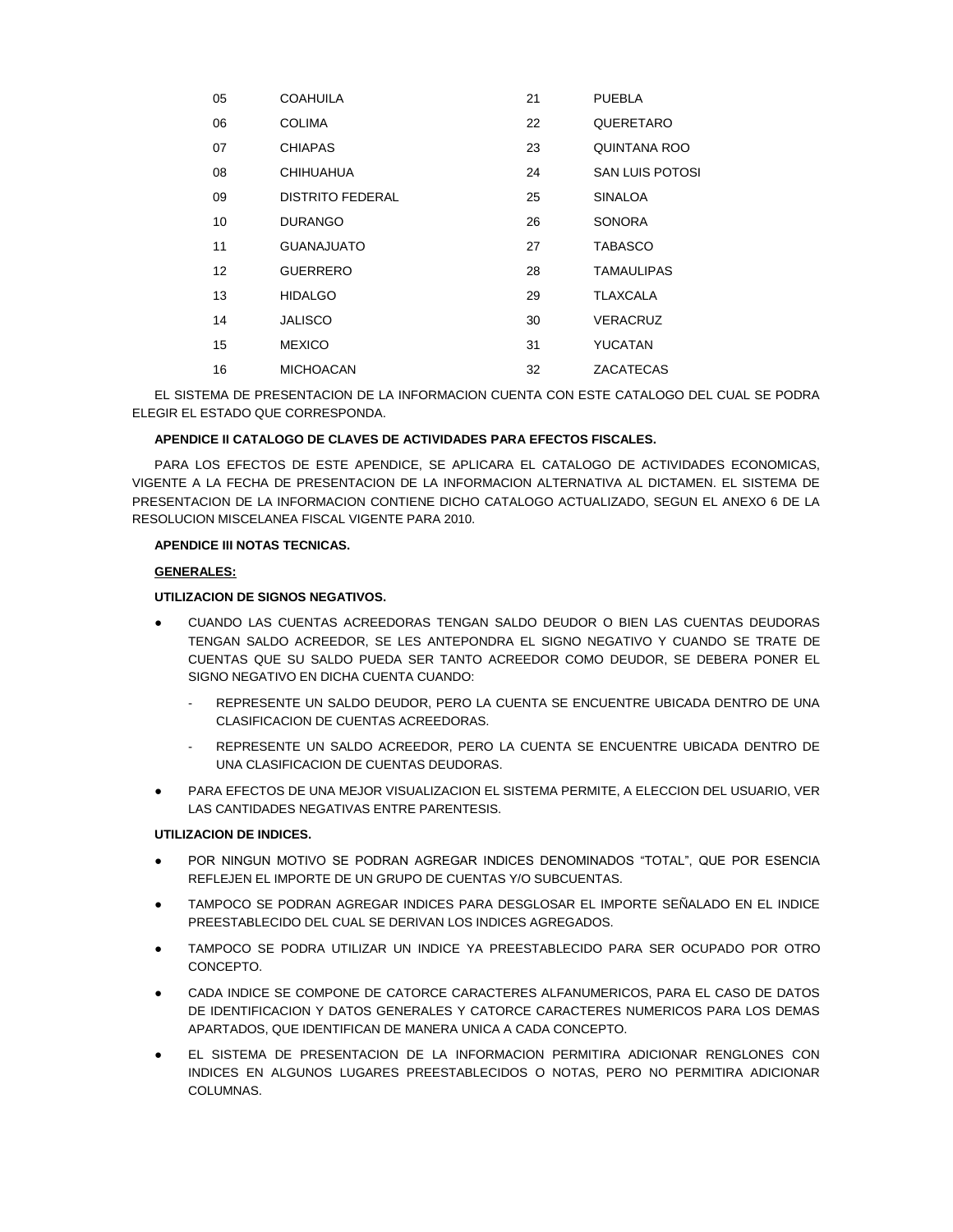LOS RENGLONES QUE REPRESENTEN TITULOS NO LLEVAN INDICE Y POR LO TANTO EL SISTEMA DE PRESENTACION DE LA INFORMACION NO PERMITIRA ANOTAR EN ELLOS NINGUNA CANTIDAD.

# **CONSTRUCCION DE NUEVOS INDICES.**

- EN AQUELLOS CASOS EN QUE EL CONTRIBUYENTE TUVIESE EN SU CONTABILIDAD NOMBRES DE CUENTAS DIFERENTES A LAS QUE SE MENCIONAN EN LOS APARTADOS DE INFORMACION OFICIALES QUE INTEGRAN EL FORMATO GUIA DE LA INFORMACION ALTERNATIVA AL DICTAMEN, DEBERA UBICAR DICHAS CUENTAS EN LOS CONCEPTOS DE DICHO FORMATO QUE POR SU NATURALEZA SEAN ANALOGOS A LAS CUENTAS QUE SE DESEAN INCORPORAR, RESPETANDO LOS INDICES Y CONCEPTOS YA ESTABLECIDOS.
- EN ALGUNOS CASOS ESPECIFICOS DEFINIDOS EN EL PROPIO SISTEMA DE PRESENTACION DE LA INFORMACION, PODRA CONSTRUIR NUEVOS CONCEPTOS, ASIGNANDOLES UN NUEVO INDICE CONFORME A LA DEFINICION DE INDICES ANTES SEÑALADA, SIEMPRE Y CUANDO NO HAYA PODIDO UBICARLOS COMO SE INDICA EN EL PARRAFO ANTERIOR.
- ASIMISMO, CUANDO EXISTAN CONCEPTOS DE CUENTAS QUE NO QUEDEN COMPRENDIDOS EN LAS CUENTAS PREESTABLECIDAS, SE PODRAN AGREGAR INDICES A LAS CUENTAS PREDETERMINADAS DE "OTROS" Y REFLEJAR AHI ESTOS CONCEPTOS.

# **INFORMACION ADICIONAL DE LA INFORMACION ALTERNATIVA AL DICTAMEN.**

ESTA HOJA ES DE CAPTURA CON TEXTO LIBRE, Y SE UTILIZARA PARA PROPORCIONAR INFORMACION ADICIONAL A LA CONTENIDA EN LOS APARTADOS DE LA INFORMACION ALTERNATIVA AL DICTAMEN, O BIEN, INFORMACION QUE NO ESTA REFLEJADA EN LOS APARTADOS, ASIMISMO, SE PODRA UTILIZAR PARA HACER CUALQUIER TIPO DE ACLARACIONES Y EXPLICACIONES CON RESPECTO A LA INFORMACION DE CUALQUIER APARTADO.

LAS NOTAS TECNICAS QUE A CONTINUACION SE MENCIONAN SERAN APLICABLES PARA LOS TIPOS DE INFORMACION ALTERNATIVA AL DICTAMEN QUE CONTENGAN LA INFORMACION O DATOS A QUE SE REFIERE CADA UNA DE ELLAS.

# **DATOS DE IDENTIFICACION DEL CONTRIBUYENTE.**

LA CAPTURA DE LOS DATOS DE IDENTIFICACION DEL CONTRIBUYENTE (CON EXCEPCION DEL REGISTRO FEDERAL DE CONTRIBUYENTES) SOLAMENTE SE PODRA REALIZAR OBTENIENDO LA INFORMACION REGISTRADA EN EL SERVICIO DE ADMINISTRACION TRIBUTARIA (SAT), A TRAVES DE LA PAGINA DE INTERNET, PREVIA IDENTIFICACION CON LA FIEL DEL CONTRIBUYENTE.

LA INFORMACION LA REMITIRA EL SAT VIA CORREO ELECTRONICO AL CONTRIBUYENTE, CONTENIDA EN UN ARCHIVO, CON ESTA INFORMACION SE LLENARAN LOS DATOS DE IDENTIFICACION DEL CONTRIBUYENTE SIGUIENDO LAS INSTRUCCIONES QUE SE ESPECIFICAN EN EL MANUAL DE USUARIO DEL SISTEMA DE PRESENTACION DE LA INFORMACION.

CUANDO ALGUNOS DE LOS DATOS DEL CONTRIBUYENTE QUE SE ENCUENTRAN REGISTRADOS EN EL SAT NO COINCIDAN CON LOS ACTUALES, PODRA MODIFICARLOS EN EL LLENADO DE LA INFORMACION ALTERNATIVA AL DICTAMEN; SIN EMBARGO, LA ACTUALIZACION DE ESOS DATOS NO LO EXIME DE PRESENTAR EL AVISO DE CAMBIO CORRESPONDIENTE ANTE EL SAT.

PARA EL LLENADO AUTOMATICO QUE EL SISTEMA DE PRESENTACION DE LA INFORMACION REALIZA DEL CONCEPTO DENOMINADO "NOMBRE DEL SECTOR ECONOMICO AL QUE PERTENECE", SE TOMA EN CUENTA LA DESCRIPCION QUE AL EFECTO SE HACE EN EL ANEXO No. 6 DE LA RESOLUCION MISCELANEA FISCAL VIGENTE PARA 2010, UNA VEZ QUE EL USUARIO DEFINE SU GIRO O CLAVE DE ACTIVIDAD ECONOMICA, EN EL CATALOGO CONTENIDO EN LA APLICACION.

# **DATOS GENERALES (CUANDO RESULTE APLICABLE POR EL TIPO DE INFORMACION ALTERNATIVA AL DICTAMEN DE QUE SE TRATE).**

- LA INFORMACION A QUE SE REFIEREN LOS INDICES: "RFC 1, 2, 3, 4 Y 5", CORRESPONDE AL REGISTRO FEDERAL DE CONTRIBUYENTES DE LAS PERSONAS FISICAS O MORALES QUE BRINDARON ASESORIA FISCAL AL CONTRIBUYENTE DURANTE EL EJERCICIO.
- EN EL ESTADO DE FLUJOS DE EFECTIVO, DEBE SEÑALARSE "SI" SOLAMENTE EN UNO DE LOS DATOS SIGUIENTES: "ESTADO DE FLUJOS DE EFECTIVO. UTILIZO EL METODO INDIRECTO" O "ESTADO DE FLUJOS DE EFECTIVO. UTILIZO EL METODO DIRECTO".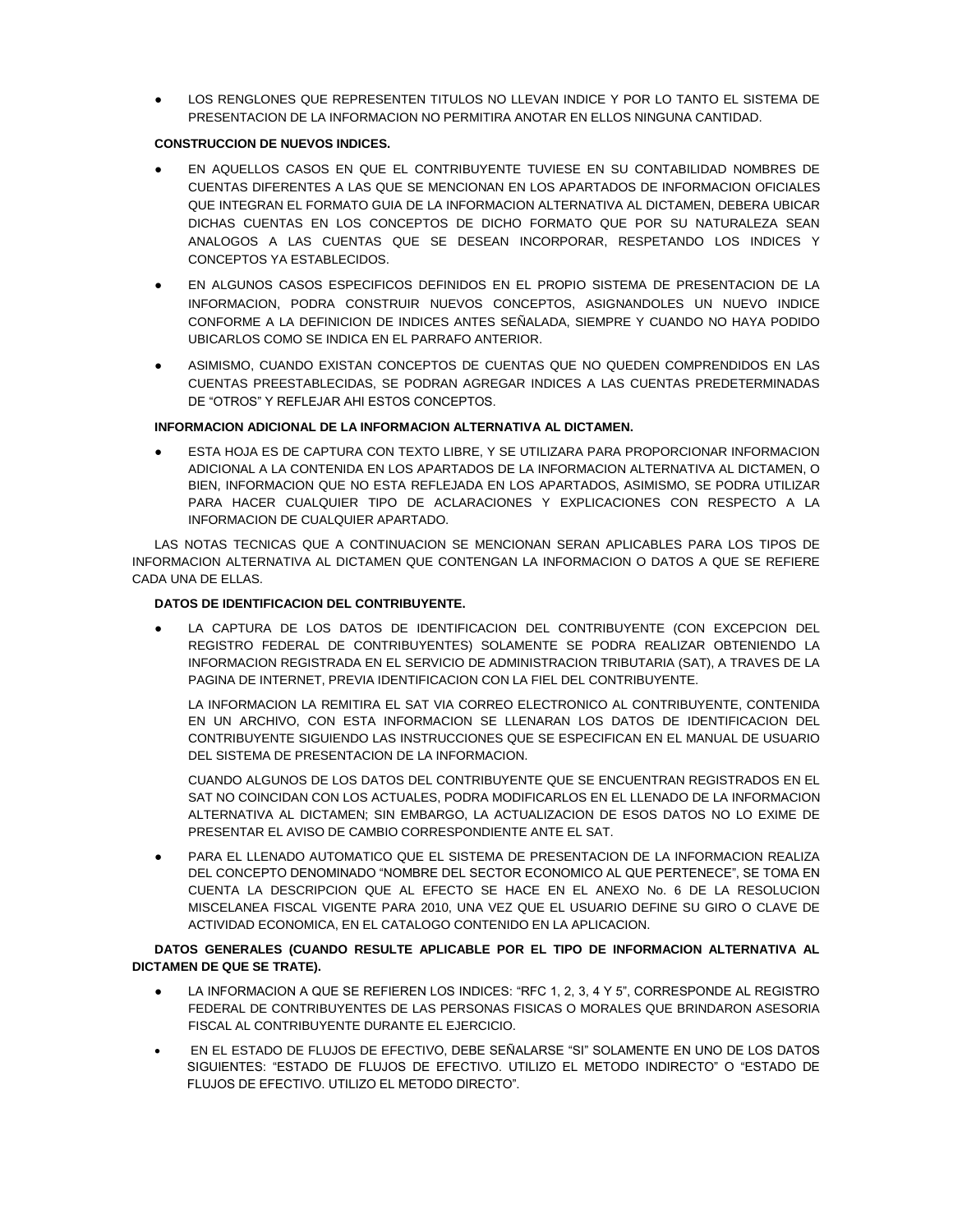- CUANDO SE SEÑALE **"SI"** EN EL DATO: "FUE CONTRIBUYENTE DEL IMPUESTO A LOS DEPOSITOS EN EFECTIVO", SE DEBERA LLENAR EL APARTADO "DETERMINACION MENSUAL DEL IMPUESTO A LOS DEPOSITOS EN EFECTIVO".
- CUANDO SE SEÑALE "SI" EN EL DATO: "REALIZO OPERACIONES CON PARTES RELACIONADAS, SE DEBERAN LLENAR LOS ANEXOS: "OPERACIONES CON PARTES RELACIONADAS" E "INFORMACION DEL CONTRIBUYENTE SOBRE SUS OPERACIONES CON PARTES RELACIONADAS".
- CUANDO SE SEÑALE **"SI"** EN EL DATO: "LA RENTA GRAVABLE SE DETERMINO CON BASE EN LO DISPUESTO POR EL ARTICULO 16 DE LA L.I.S.R., SE DEBERA LLENAR EL APARTADO "DETERMINACION DE LA RENTA GRAVABLE PARA EFECTOS DE LA PARTICIPACION DE LOS TRABAJADORES EN LAS UTILIDADES DE LAS EMPRESAS DE CONFORMIDAD CON EL ARTICULO 16 DE LA LEY DEL IMPUESTO SOBRE LA RENTA".
- CUANDO SE SEÑALE **"SI"** EN EL DATO: "FUE RESPONSABLE SOLIDARIO EN EL IMPUESTO SOBRE LA RENTA EN ALGUNA ENAJENACION DE ACCIONES EFECTUADA POR RESIDENTES EN EL EXTRANJERO", SE DEBERA LLENAR EL APARTADO "RESPONSABILIDAD SOLIDARIA POR OPERACIONES DE RESIDENTES EN EL EXTRANJERO (EXCLUSIVAMENTE DE ENAJENACION DE ACCIONES)".
- CUANDO SE SEÑALE **"SI"** EN EL DATO:"CELEBRO OPERACIONES FINANCIERAS DERIVADAS CON RESIDENTES EN EL EXTRANJERO QUE TUVIERAN EFECTOS FISCALES DURANTE EL EJERCICIO EN EL IMPUESTO SOBRE LA RENTA", DEBERA LLENAR EL APARTADO "OPERACIONES FINANCIERAS DERIVADAS CONTRATADAS CON RESIDENTES EN EL EXTRANJERO".
- CUANDO SE SEÑALE **"SI"** EN EL DATO: "MANTUVO INVERSIONES PERMANENTES EN SUBSIDIARIAS, ASOCIADAS Y AFILIADAS RESIDENTES EN EL EXTRANJERO DURANTE EL EJERCICIO", SE DEBERA LLENAR EL APARTADO "INVERSIONES PERMANENTES EN SUBSIDIARIAS, ASOCIADAS Y AFILIADAS RESIDENTES EN EL EXTRANJERO".
- CUANDO SE SEÑALE **"SI"** EN EL DATO: "EFECTUO OPERACIONES DE COMERCIO EXTERIOR", SE DEBERA LLENAR EL APARTADO "OPERACIONES DE COMERCIO EXTERIOR".
- CUANDO SE SEÑALE **"SI"** EN EL DATO: "OBTUVO ALGUNA RESOLUCION POR PARTE DEL SAT O DE LA SHCP QUE HAYA AFECTADO SU SITUACION FISCAL DURANTE EL EJERCICIO", SE DEBERAN ESPECIFICAR LOS NUMEROS DE OFICIO Y SUS FECHAS EN LOS INDICES: "NUMERO DE OFICIO 1, 2 Y 3" Y "FECHA DEL OFICIO 1, 2 Y 3", DE LOS DATOS GENERALES DE LA INFORMACION ALTERNATIVA AL DICTAMEN.
- CUANDO SE SEÑALE **"SI"** EN EL DATO: "OBTUVO ALGUNA RESOLUCION FAVORABLE POR PARTE DE AUTORIDADES JURISDICCIONALES QUE HAYA AFECTADO SU SITUACION FISCAL DURANTE EL EJERCICIO", SE DEBERAN ESPECIFICAR LOS NUMEROS DE RESOLUCION Y SUS FECHAS EN LOS INDICES: "NUMERO DE RESOLUCION 1, 2 Y 3" Y "FECHA DE LA RESOLUCION 1, 2 Y 3", DE LOS DATOS GENERALES DE LA INFORMACION ALTERNATIVA AL DICTAMEN.
- EN EL RENGLON "MONTO PENDIENTE APLICADO EN EL EJERCICIO, DEL ESTIMULO FISCAL POR PROYECTOS EN INVESTIGACION Y DESARROLLO TECNOLOGICO AUTORIZADO EN EJERCICIOS ANTERIORES" SE DEBERA ANOTAR LOS MONTOS QUE DE CONFORMIDAD CON EL ARTICULO CUARTO TRANSITORIO, FRACCION XV DEL DECRETO POR EL QUE SE REFORMAN, ADICIONAN Y DEROGAN DIVERSAS DISPOSICIONES DE LAS LEYES DEL IMPUESTO SOBRE LA RENTA, DEL IMPUESTO A LOS DEPOSITOS EN EFECTIVO Y DEL IMPUESTO AL VALOR AGREGADO, DEL CODIGO FISCAL DE LA FEDERACION Y DEL DECRETO POR EL QUE SE ESTABLECEN LAS OBLIGACIONES QUE PODRAN DENOMINARSE EN UNIDADES DE INVERSION; Y REFORMA Y ADICIONA DIVERSAS DISPOSICIONES DEL CODIGO FISCAL DE LA FEDERACION Y DE LA LEY DEL IMPUESTO SOBRE LA RENTA, PUBLICADO EL 1 DE ABRIL DE 1995, PUBLICADO EN EL DOF EL 7 DE DICIEMBRE DE 2009, HAYAN APLICADO LOS CONTRIBUYENTES QUE, CON ANTERIORIDAD A LA ENTRADA EN VIGOR DEL DECRETO CITADO, HUBIERAN SIDO BENEFICIADOS CON EL ESTIMULO FISCAL PREVISTO EN EL ARTICULO 219 DE LA LEY DEL IMPUESTO SOBRE LA RENTA QUE SE DEROGA CONFORME AL ARTICULO PRIMERO DEL MISMO DECRETO MENCIONADO, SIEMPRE QUE CORRESPONDA A CANTIDADES PENDIENTES DE ACREDITAR DEL ESTIMULO FISCAL AUTORIZADO EN EJERCICIOS ANTERIORES Y QUE NO SE HUBIESE AGOTADO. PARA ESTOS EFECTOS SE CONSIDERARA LO DISPUESTO POR EL ARTICULO 219 VIGENTE AL 31 DE DICIEMBRE DE 2009.

### **ESTADO DE POSICION FINANCIERA.**

● EN EL INDICE "IMPUESTO AL VALOR AGREGADO NO PAGADO" SE REFLEJARA EL IMPUESTO AL VALOR AGREGADO QUE NO OBSTANTE QUE CONSTA EN UNA FACTURA O RECIBO A FAVOR DEL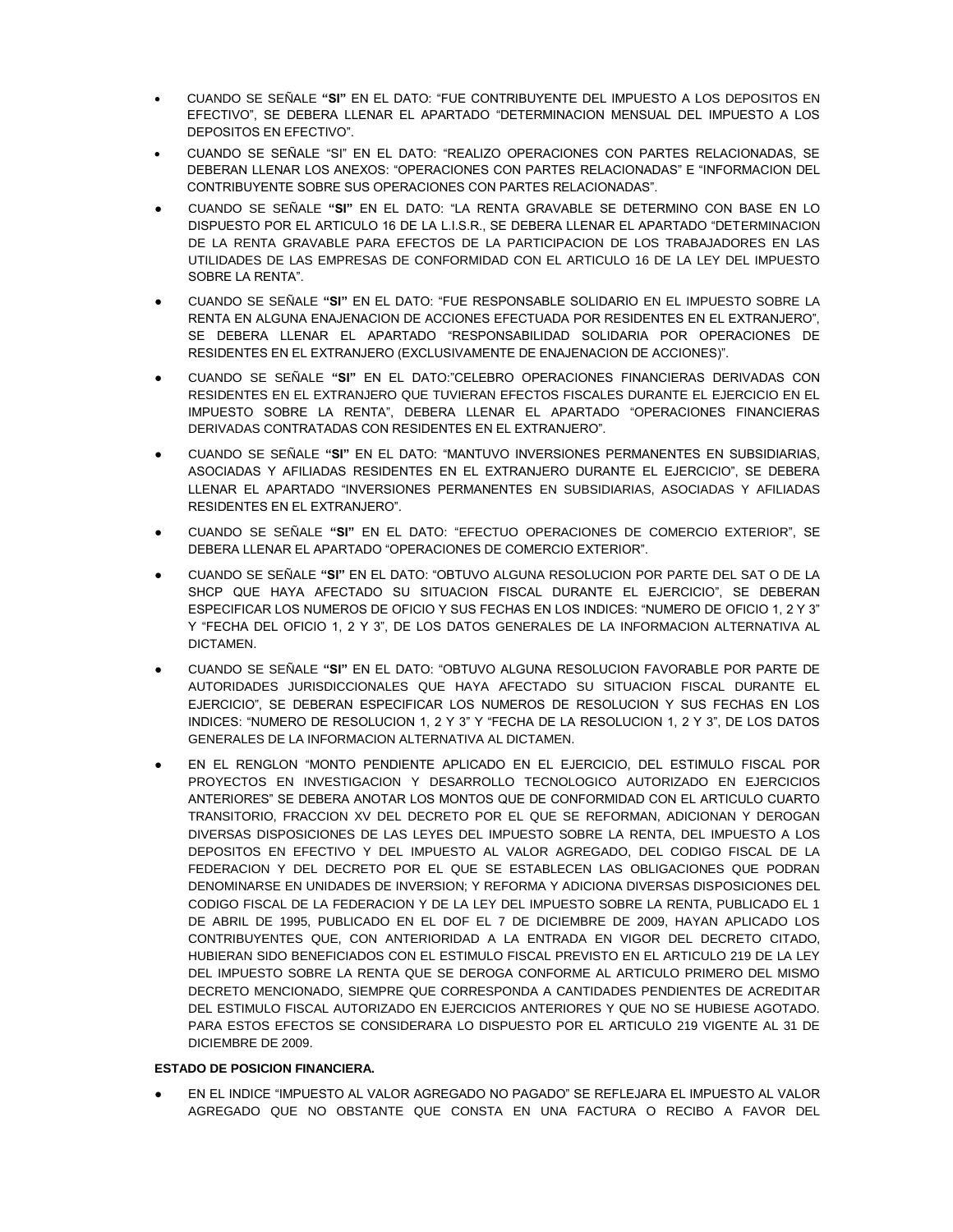CONTRIBUYENTE, POR LA ADQUISICION DE BIENES Y SERVICIOS, O POR DEL USO O GOCE TEMPORAL DE BIENES, AL CIERRE DEL EJERCICIO ESTA PENDIENTE DE PAGO, Y POR LO TANTO TIENE DERECHO A ACREDITARLO HASTA EL MOMENTO EN QUE EFECTIVAMENTE LO PAGUE.

● EN EL INDICE "IMPUESTO AL VALOR AGREGADO NO COBRADO" SE REFLEJARA EL IMPUESTO AL VALOR AGREGADO QUE, NO OBSTANTE QUE CONSTA EN UNA FACTURA O RECIBO EXPEDIDO POR EL CONTRIBUYENTE, POR LA ENAJENACION DE BIENES Y SERVICIOS, O POR OTORGAR EL USO O GOCE TEMPORAL DE BIENES, AL CIERRE DEL EJERCICIO ESTA PENDIENTE DE COBRO, Y POR LO TANTO LO CAUSA EL CONTRIBUYENTE HASTA EL MOMENTO EN QUE EFECTIVAMENTE LO COBRE.

## **ESTADO DE VARIACIONES EN EL CAPITAL CONTABLE.**

- DEBIDO A LA LIMITACION PARA AGREGAR NUEVAS COLUMNAS A LOS FORMATOS, EN EL ESTADO DE VARIACIONES EN EL CAPITAL CONTABLE, SE HAN INCLUIDO DOS COLUMNAS UNA PARA "OTRAS CUENTAS DE CAPITAL ACREEDORAS" Y OTRA PARA "OTRAS CUENTAS DE CAPITAL DEUDORAS", QUE PODRAN UTILIZARSE CUANDO SEA NECESARIO REFLEJAR CONCEPTOS DEL CAPITAL CONTABLE QUE NO TENGAN UNA COLUMNA ESPECIFICA.
- CUANDO SE ANOTEN CANTIDADES EN LAS COLUMNAS "OTRAS CUENTAS DE CAPITAL ACREEDORAS" Y "OTRAS CUENTAS DE CAPITAL DEUDORAS", DEBIDO A QUE SU SALDO SE INTEGRA POR EL IMPORTE DE UNA O MAS CUENTAS, LA INTEGRACION DE LAS MISMAS SE DEBERA PRESENTAR INMEDIATAMENTE ANTES DEL INDICE "SALDOS AL 31 DE DICIEMBRE DE 2011", CONSIGNANDO EN LA COLUMNA DE REFERENCIA, EL IMPORTE CORRESPONDIENTE A CADA CUENTA O CONCEPTO.

## **ESTADO DE FLUJOS DE EFECTIVO.**

SE PONDRA UNICAMENTE LA INFORMACION CORRESPONDIENTE AL METODO ELEGIDO POR EL CONTRIBUYENTE.

## **ANALISIS DE LAS SUBCUENTAS DE GASTOS (NO APLICABLE PARA LA INFORMACION ALTERNATIVA AL DICTAMEN DEL SECTOR FINANCIERO).**

● EN EL ANALISIS DE LAS SUBCUENTAS DE GASTOS, LAS COLUMNAS DENOMINADAS: "TOTAL DEDUCIBLES PARA ISR" Y "TOTAL NO DEDUCIBLES PARA ISR", SE PONDRA EL MONTO QUE DE LOS CONCEPTOS DE GASTOS QUE SE REPORTAN TIENEN EFECTO FISCAL. LAS PARTIDAS NO DEDUCIBLES SE REFIEREN A PARTIDAS CONTABLES Y NO FISCALES.

# **ANALISIS DE LAS SUBCUENTAS DE OTROS GASTOS Y OTROS PRODUCTOS (NO APLICABLE PARA LA INFORMACION ALTERNATIVA AL DICTAMEN DEL SECTOR FINANCIERO).**

EN EL ANALISIS DE LAS SUBCUENTAS DE OTROS GASTOS Y OTROS PRODUCTOS, LAS COLUMNAS DENOMINADAS: "ACUMULABLES O DEDUCIBLES PARA ISR" Y "NO ACUMULABLES O NO AFECTOS AL ISR (INGRESOS) NO DEDUCIBLES PARA ISR", SE PONDRA EL MONTO QUE DE LOS CONCEPTOS DE OTROS GASTOS Y OTROS PRODUCTOS QUE SE REPORTAN TIENEN EFECTO FISCAL. LAS PARTIDAS NO DEDUCIBLES SE REFIEREN A PARTIDAS CONTABLES Y NO FISCALES.

# **RELACION DE CONTRIBUCIONES, COMPENSACIONES Y DEVOLUCIONES.**

- NO SE DEBERA LLENAR LA INFORMACION CONTENIDA EN LAS COLUMNAS: "BASE GRAVABLE" Y "TASA, TARIFA O CUOTA", EN EL SIGUIENTE CONCEPTO:
	- o IMPUESTO AL COMERCIO EXTERIOR EL INDICE "TOTAL DE IMPUESTOS AL COMERCIO EXTERIOR".
- DERECHOS POR LOS SERVICIOS QUE PRESTA:

EL INDICE: "EL INSTITUTO NACIONAL DE MIGRACION (INM)", CORRESPONDE A LOS DERECHOS DE SERVICIOS DE NO INMIGRANTES (ARTICULO 8, FRACCIONES I A VIII DE LA LEY FEDERAL DE DERECHOS), SERVICIOS MIGRATORIOS (ARTICULO 12 DE LA LEY FEDERAL DE DERECHOS) Y SERVICIOS MIGRATORIOS EXTRAORDINARIOS (ARTICULO 14-A, FRACCIONES I Y II DE LA LEY FEDERAL DE DERECHOS).

EL INDICE: "SERVICIOS A LA NAVEGACION EN EL ESPACIO AEREO MEXICANO (SENEAM)" CORRESPONDE A LOS DERECHOS ESTABLECIDOS EN EL ARTICULO 289, FRACCIONES I, II Y III DE LA LEY FEDERAL DE DERECHOS.

EL INDICE: "COMISION FEDERAL DE TELECOMUNICACIONES (COFETEL)" CORRESPONDE A LOS DERECHOS ESTABLECIDOS EN LOS ARTICULOS 244-A FRACCIONES I A V, 244-B, 244-C, 244-D Y 244-E DE LA LEY FEDERAL DE DERECHOS.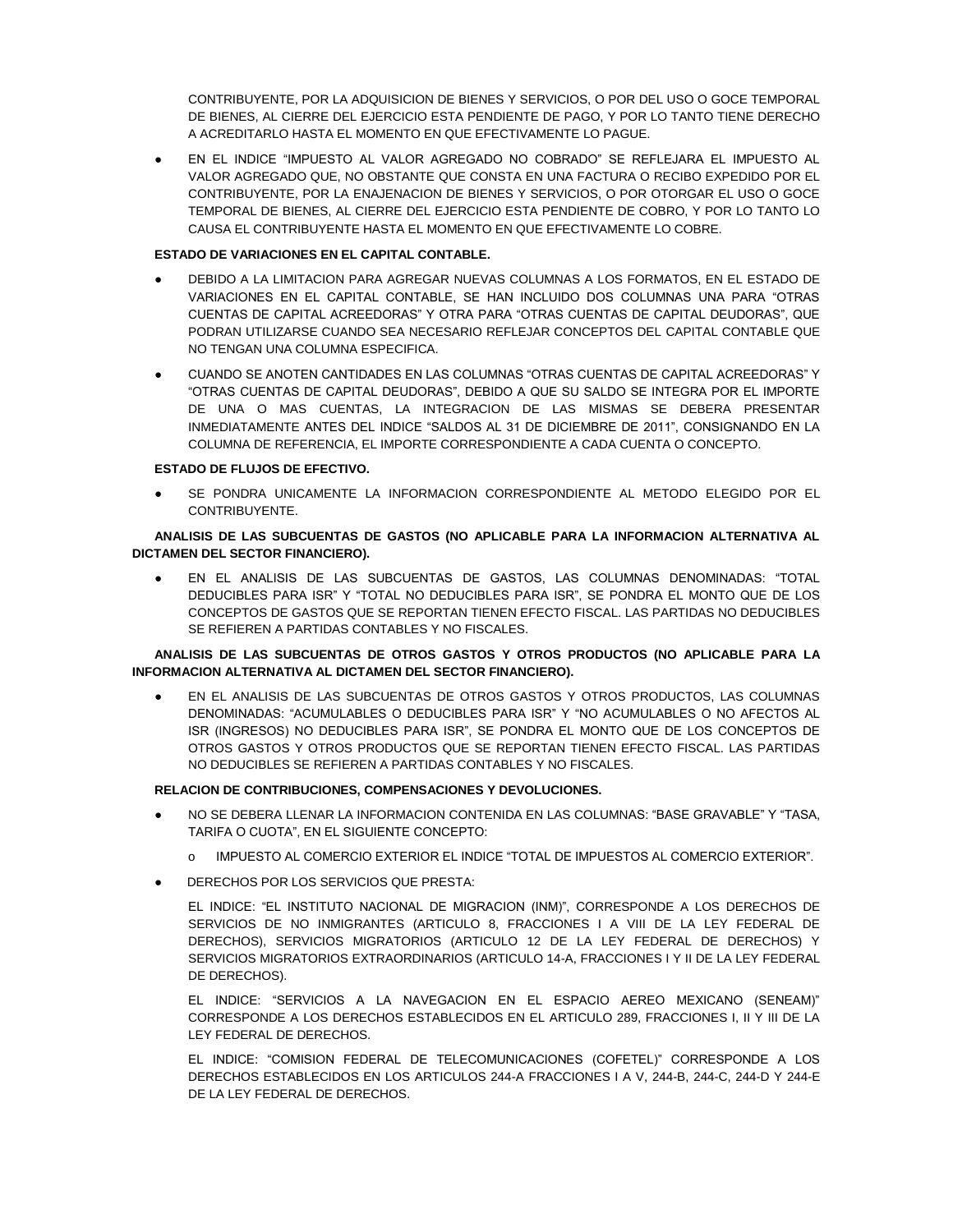EN EL INDICE: "OTROS ESPECIFICAR CONCEPTO" SE ANOTARAN LOS DERECHOS FEDERALES MAS REPRESENTATIVOS EN CUANTO A MONTO QUE HAYA CAUSADO EL CONTRIBUYENTE DURANTE EL EJERCICIO.

COMPENSACIONES EFECTUADAS Y DEVOLUCIONES OBTENIDAS.

EN RELACION CON ESTOS CONCEPTOS, SE DEBERAN CONSIDERAR COMO COMPENSACIONES EFECTUADAS DURANTE EL EJERCICIO Y COMO DEVOLUCIONES OBTENIDAS EN EL EJERCICIO, A LAS CONTRIBUCIONES QUE CORRESPONDAN AL MISMO EJERCICIO, ASI COMO A LAS CONTRIBUCIONES COMPENSADAS EFECTUADAS Y A LAS DEVOLUCIONES OBTENIDAS EN EL EJERCICIO QUE PROVENGAN DE EJERCICIOS ANTERIORES.

## **BASE PARA LA DETERMINACION DEL IMPUESTO RETENIDO SOBRE HONORARIOS, ARRENDAMIENTOS E INTERESES.**

- ESTE APARTADO SE LLENARA UNICAMENTE CUANDO EXISTA IMPUESTO SOBRE LA RENTA RETENIDO POR EL CONTRIBUYENTE POR CUALQUIERA DE LOS CONCEPTOS SIGUIENTES: HONORARIOS, ARRENDAMIENTOS E INTERESES, Y SE DEJARAN EN BLANCO LOS RUBROS NO APLICABLES.
- LOS CONCEPTOS CAPITALIZADOS SE REFIEREN A HONORARIOS, ARRENDAMIENTOS E INTERESES CUYO IMPORTE FORMA PARTE DEL MONTO ORIGINAL DE LA INVERSION EN ACTIVOS FIJOS, GASTOS Y CARGOS DIFERIDOS, ASI COMO POR EROGACIONES REALIZADAS EN PERIODOS PREOPERATIVOS.

## **RESPONSABILIDAD SOLIDARIA POR OPERACIONES DE RESIDENTES EN EL EXTRANJERO (EXCLUSIVAMENTE DE ENAJENACION DE ACCIONES)**

- EN ESTE APARTADO LOS DATOS SE PROPORCIONARAN AGRUPADOS POR CADA RESIDENTE EN EL EXTRANJERO, GLOBALIZANDO LAS OPERACIONES POR EL CONCEPTO ESPECIFICO DE LA OPERACION.
- EN LA COLUMNA "NUMERO DE IDENTIFICACION FISCAL", SE ANOTARA EL NUMERO O CLAVE DE IDENTIFICACION FISCAL QUE UTILIZA EL RESIDENTE EN EL EXTRANJERO EN SU PAIS DE RESIDENCIA, EN CASO DE QUE EN EL PAIS DE RESIDENCIA NO SE UTILICE DICHA CLAVE, SE ANOTARA N/A.
- EN LA COLUMNA "PAIS DE RESIDENCIA DE LA ENTIDAD EXTRANJERA", SE DEBERA ANOTAR LA CLAVE Y NOMBRE DEL PAIS DE RESIDENCIA DE LA ENTIDAD EXTRANJERA, DE CONFORMIDAD CON EL CATALOGO CONTENIDO EN EL APENDICE VI DE ESTE INSTRUCTIVO.
- EN LA COLUMNA "CONCEPTO ESPECIFICO DE LA OPERACION", SE DEBERA ESPECIFICAR SI EL CONCEPTO SE REFIERE A ACCIONES PARTES SOCIALES O ALGUN OTRO CONCEPTO DE LOS SEÑALADOS EN EL SEGUNDO PARRAFO DEL ARTICULO 8 DE LA LEY DEL IMPUESTO SOBRE LA RENTA VIGENTE EN 2011.
- EN LA COLUMNA "TIPO DE MONEDA" SE DEBERA ANOTAR LA MONEDA QUE CORRESPONDA DE CONFORMIDAD CON EL CATALOGO CONTENIDO EN EL APENDICE VII DE ESTE INSTRUCTIVO.
- EN CASO DE PROCEDER ALGUNA ACLARACION A LA INFORMACION CONTENIDA EN ESTE APARTADO, DEBERA HACERLA A TRAVES DEL APARTADO DE INFORMACION ADICIONAL.
- LA INFORMACION DE ESTE APARTADO, ASI COMO LA PREGUNTA REALIZADA EN LA SECCION DE DATOS GENERALES "FUE RESPONSABLE SOLIDARIO EN EL IMPUESTO SOBRE LA RENTA EN ALGUNA ENAJENACION DE ACCIONES EFECTUADA POR RESIDENTES EN EL EXTRANJERO", SE REFIEREN A CUANDO EL CONTRIBUYENTE ACTUA COMO RESPONSABLE SOLIDARIO DE ALGUN RESIDENTE EN EL EXTRANJERO EXCLUSIVAMENTE POR ENAJENACIONES DE ACCIONES DEL RESIDENTE EN EL EXTRANJERO REALIZADAS A UNA PERSONA DISTINTA AL CONTRIBUYENTE, PERO EN LA CUAL ESTE ULTIMO ACTUA COMO REPRESENTANTE EN EL PAIS DEL RESIDENTE EN EL EXTRANJERO (ARTICULO 190 DE LA LEY DEL IMPUESTO SOBRE LA RENTA VIGENTE EN 2011).

# **DETERMINACION MENSUAL DEL IMPUESTO A LOS DEPOSITOS EN EFECTIVO (NO APLICABLE PARA LA INFORMACION ALTERNATIVA AL DICTAMEN DEL SECTOR FINANCIERO).**

EN ESTE APARTADO LOS DATOS SE PROPORCIONARAN AGRUPADOS POR MES Y POR CADA INSTITUCION DEL SISTEMA FINANCIERO A QUE SE REFIERE LA LEY DEL IMPUESTO A LOS DEPOSITOS EN EFECTIVO, QUE RECAUDO EL IMPUESTO A LOS DEPOSITOS EN EFECTIVO, Y EN LOS CASOS EN QUE EL CONTRIBUYENTE REALICE DIRECTAMENTE UN PAGO DEL IMPUESTO A LOS DEPOSITOS EN EFECTIVO, SE USARA EL TERMINO "PAGO DIRECTO" Y SE AGRUPARA EN EL MES QUE CORRESPONDA.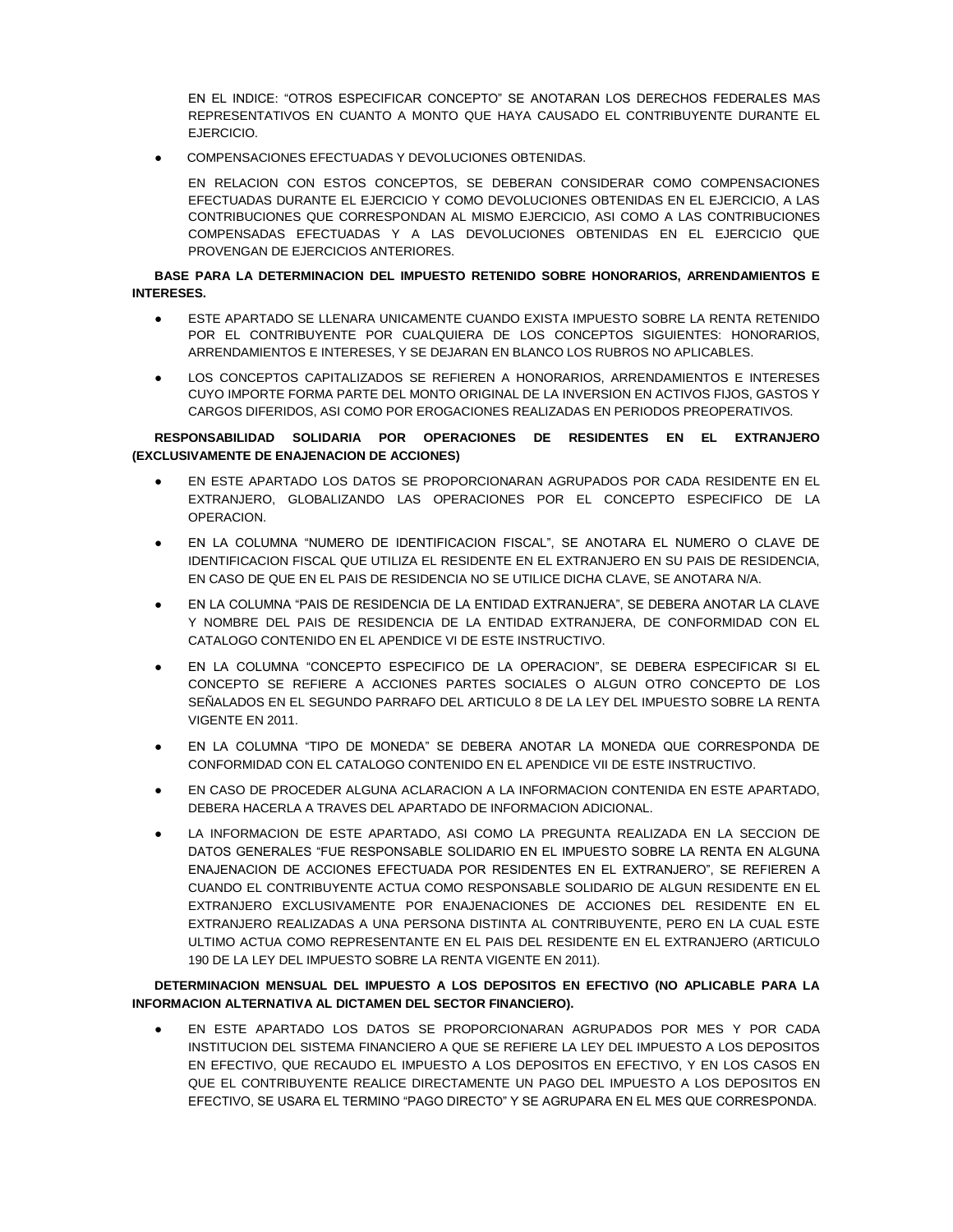- EN LA COLUMNA "TOTAL DE DEPOSITOS EN EFECTIVO (ART. 1 L.I.D.E.)" SE ANOTARAN TODOS LOS DEPOSITOS EN EFECTIVO, EN MONEDA NACIONAL O EXTRANJERA (CONVERTIDOS A MONEDA NACIONAL), QUE SE HAYAN REALIZADO EN EL MES DE QUE SE TRATE, SIN CONSIDERAR LOS QUE SE HAYAN EFECTUADO MEDIANTE TRANSFERENCIAS ELECTRONICAS, TRASPASOS DE CUENTAS, TITULOS DE CREDITO O CUALQUIER OTRO DOCUMENTO O SISTEMA PACTADO CON INSTITUCIONES DEL SISTEMA FINANCIERO, TAMPOCO SE CONSIDERARAN LAS ADQUISICIONES EN EFECTIVO DE CHEQUES DE CAJA.
- EN LA COLUMNA "DEPOSITOS POR LOS QUE NO SE ESTA OBLIGADO AL PAGO DEL IMPUESTO (ART. 2 L.I.D.E.)" SE ANOTARA POR CADA MES Y POR CADA INSTITUCION DEL SISTEMA FINANCIERO, EL MONTO PREVISTO EN EL PRIMER PARRAFO DE LA FRACCION III DEL ARTICULO 2 DE LA L.I.D.E., EXCEPTO CUANDO SE TRATE DE ADQUISICIONES DE CHEQUES DE CAJA.
- EN LA COLUMNA "ADQUISICION EN EFECTIVO DE CHEQUES DE CAJA" SE ANOTARA EL MONTO TOTAL POR MES, QUE CORRESPONDA A LAS ADQUISICIONES DE CHEQUES DE CAJA PAGADAS EN EFECTIVO.
- EL IMPORTE DE LA COLUMNA "DEPOSITOS EN EFECTIVO GRAVADOS Y ADQUISICION EN EFECTIVO DE CHEQUES DE CAJA" SERA EL RESULTADO DE DISMINUIR DEL IMPORTE DE LA COLUMNA "TOTAL DE DEPOSITOS EN EFECTIVO" EL IMPORTE DE LA COLUMNA "DEPOSITOS POR LOS QUE NO SE ESTA OBLIGADO AL PAGO DEL IMPUESTO" INCREMENTANDO LOS IMPORTES DE LA COLUMNA "ADQUISICION EN EFECTIVO DE CHEQUES DE CAJA".
- NO SERA NECESARIO LLENAR ESTE APARTADO EN LOS MESES EN QUE EL TOTAL DE DEPOSITOS EN EFECTIVO REALIZADO EN ALGUNA DE LAS INSTITUCIONES DEL SISTEMA FINANCIERO A QUE SE REFIERE LA L.I.D.E., NO REBASE EL MONTO PREVISTO EN EL PRIMER PARRAFO DE LA FRACCION III DEL ARTICULO 2 DE DICHA LEY, Y CUANDO NO SE HAYAN EFECTUADO ADQUISICIONES EN EFECTIVO DE CHEQUES DE CAJA. CUANDO EN UN MES NO SE REBASE EL MONTO ANTES CITADO, PERO SI SE REALICE LA ADQUSICION DE CHEQUES DE CAJA EN EFECTIVO, NO SERA NECESARIO ANOTAR CANTIDAD ALGUNA EN LAS COLUMNAS "TOTAL DE DEPOSITOS EN EFECTIVO (ART. 1 L.I.D.E.)" Y "DEPOSITOS POR LOS QUE NO SE ESTA OBLIGADO AL PAGO DEL IMPUESTO (ART. 2 L.I.D.E-)"
- EN LA COLUMNA "TOTAL DEL IMPUESTO RECAUDADO POR LA INSTITUCION DEL SISTEMA FINANCIERO", SE INCLUIRAN LAS RECAUDACIONES EFECTUADAS POR LAS INSTITUCIONES REFERIDAS EN EL ARTICULO SEGUNDO TRANSITORIO DEL DECRETO POR EL QUE SE EXPIDE LA LEY DEL IMPUESTO A LOS DEPOSITOS EN EFECTIVO.
- EN LA COLUMNA "IMPUESTO PAGADO DIRECTAMENTE POR EL CONTRIBUYENTE" SE ANOTARA EL IMPUESTO PAGADO POR EL CONTRIBUYENTE COMO CONSECUENCIA DEL PROCEDIMIENTO REFERIDO EN EL ARTICULO 5 DE LA L.I.D.E.
- SI EL CONTRIBUYENTE NO OPTO POR EFECTUAR EL ACREDITAMIENTO DEL IMPUESTO DE CONFORMIDAD CON LO PREVISTO POR EL ARTICULO 9 DE LA LEY DEL IMPUESTO A LOS DEPOSITOS EN EFECTIVO, LAS COLUMNAS "OPCION ARTICULO 9 DE LA L.I.D.E. (ACREDITAMIENTO POR ESTIMACION DEL I.D.E.)", NO LE SON APLICABLES.
- CUANDO EL CONTRIBUYENTE ESTE EXENTO DEL IMPUESTO A LOS DEPOSITOS EN EFECTIVO, NO HAYA REALIZADO DEPOSITOS EN EFECTIVO DURANTE EL EJERCICIO, O BIEN, NO HAYA TENIDO DEPOSITOS GRAVADOS EN LOS TERMINOS DE LAS DISPOSICIONES FISCALES, DEJARA EN BLANCO ESTE APARTADO.
- EN CASO DE PROCEDER ALGUNA ACLARACION CON EL CONTENIDO DE ESTE APARTADO, DEBERA REALIZARSE A TRAVES DEL APARTADO DE INFORMACION ADICIONAL.

# **OPERACIONES FINANCIERAS DERIVADAS CONTRATADAS CON RESIDENTES EN EL EXTRANJERO.**

- EN ESTE APARTADO LOS DATOS SE PROPORCIONARAN AGRUPADOS POR CADA RESIDENTE EN EL EXTRANJERO, GLOBALIZANDO LAS OPERACIONES POR TIPO DE OPERACION Y MONTO CONTRATADO.
- EN LA COLUMNA "NUMERO DE IDENTIFICACION FISCAL", SE ANOTARA EL NUMERO O CLAVE DE IDENTIFICACION FISCAL QUE UTILIZA EL RESIDENTE EN EL EXTRANJERO EN SU PAIS DE RESIDENCIA, EN CASO DE QUE EN EL PAIS DE RESIDENCIA NO SE UTILICE DICHA CLAVE, SE ANOTARA N/A.
- EN LA COLUMNA "PAIS DE RESIDENCIA", SE DEBERA ANOTAR LA CLAVE Y NOMBRE DEL PAIS DE RESIDENCIA, DE CONFORMIDAD CON EL CATALOGO CONTENIDO EN EL APENDICE VI DE ESTE INSTRUCTIVO.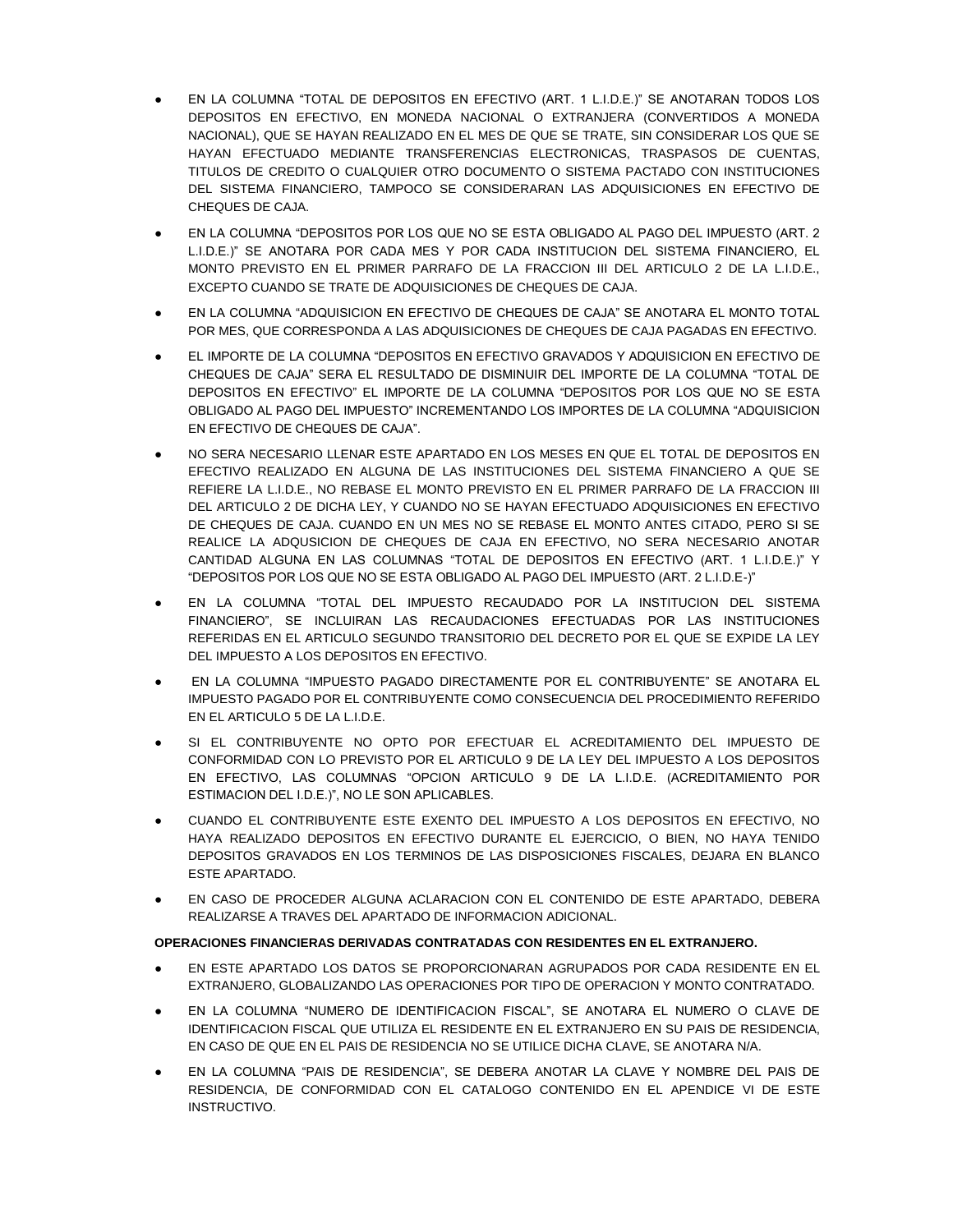EL DATO DE LA COLUMNA "TIPO DE OPERACION CONTRATADA, DEUDA O CAPITAL" SE LLENARA DE CONFORMIDAD CON LO DISPUESTO EN EL ULTIMO PARRAFO DEL ARTICULO 16-A DEL CODIGO FISCAL DE LA FEDERACION, QUE ESTABLECE LO SIGUIENTE:

# *"16-A PARA LOS EFECTOS DE LAS DISPOSICIONES FISCALES, SE ENTIENDE POR OPERACIONES FINANCIERAS DERIVADAS LAS SIGUIENTES:*

*…*

*SE CONSIDERAN OPERACIONES FINANCIERAS DERIVADAS DE DEUDA, AQUELLAS QUE ESTEN REFERIDAS A TASAS DE INTERES, TITULOS DE DEUDA O AL INDICE NACIONAL DE PRECIOS AL CONSUMIDOR; ASIMISMO, SE ENTIENDE POR OPERACIONES FINANCIERAS DERIVADAS DE CAPITAL, AQUELLAS QUE ESTEN REFERIDAS A OTROS TITULOS, MERCANCIAS, DIVISAS O CANASTAS O INDICES ACCIONARIOS. LAS OPERACIONES FINANCIERAS DERIVADAS QUE NO SE ENCUADREN DENTRO DE LOS SUPUESTOS A QUE SE REFIERE ESTE PARRAFO, SE CONSIDERARAN DE CAPITAL O DE DEUDA ATENDIENDO A LA NATURALEZA DEL SUBYACENTE.*"

- EL DATO DEL "MONTO CONTRATADO" SE EXPRESARA EN MONEDA EXTRANJERA; Y SE DEBERA ANOTAR LA SUMA AGRUPADA POR CADA RESIDENTE EN EL EXTRANJERO Y POR CADA TIPO DE OPERACION CONTRATADA, YA SEA DE DEUDA O DE CAPITAL.
- EN EL DATO "TIPO DE MONEDA", SE ANOTARA LA MONEDA Y EL PAIS AL QUE CORRESPONDE DE CONFORMIDAD CON EL CATALOGO CONTENIDO EN EL APENDICE VII DE ESTE INSTRUCTIVO.
- EL DATO PORCENTAJE DE LA COLUMNA "TASA DE INTERES" SE EXPRESARA EN PORCENTAJE.
- EN EL DATO DE LA "VIGENCIA", SE DEBERA ANOTAR "31 DE DICIEMBRE DE 2011".

**INVERSIONES PERMANENTES EN SUBSIDIARIAS, ASOCIADAS Y AFILIADAS RESIDENTES EN EL EXTRANJERO.**

EN ESTE APARTADO LOS DATOS SE PROPORCIONARAN AGRUPADOS POR CADA RESIDENTE EN EL EXTRANJERO, QUE SEA UNA ENTIDAD SUBSIDIARIA, ASOCIADA O AFILIADA DEL CONTRIBUYENTE, GLOBALIZANDO LAS OPERACIONES POR MONTO DE LA INVERSION.

PARA ESTOS EFECTOS LOS TERMINOS "SUBSIDIARIA", "ASOCIADA" O "AFILIADA" SERAN LOS DEFINIDOS EN LAS NORMAS DE INFORMACION FINANCIERA NIF B-8 ESTADOS FINANCIEROS CONSOLIDADOS O COMBINADOS Y NIF B-7 ADQUISIONOES DE NEGOCIOS EMITIDAS POR EL CONSEJO MEXICANO PARA LA INVESTIGACION Y DESARROLLO DE NORMAS DE INFORMACION FINANCIERA (CINIF), EN LOS TERMINOS SIGUIENTES:

*SUBSIDIARIA.- ES UNA ENTIDAD SOBRE LA CUAL OTRA ENTIDAD EJERCE CONTROL.*

*CONTROL.- ES EL PODER DE DECIDIR LAS POLITICAS FINANCIERAS Y DE OPERACION DE UNA ENTIDAD, CON EL FIN DE OBTENER BENEFICIOS DE SUS ACTIVIDADES.*

*ASOCIADA.- ES UNA ENTIDAD SOBRE LA CUAL OTRA ENTIDAD EJERCE INFLUENCIA SIGNIFICATIVA.*

*AFILIADAS.- SON AQUELLAS ENTIDADES QUE TIENEN DUEÑOS COMUNES.*

- EN LA COLUMNA "NUMERO DE IDENTIFICACION FISCAL", SE ANOTARA EL DATO DEL NUMERO O CLAVE DE IDENTIFICACION FISCAL QUE UTILIZA EL RESIDENTE EN EL EXTRANJERO EN SU PAIS DE RESIDENCIA, EN CASO DE QUE EN EL PAIS DE RESIDENCIA NO SE UTILICE DICHA CLAVE, SE ANOTARA N/A.
- EN LA COLUMNA "PAIS DE RESIDENCIA FISCAL DE LA ENTIDAD", SE ANOTARA LA CLAVE Y NOMBRE DEL PAIS DE RESIDENCIA FISCAL DE LA ENTIDAD, DE CONFORMIDAD CON EL CATALOGO CONTENIDO EN EL APENDICE VI DE ESTE INSTRUCTIVO.
- EN LA COLUMNA "PORCENTAJE DE PARTICIPACION EN EL CAPITAL DE LA ENTIDAD" SE ANOTARA EL PORCENTAJE DE PARTICIPACION PROMEDIO DURANTE EL EJERCICIO FISCAL DE 2011, QUE REPRESENTEN LAS ACCIONES, PARTES SOCIALES O SUS EQUIVALENTES PROPIEDAD DEL CONTRIBUYENTE CON RESPECTO AL TOTAL DE ACCIONES, PARTES SOCIALES O EQUIVALENTES QUE HAYA EMITIDO LA ENTIDAD SUBSIDIARIA, ASOCIADA O AFILIADA EN EL EXTRANJERO.
- EN LA COLUMNA "MONTO DE LA INVERSION" SE ANOTARA EL MONTO DE LAS APORTACIONES AL CAPITAL SOCIAL O SU EQUIVALENTE EN LA ENTIDAD SUBSIDIARIA, ASOCIADA O AFILIADA EN EL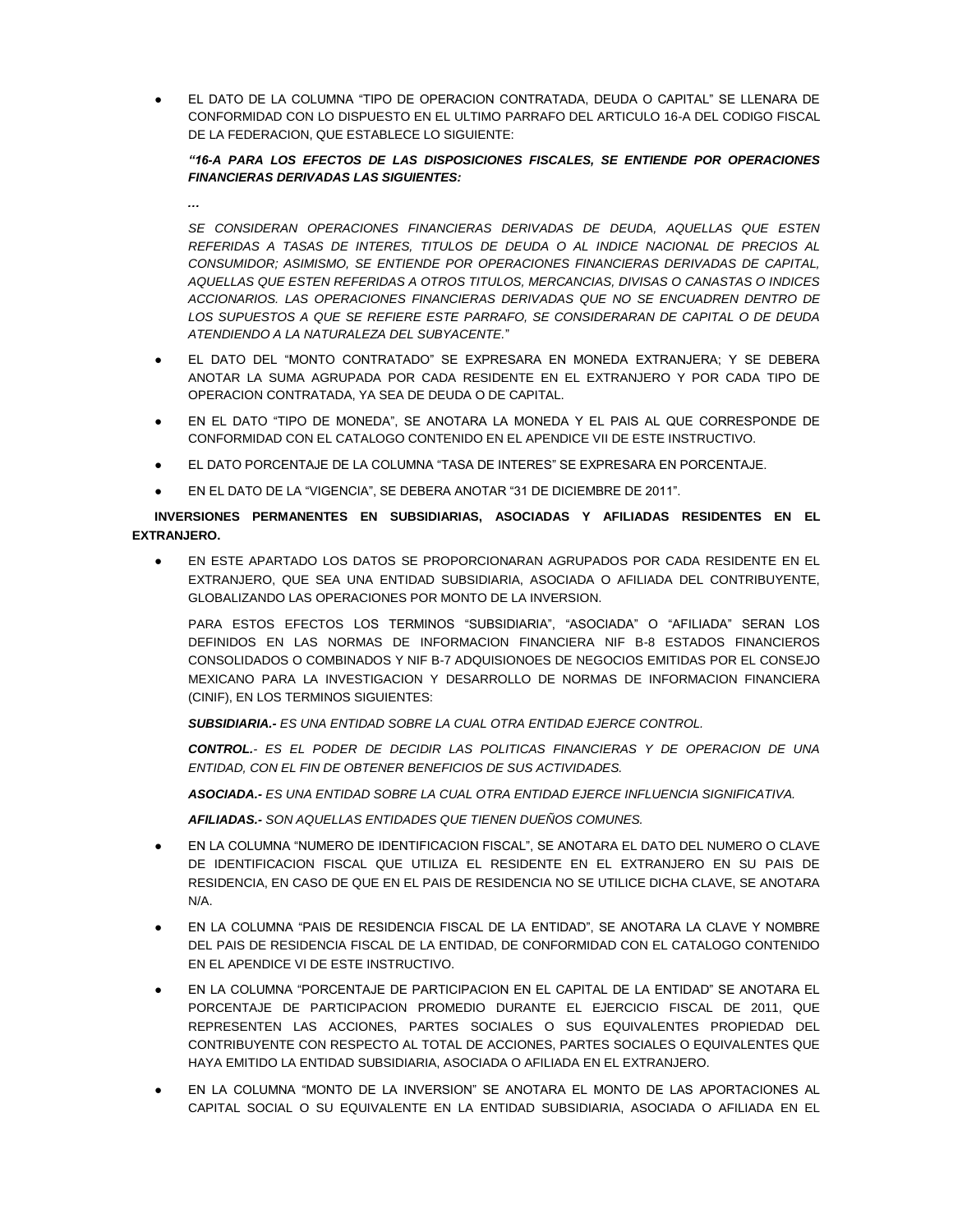EXTRANJERO. O BIEN, EL VALOR TOTAL NETO DE ADQUISICION DE LAS ACCIONES O PARTES SOCIALES, INCLUYENDO, EN SU CASO, EL MONTO CORRESPONDIENTE AL CREDITO MERCANTIL O COMERCIAL; ESTE ULTIMO DATO SE PODRA ANOTAR EN UN RENGLON POR SEPARADO, ASENTANDO EL MONTO EN ESTA MISMA COLUMNA.

- EN LA COLUMNA "MONTO DE LAS UTILIDADES (PERDIDAS) DE EJERCICIOS ANTERIORES EN EL PORCENTAJE DE PARTICIPACION" SE ANOTARAN LAS UTILIDADES O PERDIDAS CONTABLES DE EJERCICIOS FISCALES ANTERIORES QUE SE HAYAN GENERADO EN LA ENTIDAD SUBSIDIARIA, ASOCIADA O AFILIADA EN EL EXTRANJERO, DESDE EL EJERCICIO FISCAL EN EL QUE EL CONTRIBUYENTE ES SOCIO O ACCIONISTA Y HASTA EL EJERCICIO FISCAL INMEDIATO ANTERIOR DEL CONTRIBUYENTE, ESTAS UTILIDADES O PERDIDAS CONTABLES DE EJERCICIOS FISCALES ANTERIORES, SE DEBERAN MULTIPLICAR POR EL PORCENTAJE DE PARTICIPACION QUE EN EL CAPITAL SOCIAL TENGA EL CONTRIBUYENTE EN LA ENTIDAD RESIDENTE EN EL EXTRANJERO, AL CIERRE DEL EJERCICIO FISCAL DEL CONTRIBUYENTE QUE SE DICTAMINA.
- EN LA COLUMNA "MONTO DE LA UTILIDAD (PERDIDA) DEL EJERCICIO EN EL PORCENTAJE DE PARTICIPACION" SE DEBERA SEÑALAR LA UTILIDAD O PERDIDA CONTABLE CORRESPONDIENTE AL EJERCICIO FISCAL DEL CONTRIBUYENTE MULTIPLICADA POR EL PORCENTAJE DE PARTICIPACION QUE EN EL CAPITAL SOCIAL TENGA EL CONTRIBUYENTE QUE SE DICTAMINA, EN LA ENTIDAD RESIDENTE EN EL EXTRANJERO AL CIERRE DEL MISMO EJERCICIO FISCAL.
- EN LA COLUMNA "VALOR DE LA INVERSION" SE ANOTARA LA SUMA DE LAS CANTIDADES ASENTADAS POR RENGLON DE LAS COLUMNAS: "MONTO DE LA INVERSION", "MONTO DE LAS UTILIDADES (PERDIDAS) DE EJERCICIOS ANTERIORES EN EL PORCENTAJE DE PARTICIPACION" Y "MONTO DE LA UTILIDAD (PERDIDA) DEL EJERCICIO EN EL PORCENTAJE DE PARTICIPACION", EN NINGUN CASO PROCEDERA ANOTAR VALORES NEGATIVOS EN ESTA COLUMNA, POR LO QUE, SI ARITMETICAMENTE SE DIERA EL CASO, SE ANOTARA CERO.

## **SOCIOS O ACCIONISTAS QUE TUVIERON ACCIONES O PARTES SOCIALES.**

● EN ESTE APARTADO LOS DATOS SE PROPORCIONARAN AGRUPADOS POR CADA SOCIO O ACCIONISTA QUE EL CONTRIBUYENTE HAYA TENIDO DURANTE EL EJERCICIO, CUANDO EL SOCIO O ACCIONISTA NO SEA DIRECTAMENTE UNA PERSONA FISICA O MORAL SINO UN CONTRATO DE FIDEICOMISO, SE ANOTARA EL NUMERO DE CONTRATO DEL FIDEICOMISO Y EL NOMBRE DE LA INSTITUCION QUE ACTUA COMO FIDUCIARIA.

CUANDO EXISTAN ACCIONES COLOCADAS ENTRE EL GRAN PUBLICO INVERSIONISTA, SE ASENTARA EN EL RENGLON CORRESPONDIENTE AL SOCIO O ACCIONISTA *"ACCIONES COLOCADAS ENTRE EL GRAN PUBLICO INVERSIONISTA".*

- EN LA COLUMNA "NUMERO DE IDENTIFICACION FISCAL O RFC", SE ANOTARA EL NUMERO O CLAVE DE IDENTIFICACION FISCAL QUE UTILIZA EL SOCIO O ACCIONISTA EN SU PAIS DE RESIDENCIA, EN CASO DE QUE EN EL PAIS DE RESIDENCIA DEL SOCIO O ACCIONISTA NO SE UTILICE DICHA CLAVE, SE ANOTARA N/A. CUANDO EL SOCIO O ACCIONISTA SEA UN RESIDENTE EN TERRITORIO NACIONAL, SE ANOTARA EL REGISTRO FEDERAL DE CONTRIBUYENTES. CUANDO EXISTAN ACCIONISTAS PUBLICO EN GENERAL, SE ANOTARA *"VARIOS"*
- EN LA COLUMNA "PAIS DE RESIDENCIA PARA EFECTOS FISCALES", SE ANOTARA LA CLAVE Y NOMBRE DEL PAIS DE RESIDENCIA PARA EFECTOS FISCALES DEL SOCIO O ACCIONISTA, DE CONFORMIDAD CON EL CATALOGO CONTENIDO EN EL APENDICE VI DE ESTE INSTRUCTIVO.
- EN LA COLUMNA "PORCENTAJE DE PARTICIPACION DEL SOCIO O ACCIONISTA EN EL EJERCICIO" SE ANOTARA EL PORCENTAJE DE PARTICIPACION PROMEDIO DURANTE EL EJERCICIO FISCAL DE 2011, QUE REPRESENTEN LAS ACCIONES, PARTES SOCIALES PROPIEDAD DE LOS SOCIOS O ACCIONISTAS DEL CONTRIBUYENTE CON RESPECTO AL TOTAL DE ACCIONES O PARTES SOCIALES EMITIDAS POR EL PROPIO CONTRIBUYENTE.
- EN LA COLUMNA "PERIODO DE TENENCIA" SE SEÑALARA EL PERIODO DEL 1 DE ENERO AL 31 DE DICIEMBRE, CUANDO EL SOCIO O ACCIONISTA SE HAYA MANTENIDO COMO TAL DURANTE EL EJERCICIO FISCAL DEL CONTRIBUYENTE QUE SE DICTAMINA.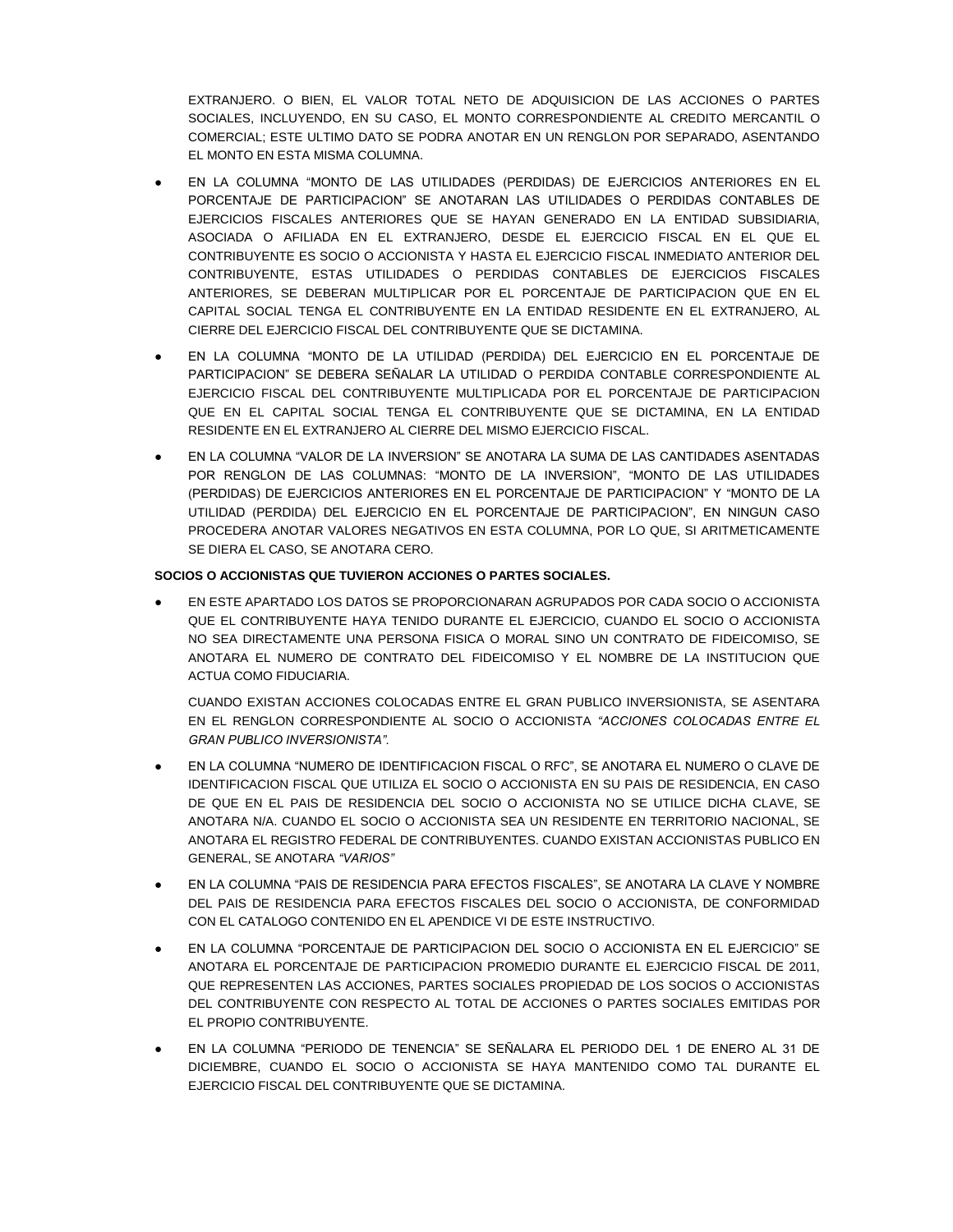CUANDO UN SOCIO O ACCIONISTA HAYA DEJADO DE TENER TAL CARACTER DURANTE UN EJERCICIO, EL PERIODO DE TENENCIA TERMINARA EN LA FECHA EN QUE SE ASIENTE EN EL REGISTRO DE ACCIONES O EN EL LIBRO ESPECIAL DE LOS SOCIOS, LA TRANSMISION DE LAS ACCIONES O PARTES SOCIALES (ARTICULOS 128 Y 129, Y 73, RESPECTIVAMENTE DE LA LEY GENERAL DE SOCIEDADES **MERCANTILES**).

CUANDO UN SOCIO O ACCIONISTA COMIENCE A TENER TAL CARACTER DURANTE UN EJERCICIO, EL PERIODO DE TENENCIA INICIARA EN LA FECHA EN QUE SE ASIENTE EN EL REGISTRO DE ACCIONES O EN EL LIBRO ESPECIAL DE LOS SOCIOS, LA TRANSMISION DE LAS ACCIONES O PARTES SOCIALES (ARTICULOS 128 Y 129, Y 73, RESPECTIVAMENTE DE LA LEY GENERAL DE SOCIEDADES MERCANTILES).

PARA LOS ACCIONISTAS PUBLICO EN GENERAL, SE DEJARAN EN BLANCO LAS FECHAS DE LA VIGENCIA.

- EN LAS COLUMNAS "MONTO DE APORTACIONES" Y "MONTO DE RETIROS DE CAPITAL" SE SEÑALARAN LAS APORTACIONES Y RETIROS EFECTUADOS QUE HAYAN AFECTADO CUENTAS DE CAPITAL CONTABLE, INCLUYENDO APORTACIONES PARA FUTUROS AUMENTOS DE CAPITAL, DE LAS CUALES EXISTA RESOLUCION EN ASAMBLEA DE SOCIOS O ACCIONISTAS PARA SU APLICACION EN EL FUTURO COMO AUMENTO DE CAPITAL SOCIAL.
- EN LAS COLUMNAS "MONTO DE PRESTAMOS: EFECTUADOS Y RECIBIDOS", SE SEÑALARAN LOS PRESTAMOS EFECTUADOS A LOS SOCIOS O ACCIONISTAS, Y LOS RECIBIDOS DE ESTOS QUE HAYAN AFECTADO CUENTAS DE PASIVO, INCLUYENDO APORTACIONES PARA FUTUROS AUMENTOS DE CAPITAL, DE LAS CUALES NO EXISTA RESOLUCION EN ASAMBLEA DE SOCIOS O ACCIONISTAS PARA SU APLICACION EN EL FUTURO COMO AUMENTO DE CAPITAL SOCIAL.
- CUANDO EN UN EJERCICIO FISCAL NO HAYA HABIDO TRANSACCIONES CON LOS SOCIOS O ACCIONISTAS, NI MOVIMIENTOS EN LA TENENCIA ACCIONARIA O EN LAS PARTES SOCIALES, SE PODRAN DEJAR EN BLANCO LAS COLUMNAS: "MONTO DE APORTACIONES", "MONTO DE RETIROS DE CAPITAL" Y "MONTO DE PRESTAMOS: EFECTUADOS Y RECIBIDOS".

## **CONCILIACION ENTRE EL RESULTADO CONTABLE Y FISCAL PARA EFECTOS DEL IMPUESTO SOBRE LA RENTA.**

- EN EL CONCEPTO "EFECTO DE LA INFLACION DE LA NIF B-10" SE ANOTARA EL IMPORTE NETO DE LA INFLACION RECONOCIDO EN LA UTILIDAD O PERDIDA NETA SIN CONSIDERAR EL RESULTADO FAVORABLE O DESFAVORABLE CORRESPONDIENTE AL RESULTADO POR POSICION MONETARIA.
- EN EL CONCEPTO "PERDIDA EN ENAJENACION DE ACCIONES" SE ANOTARA EL IMPORTE DE LA PERDIDA EN ENAJENACION DE ACCIONES DEDUCIDA EN EL EJERCICIO, POR LO MISMO DICHO IMPORTE NO DEBERA REFLEJARSE COMO PARTE DE LAS DEDUCCIONES FISCALES NO CONTABLES.
- CUANDO EL CONTRIBUYENTE DETERMINE PERDIDA FISCAL, SOLAMENTE DEBERA LLENAR ESTE ANEXO, HASTA EL INDICE "PERDIDA FISCAL DEL EJERCICIO", CONCLUYENDO LA CONCILIACION. POR NINGUN MOTIVO DEBERA ANOTAR EL IMPORTE DE LA PERDIDA FISCAL EN EL INDICE "RESULTADO FISCAL".
- CUANDO EL CONTRIBUYENTE AMORTICE PERDIDAS FISCALES DE EJERCICIOS ANTERIORES, NO DEBERA ASENTAR EN ESE RENGLON UN MONTO MAYOR AL DE LA UTILIDAD FISCAL DEL EJERCICIO.

# **OPERACIONES CON PARTES RELACIONADAS.**

- EN ESTE APARTADO LOS DATOS SE PROPORCIONARAN AGRUPADOS POR CADA PARTE RELACIONADA, GLOBALIZANDO LAS OPERACIONES POR TIPO DE OPERACION DURANTE EL EJERCICIO PARA EFECTOS DEL IMPUESTO SOBRE LA RENTA.
- EN LA COLUMNA "NUMERO DE IDENTIFICACION FISCAL O RFC", SE ANOTARA EL NUMERO O CLAVE DE IDENTIFICACION FISCAL QUE UTILIZA LA PARTE RELACIONADA EN SU PAIS DE RESIDENCIA, EN CASO DE QUE EN EL PAIS DE RESIDENCIA DE LA PARTE RELACIONADA NO SE UTILICE DICHA CLAVE, SE ANOTARA N/A.

CUANDO LA PARTE RELACIONADA SEA UN RESIDENTE EN TERRITORIO NACIONAL, SE ANOTARA EL REGISTRO FEDERAL DE CONTRIBUYENTES.

EN LA COLUMNA "TIPO DE OPERACION", SE ANOTARA LA CLAVE Y DESCRIPCION QUE CORRESPONDA AL TIPO DE OPERACION REALIZADA, DE CONFORMIDAD CON EL CATALOGO CONTENIDO EN EL APENDICE IV DE ESTE INSTRUCTIVO.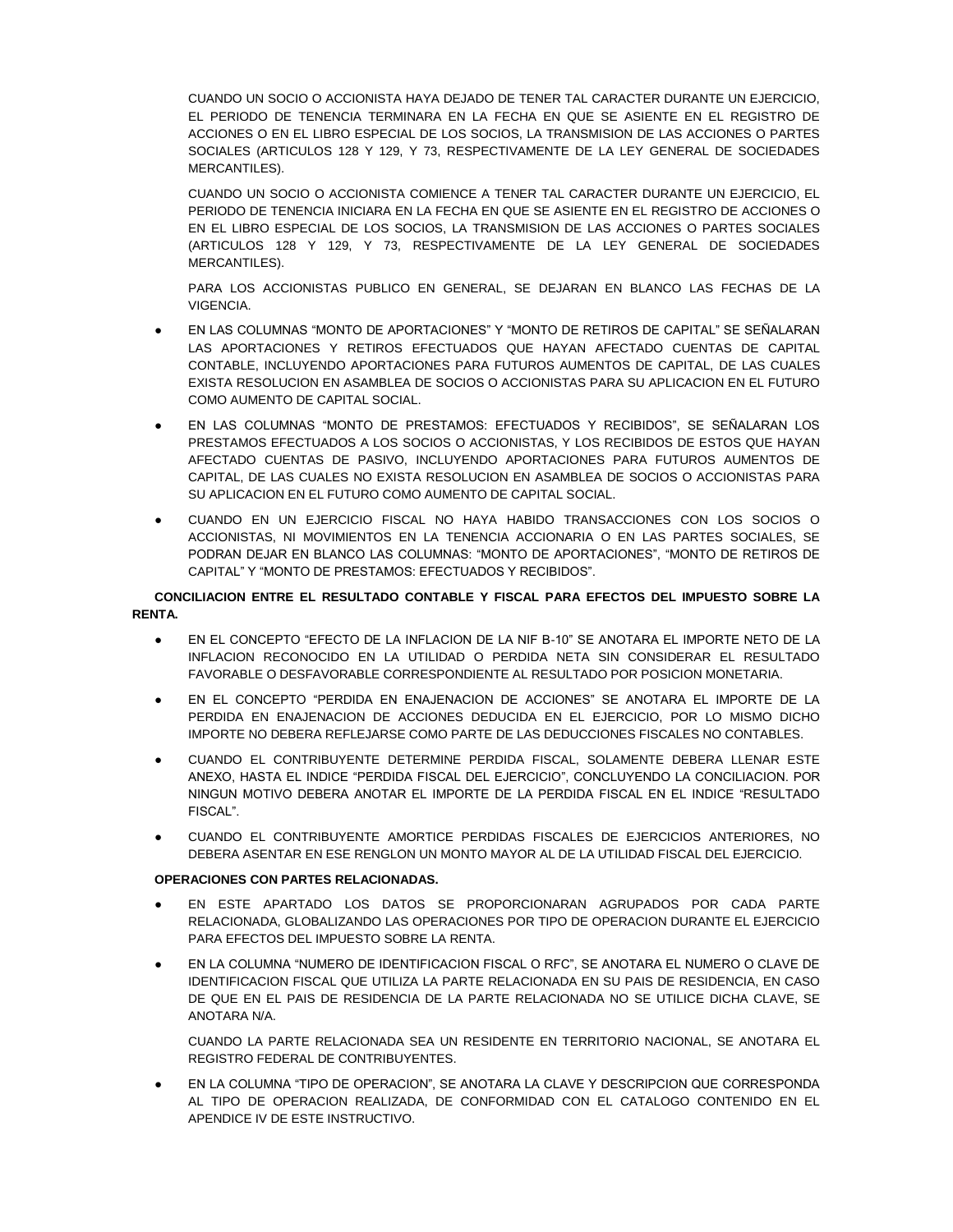- EN LA COLUMNA "PAIS DE RESIDENCIA", SE ANOTARA LA CLAVE Y NOMBRE DEL PAIS DE RESIDENCIA, DE CONFORMIDAD CON EL CATALOGO CONTENIDO EN EL APENDICE VI DE ESTE INSTRUCTIVO.
- LA COLUMNA "MONTO EN PESOS", CONTENDRA LOS IMPORTES DE LAS OPERACIONES REALIZADAS QUE DIERON ORIGEN A INGRESOS ACUMULABLES Y DEDUCCIONES AUTORIZADAS PARA EFECTOS DEL IMPUESTO SOBRE LA RENTA.
- EN LA COLUMNA "METODO DE PRECIOS DE TRANSFERENCIA APLICADO", SE ANOTARA LA CLAVE Y DESCRIPCION QUE CORRESPONDA AL METODO DE PRECIOS DE TRANSFERENCIA APLICADO, DE CONFORMIDAD CON EL CATALOGO CONTENIDO EN EL APENDICE V DE ESTE INSTRUCTIVO.
- CUANDO EN LA COLUMNA "LA OPERACION ESTA PACTADA COMO CON PARTES INDEPENDIENTES EN OPERACIONES COMPARABLES" SE ANOTE *"SI"*, ES PORQUE SE CUENTA CON LA INFORMACION QUE DEMUESTRA QUE LAS OPERACIONES ESTAN PACTADAS COMO LO HARIAN PARTES INDEPENDIENTES EN OPERACIONES COMPARABLES.
- EN LA COLUMNA "AJUSTE FISCAL PARA QUE LA OPERACION SE CONSIDERASE PACTADA COMO CON PARTES INDEPENDIENTES EN OPERACIONES COMPARABLES" SE DEBERA PRESENTAR EL AJUSTE DE PRECIOS DE TRANSFERENCIA, QUE EN SU CASO, HAYAN REALIZADO LOS CONTRIBUYENTES PARA QUE LA OPERACION CON PARTES RELACIONADAS QUE SE ESTA MANIFESTANDO HAYA QUEDADO DETERMINADA COMO LO HUBIERAN HECHO PARTES INDEPENDIENTES EN OPERACIONES COMPARABLES. EN CASO DE NO EXISTIR AJUSTE SE DEJARA EN BLANCO EL RENGLON DE ESTA COLUMNA.
- CUANDO SE TRATE DE LAS SIGUIENTES OPERACIONES CON PARTES RELACIONADAS NO TENDRAN OBLIGACION DE REPORTAR DATO ALGUNO:

### **INGRESOS:**

- 1303 GANANCIA REALIZADA POR FUSION
- 1304 GANANCIA REALIZADA POR ESCISION
- 1305 GANANCIA QUE PROVENGA DE REDUCCION DE CAPITAL DE SOCIEDADES MERCANTILES RESIDENTES EN EL EXTRANJERO
- 1306 GANANCIA QUE PROVENGA DE LIQUIDACION DE SOCIEDADES MERCANTILES RESIDENTES EN EL EXTRANJERO
- 1307 INGRESOS POR RECUPERACION DE CREDITOS INCOBRABLES
- 1309 AJUSTE ANUAL POR INFLACION RELATIVO A LOS CREDITOS Y DEUDAS CON PARTES RELACIONADAS
- 1310 UTILIDAD EN CAMBIOS GENERADA DE SALDOS Y OPERACIONES CON PARTES RELACIONADAS
- 1311 CANTIDADES RECIBIDAS EN EFECTIVO, EN MONEDA NACIONAL O EXTRANJERA POR CONCEPTO DE PRESTAMOS, APORTACIONES PARA FUTUROS AUMENTOS DE CAPITAL MAYORES A \$600,000 CUANDO NO SE CUMPLA CON LO PREVISTO EN EL ARTICULO 86-A DE  $IAIISR$
- 1312 INGRESOS POR DIVIDENDOS

### **COSTOS Y GASTOS (DEDUCCIONES):**

- 3007 CREDITOS INCOBRABLES, PERDIDAS POR CASO FORTUITO, FUERZA MAYOR O POR ENAJENACION DE BIENES DISTINTOS DE INVENTARIO
- 3008 AJUSTE ANUAL POR INFLACION RELATIVO A LOS CREDITOS Y DEUDAS CON PARTES RELACIONADAS
- 3009 PERDIDA EN CAMBIOS GENERADA DE SALDOS Y OPERACIONES CON PARTES RELACIONADAS.

#### **INFORMACION DEL CONTRIBUYENTE SOBRE SUS OPERACIONES CON PARTES RELACIONADAS.**

- CUALQUIER EXPLICACION SOLICITADA EN ESTE APARTADO, CUYO ESPACIO ASIGNADO RESULTE INSUFICIENTE, DEBERA HACERSE A TRAVES DEL APARTADO DENOMINADO "INFORMACION ADICIONAL"
- SI A CRITERIO DE LA PERSONA QUE RESPONDA EL CUESTIONARIO NO HAY UNA RESPUESTA POSIBLE PARA UNA PREGUNTA EN UN RENGLON DETERMINADO SE PODRA DEJAR EN BLANCO EL RENGLON QUE CORRESPONDA.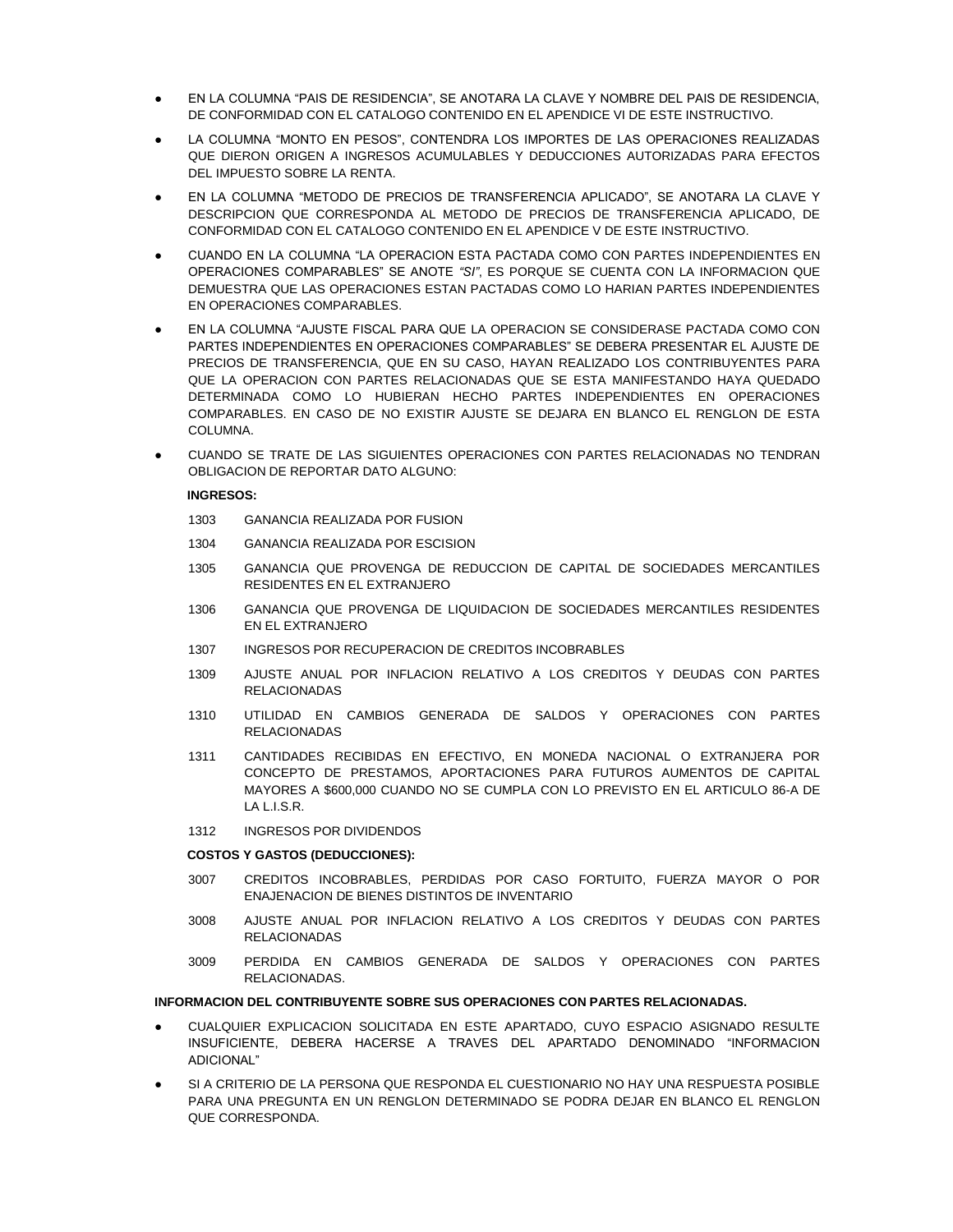EN ESTE CASO, SE DEBERAN HACER ACLARACIONES DEL PORQUE SE QUEDO EN BLANCO LA RESPUESTA A UNA PREGUNTA DETERMINADA, ESTO SE PODRA HACER EN EL APARTADO DENOMINADO INFORMACION ADICIONAL, YA QUE DE NO HACERLO EL SERVICIO DE ADMINISTRACION TRIBUTARIA ENTENDERA QUE EL CONTRIBUYENTE TENIA LA OBLIGACION CUESTIONADA Y NO LE DIO CUMPLIMIENTO.

EN GENERAL UNA RESPUESTA NO APLICABLE (N/A) SIGNIFICA QUE EL CONTRIBUYENTE NO SE ENCUENTRA ANTE EL SUPUESTO ESTABLECIDO PARA LA PREGUNTA, POR EJEMPLO:

| <b>PREGUNTA</b>                                                                                                                                                                                                                  | SIGNIFICADO DE UNA RESPUESTA N/A                                                                                                                                                                                                                                                                                                                                                                                                                                                                                                                                                                                                                                                    |
|----------------------------------------------------------------------------------------------------------------------------------------------------------------------------------------------------------------------------------|-------------------------------------------------------------------------------------------------------------------------------------------------------------------------------------------------------------------------------------------------------------------------------------------------------------------------------------------------------------------------------------------------------------------------------------------------------------------------------------------------------------------------------------------------------------------------------------------------------------------------------------------------------------------------------------|
| EL CONTRIBUYENTE CUENTA CON UN ESTUDIO<br><b>PRECIOS</b><br>DE.<br><b>TRANSFERENCIA</b><br>DE<br>(DOCUMENTACION A QUE SE REFIERE LA<br>FRACCION XII DEL ARTICULO 86 DE LA LISR)                                                  | SIGNIFICA QUE:<br>A) EL CONTRIBUYENTE SE ENCUENTRA EN EL SUPUESTO<br>ESTABLECIDO EN EL SEGUNDO PARRAFO DE LA<br>FRACCION XII DEL ARTICULO 86 DE LA LISR, ES DECIR,<br>QUE REALIZO ACTIVIDADES EMPRESARIALES Y OBTUVO<br>INGRESOS EN EL EJERCICIO INMEDIATO ANTERIOR QUE<br>NO HAYAN EXCEDIDO DE \$13'000,000.00, O BIEN, PRESTO<br>SERVICIOS PROFESIONALES Y OBTUVO INGRESOS QUE<br>NO HUBIESEN EXCEDIDO EN DICHO EJERCICIO DE<br>\$3'000,000.00, SIEMPRE QUE NO ESTE EN EL SUPUESTO A<br>QUE SE REFIERE EL PENULTIMO PARRAFO<br>DEL<br>ARTICULO 215 DE ESTA LEY.<br>B) EL CONTRIBUYENTE NO REALIZO OPERACIONES CON<br>PARTES RELACIONADAS<br>RESIDENTES<br>EN<br>EL<br>EXTRANJERO. |
| EL.<br>CONTRIBUYENTE<br>PRESENTO<br>SU.<br>SUS I<br><b>INFORMATIVA</b><br><b>POR</b><br><b>DECLARACION</b><br>OPERACIONES CON PARTES RELACIONADAS I<br>RESIDENTES EN EL EXTRANJERO (FRACCION XIII<br>DEL ARTICULO 86 DE LA LISR) | SIGNIFICA QUE EL CONTRIBUYENTE SE ENCUENTRA EN<br>EL SUPUESTO ESTABLECIDO<br>EN<br>EL.<br><b>PENULTIMO</b><br>PARRAFO DEL ARTICULO 216-BIS DE LA LISR.                                                                                                                                                                                                                                                                                                                                                                                                                                                                                                                              |

- SI UN CONTRIBUYENTE TIENE MAS DE UNA ACTIVIDAD PREPONDERANTE SE PUEDEN PRESENTAR SIN LIMITACION LA(S) OTRA(S) ACTIVIDADES DEL CONTRIBUYENTE.
- EN EL RENGLON VALOR DEL ACTIVO INTANGIBLE QUE TIENE REGISTRADO EN SU CONTABILIDAD, SE ASENTARA EL SALDO FINAL REFLEJADO EN LOS ESTADOS FINANCIEROS DEL CONTRIBUYENTE. EN CASO DE HABER DADO DE BAJA O ENAJENADO DURANTE EL EJERCICIO ALGUN ACTIVO INTANGIBLE DEBERA REFLEJAR EL VALOR DEL MISMO EN LOS ESTADOS FINANCIEROS A LA FECHA DE LA BAJA O ENAJENACION.
- LOS RENGLONES "EL CONTRIBUYENTE CUENTA CON EVIDENCIA DOCUMENTAL QUE DEMUESTRE HABER DADO CUMPLIMIENTO A LO DISPUESTO POR LA FRACCION XV DEL ARTICULO 86 DE LA LISR POR SUS OPERACIONES CON PARTES RELACIONADAS" Y "EL CONTRIBUYENTE CUENTA CON EVIDENCIA DOCUMENTAL QUE DEMUESTRE HABER DADO CUMPLIMIENTO A LO DISPUESTO POR LA FRACCION III DEL ARTICULO 18 DE LA LIETU POR SUS OPERACIONES CON PARTES RELACIONADAS" TANTO RESIDENTES EN TERRITORIO NACIONAL COMO RESIDENTES EN EL EXTRANJERO, SE REFIEREN A QUE LOS CONTRIBUYENTES QUE CELEBRARON OPERACIONES CON PARTES RELACIONADAS DEBERAN CONTAR CON EL SOPORTE QUE ACREDITE QUE SE DETERMINARON SUS INGRESOS ACUMULABLES Y DEDUCCIONES AUTORIZADAS, CONSIDERANDO PARA ESAS OPERACIONES LOS PRECIOS Y MONTOS DE CONTRAPRESTACIONES QUE HUBIERAN UTILIZADO CON O ENTRE PARTES INDEPENDIENTES EN OPERACIONES COMPARABLES, APLICANDO PARA ESTE EFECTO LOS METODOS ESTABLECIDOS EN EL ARTICULO 216 DE LA LISR, EN EL ORDEN ESTABLECIDO EN EL CITADO ARTICULO.
- EN LOS RENGLONES QUE SE REFIEREN AL RFC DE LAS PERSONAS QUE ELABORARON LA DOCUMENTACION QUE DEMUESTRE HABER DADO CUMPLIMIENTO A LO DISPUESTO POR LOS ARTICULOS 86 FRACCION XII Y XV DE LA LISR Y 18 FRACCION III DE LA LIETU, O BIEN, QUE ASESORARON EN SU FORMULACION, SE ASENTARA EL RFC DE LA PERSONA FISICA EXTERNA AL CONTRIBUYENTE QUE ELABORO O ASESORO AL CONTRIBUYENTE. CUANDO HAYA SIDO EL PERSONAL DEL PROPIO CONTRIBUYENTE EL QUE ELABORO EL ESTUDIO SE ASENTARA EL RFC DEL CONTRIBUYENTE.

**DETERMINACION DE LA RENTA GRAVABLE PARA EFECTOS DE LA PARTICIPACION DE LOS TRABAJADORES EN LAS UTILIDADES DE LAS EMPRESAS DE CONFORMIDAD CON EL ARTICULO 16 DE LA LEY DEL IMPUESTO SOBRE LA RENTA.**

CUANDO EL CONTRIBUYENTE NO HAYA DETERMINADO RENTA GRAVABLE PARA EFECTOS DE LA PARTICIPACION DE LOS TRABAJADORES EN LAS UTILIDADES DE LAS EMPRESAS EN LOS TERMINOS DEL ARTICULO 16 DE LA LISR, DEJARA EN BLANCO ESTE APARTADO.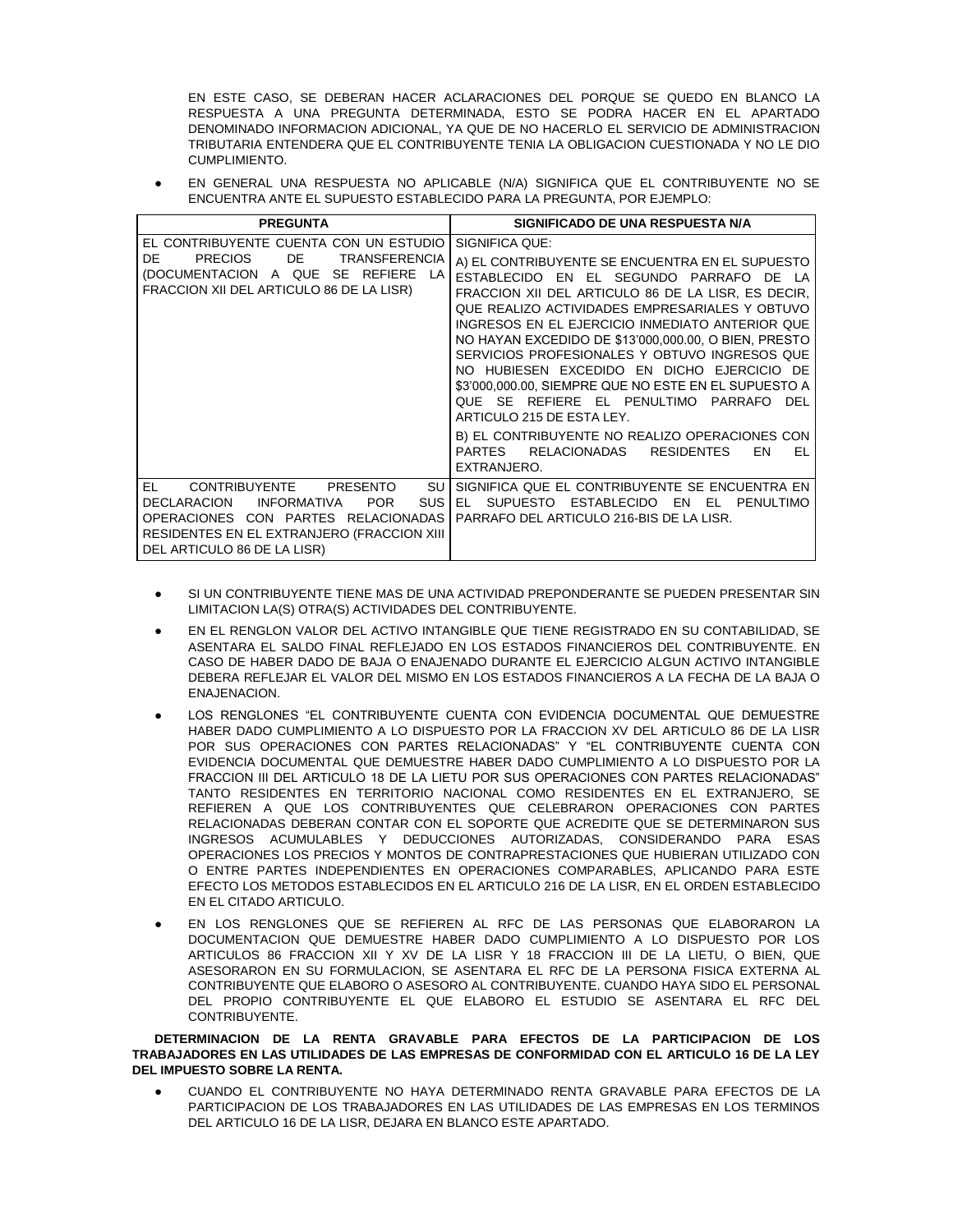## **OPERACIONES DE COMERCIO EXTERIOR.**

- EN ESTE APARTADO LOS DATOS QUE SE SOLICITAN SE PROPORCIONARAN AGRUPADOS POR CADA UNO DE LOS BIENES IMPORTADOS O EXPORTADOS, POR CADA UNO DE LOS AGENTES ADUANALES Y DENTRO DE CADA AGENTE ADUANAL AGRUPADOS POR PAIS DE ORIGEN Y PROCEDENCIA, GLOBALIZANDO LAS OPERACIONES EN QUE INTERVINO Y CONSIGNANDOLAS EN EL RENGLON O RENGLONES QUE LES CORRESPONDA.
- EN LA COLUMNA "NUMERO DE PATENTE O AUTORIZACION DEL AGENTE ADUANAL O APODERADO ADUANAL" SE ANOTARA EL NUMERO DE PATENTE DEL AGENTE ADUANAL O EL NUMERO DE AUTORIZACION DEL APODERADO ADUANAL QUE HAYAN TAMITADO LOS PEDIMIENTOS DEL CONTRIBUYENTE.
- EN LA COLUMNA "RFC DE LA SOCIEDAD CONSTITUIDA EN SU CASO POR EL AGENTE ADUANAL" UNICAMENTE SE ANOTARA EL RFC DE LA SOCIEDAD CONSTITUIDA EN SU CASO POR EL AGENTE ADUANAL EN LOS TERMINOS DEL ARTICULO 163, FRACCION II, DE LA LEY ADUANERA, CUANDO DICHA SOCIEDAD HAYA SIDO QUIEN LE FACTURO LA PRESTACION DEL SERVICIO ADUANAL AL CONTRIBUYENTE.
- EN LAS COLUMNAS: "PAIS DE PROCEDENCIA", "PAIS DE ORIGEN" Y "PAIS DE DESTINO", SE DEBERA ANOTAR LA CLAVE Y NOMBRE DEL PAIS DE CONFORMIDAD CON EL CATALOGO CONTENIDO EN EL APENDICE VI DE ESTE INSTRUCTIVO.
- EN LA COLUMNA "PROGRAMA O DECRETO" SE ANOTARA CUANDO SEA PROCEDENTE EL PROGRAMA O DECRETO BAJO EL CUAL SE LLEVARON A CABO LAS OPERACIONES DE COMERCIO EXTERIOR.

EJEMPLO: "IMMEX".

**APENDICE IV. CATALOGO DE TIPO DE OPERACION PARA EFECTOS DEL APARTADO "OPERACIONES CON PARTES RELACIONADAS".**

|      | <b>OPERACIONES DE INGRESO</b>                                                   |  |  |
|------|---------------------------------------------------------------------------------|--|--|
| 0100 | INGRESOS TOTALES POR VENTA DE INVENTARIOS PRODUCIDOS TERMINADOS                 |  |  |
| 0101 | INGRESOS TOTALES POR VENTA DE INVENTARIOS PRODUCIDOS SEMITERMINADOS             |  |  |
| 0200 | INGRESOS TOTALES POR VENTA DE INVENTARIOS ADQUIRIDOS PARA DISTRIBUCION          |  |  |
| 0201 | INGRESOS TOTALES POR VENTA DE INVENTARIOS ADQUIRIDOS (MATERIAS PRIMAS)          |  |  |
| 0202 | INGRESOS TOTALES POR VENTA DE INVENTARIOS ADQUIRIDOS (ARTICULOS SEMITERMINADOS) |  |  |
| 0300 | INGRESOS POR PRESTACION DE SERVICIOS EN GENERAL                                 |  |  |
| 0301 | INGRESOS POR PRESTACION DE SERVICIOS TECNICOS                                   |  |  |
| 0400 | INGRESOS POR MAQUILA                                                            |  |  |
| 0500 | INGRESOS POR SERVICIOS ADMINISTRATIVOS                                          |  |  |
| 0600 | INGRESOS POR SEGUROS Y REASEGUROS                                               |  |  |
| 0700 | INGRESOS POR COMISIONES                                                         |  |  |
| 0800 | INGRESOS POR REGALIAS                                                           |  |  |
| 0900 | INGRESOS POR ASISTENCIA TECNICA                                                 |  |  |
| 1000 | INGRESOS POR INTERESES DEVENGADOS                                               |  |  |
| 1100 | INGRESOS POR ARRENDAMIENTO                                                      |  |  |
| 1200 | INGRESO POR ENAJENACION DE ACCIONES                                             |  |  |
| 1300 | INGRESOS POR VENTA DE ACTIVO FIJO                                               |  |  |
| 1301 | INGRESOS POR VENTA DE TERRENOS                                                  |  |  |
| 1302 | INGRESOS POR CONDONACION DE DEUDAS                                              |  |  |
| 1303 | <b>GANANCIA REALIZADA POR FUSION</b>                                            |  |  |
| 1304 | <b>GANANCIA REALIZADA POR ESCISION</b>                                          |  |  |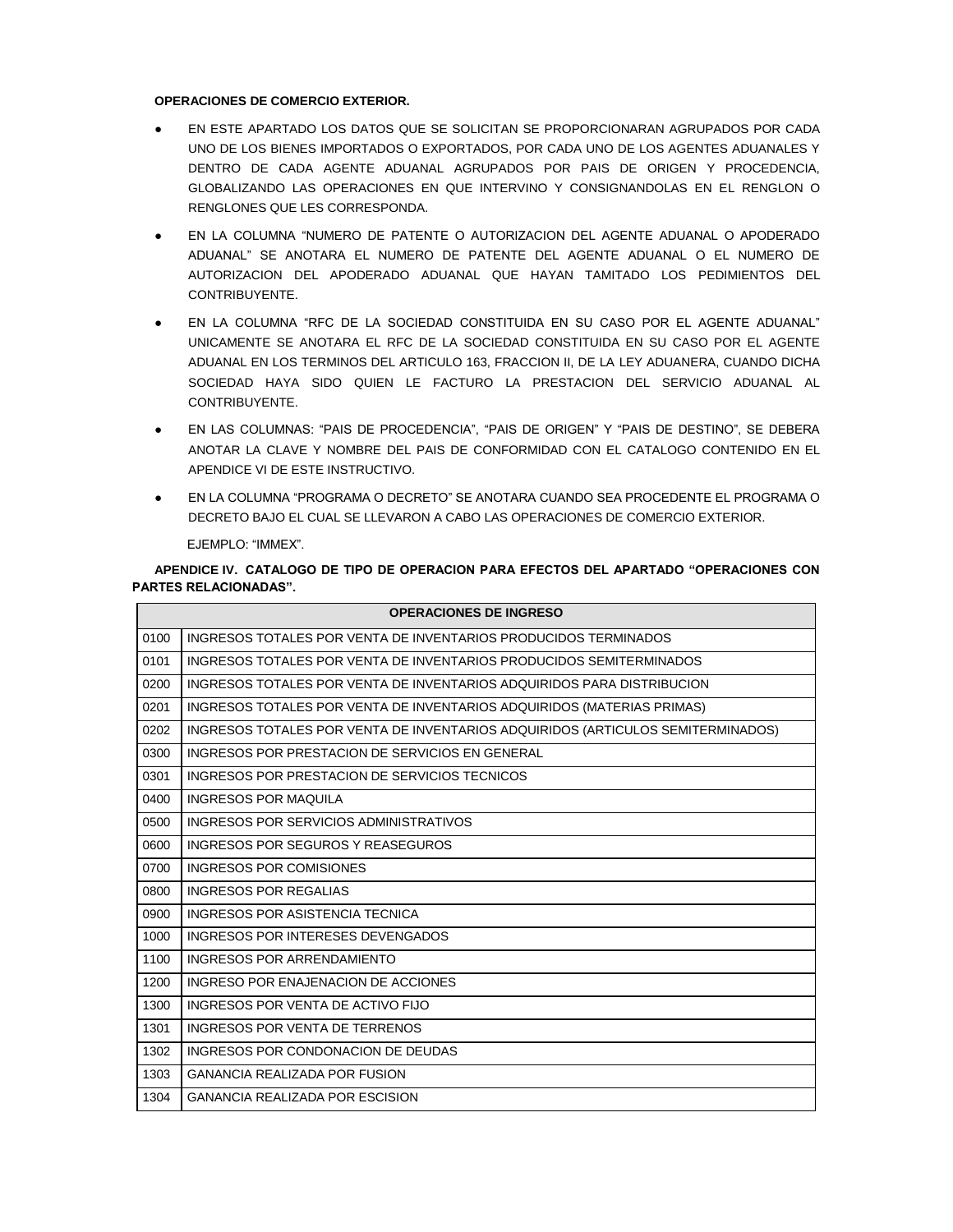| 1305 | GANANCIA QUE PROVENGA DE REDUCCION DE CAPITAL DE SOCIEDADES MERCANTILES<br>RESIDENTES EN EL EXTRANJERO                                                                                                                                      |
|------|---------------------------------------------------------------------------------------------------------------------------------------------------------------------------------------------------------------------------------------------|
| 1306 | GANANCIA QUE PROVENGA DE LIQUIDACION DE SOCIEDADES MERCANTILES RESIDENTES EN EL<br><b>EXTRANJERO</b>                                                                                                                                        |
| 1307 | INGRESOS POR RECUPERACION DE CREDITOS INCOBRABLES                                                                                                                                                                                           |
| 1308 | INGRESOS POR CANTIDADES PERCIBIDAS PARA EFECTUAR GASTOS POR CUENTA DE PARTES<br><b>RELACIONADAS</b>                                                                                                                                         |
| 1309 | AJUSTE ANUAL POR INFLACION RELATIVO A LOS CREDITOS Y DEUDAS CON PARTES RELACIONADAS                                                                                                                                                         |
| 1310 | UTILIDAD EN CAMBIOS GENERADA DE SALDOS Y OPERACIONES CON PARTES RELACIONADAS                                                                                                                                                                |
| 1311 | CANTIDADES RECIBIDAS EN EFECTIVO. EN MONEDA NACIONAL O EXTRANJERA POR CONCEPTO DE<br>PRESTAMOS, APORTACIONES PARA FUTUROS AUMENTOS DE CAPITAL MAYORES A \$600,000<br>CUANDO NO SE CUMPLA CON LO PREVISTO EN EL ARTICULO 86-A DE LA L.I.S.R. |
| 1312 | INGRESOS POR DIVIDENDOS                                                                                                                                                                                                                     |
| 1313 | <b>GANANCIA ACUMULABLE EN OPERACIONES FINANCIERAS DERIVADAS</b>                                                                                                                                                                             |
| 1314 | INTERES A FAVOR O ACUMULABLE QUE SE DETERMINE POR REALIZAR OPERACIONES FINANCIERAS<br><b>DERIVADAS</b>                                                                                                                                      |
| 1315 | ACUMULACION DE INGRESOS PERCIBIDOS POR OPERACIONES FINANCIERAS REFERIDAS A UN<br>SUBYACENTE QUE NO COTICE EN UN MERCADO RECONOCIDO                                                                                                          |
| 1316 | INGRESOS POR VENTA DE INTANGIBI ES                                                                                                                                                                                                          |
| 1317 | INGRESOS POR VENTA DE OTROS CARGOS Y GASTOS DIFERIDOS                                                                                                                                                                                       |
| 1318 | ANTICIPOS DE CLIENTES                                                                                                                                                                                                                       |
| 1319 | INGRESOS ATRIBUIBLES A ESTABLECIMIENTOS PERMANENTES                                                                                                                                                                                         |
| 1400 | OTROS INGRESOS (ESPECIFICAR)                                                                                                                                                                                                                |

|      | <b>OPERACIONES DE COSTO Y GASTOS</b>                         |
|------|--------------------------------------------------------------|
| 1500 | COMPRA NETA DE INVENTARIOS PARA PRODUCCION TERMINADOS        |
| 1501 | COMPRA NETA DE INVENTARIOS PARA PRODUCCION SEMITERMINADOS    |
| 1502 | COSTO DE PRODUCCION Y VENTA DE ARTICULOS PRODUCIDOS          |
| 1600 | COMPRA NETA DE INVENTARIOS ADQUIRIDOS PARA DISTRIBUCION      |
| 1601 | COSTO DE VENTAS DE ARTICULOS DE DISTRIBUCION                 |
| 1700 | <b>INVERSIONES EN ACTIVO FIJO, CARGOS Y GASTOS DIFERIDOS</b> |
| 1701 | DEPRECIACION FISCAL                                          |
| 1702 | <b>DEDUCCION INMEDIATA</b>                                   |
| 1703 | AMORTIZACION FISCAL                                          |
| 1704 | COSTO FISCAL EN VENTA DE ACTIVO FIJO                         |
| 1705 | COSTO FISCAL EN VENTA DE TITULOS VALOR                       |
| 1706 | COSTO FISCAL EN VENTA DE INTANGIBLES                         |
| 1707 | COSTO FISCAL EN VENTA DE OTROS CARGOS Y GASTOS DIFERIDOS     |
| 1708 | COSTO FISCAL EN VENTA DE TERRENO                             |
| 1800 | <b>REGALIAS</b>                                              |
| 1900 | ASISTENCIA TECNICA                                           |
| 2000 | <b>HONORARIOS</b>                                            |
| 2100 | ARRENDAMIENTO                                                |
| 2200 | <b>GARANTIAS</b>                                             |
| 2300 | <b>PUBLICIDAD</b>                                            |
| 2400 | <b>SERVICIOS DE MAQUILA</b>                                  |
| 2500 | OTROS SERVICIOS PRESTADOS                                    |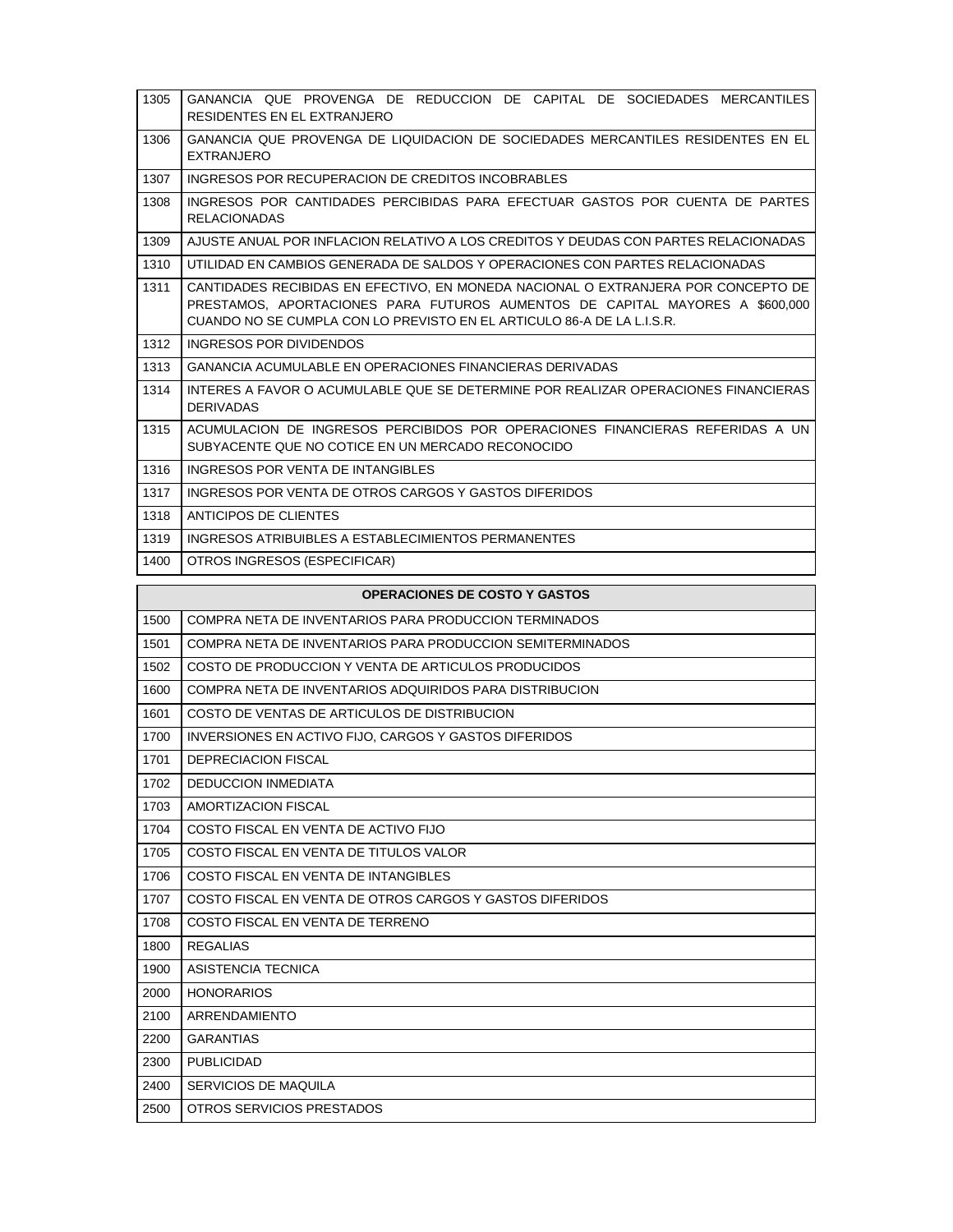| 2600 | <b>SERVICIOS FINANCIEROS</b>                                                                                          |
|------|-----------------------------------------------------------------------------------------------------------------------|
| 2700 | <b>COMISIONES</b>                                                                                                     |
| 2800 | INTERESES DEVENGADOS A CARGO                                                                                          |
| 2900 | POR PRIMAS PAGADAS POR SEGURO Y REASEGURO                                                                             |
| 2901 | REASEGURO CAUTIVO                                                                                                     |
| 3000 | COSTO FISCAL EN VENTA DE ACCIONES                                                                                     |
| 3001 | GASTOS A PRORRATA DE ESTABLECIMIENTOS PERMANENTES                                                                     |
| 3002 | DEVOLUCIONES, REBAJAS Y DESCUENTOS SOBRE VENTA DE INVENTARIOS PRODUCIDOS<br><b>TERMINADOS</b>                         |
| 3003 | DEVOLUCIONES. REBAJAS Y DESCUENTOS SOBRE VENTA DE INVENTARIOS PRODUCIDOS<br><b>SEMITERMINADOS</b>                     |
| 3004 | DEVOLUCIONES, REBAJAS Y DESCUENTOS SOBRE VENTA DE INVENTARIOS ADQUIRIDOS PARA<br><b>DISTRIBUCION</b>                  |
| 3005 | DEVOLUCIONES, REBAJAS Y DESCUENTOS SOBRE VENTA DE INVENTARIOS ADQUIRIDOS (MATERIAS<br>PRIMAS)                         |
| 3006 | DEVOLUCIONES. REBAJAS Y DESCUENTOS SOBRE VENTA DE INVENTARIOS ADQUIRIDOS<br>(ARTICULOS SEMITERMINADOS)                |
| 3007 | CREDITOS INCOBRABLES, PERDIDAS POR CASO FORTUITO, FUERZA MAYOR O POR ENAJENACION<br>DE BIENES DISTINTOS DE INVENTARIO |
| 3008 | AJUSTE ANUAL POR INFLACION RELATIVO A LOS CREDITOS Y DEUDAS CON PARTES RELACIONADAS                                   |
| 3009 | PERDIDA EN CAMBIOS GENERADA DE SALDOS Y OPERACIONES CON PARTES RELACIONADAS                                           |
| 3010 | ANTICIPOS DE GASTOS                                                                                                   |
| 3100 | OTROS PAGOS (ESPECIFICAR)                                                                                             |

**APENDICE V. CATALOGO DE METODO DE PRECIOS DE TRANSFERENCIA APLICADO, PARA EFECTOS DEL APARTADO "OPERACIONES CON PARTES RELACIONADAS".**

| <b>CLAVE</b> | <b>METODO</b>                                       |
|--------------|-----------------------------------------------------|
| <b>PC</b>    | PRECIO COMPARABLE NO CONTROLADO                     |
| <b>PR</b>    | PRECIO DE REVENTA                                   |
| CA           | <b>COSTO ADICIONADO</b>                             |
| PU           | PARTICION DE UTILIDADES                             |
| <b>RPU</b>   | RESIDUAL DE PARTICION DE UTILIDADES                 |
| MTU          | MARGENES TRANSACCIONALES DE UTILIDADES DE OPERACION |

## **APENDICE VI. CATALOGO DE PAIS DE RESIDENCIA, PAIS DE RESIDENCIA DE LA ENTIDAD EXTRANJERA, PAIS DE RESIDENCIA FISCAL, PAIS DE RESIDENCIA PARA EFECTOS FISCALES, PAIS DE RESIDENCIA FISCAL DE LA ENTIDAD, PAIS DE PROCEDENCIA, PAIS DE ORIGEN Y PAIS DE DESTINO.**

PARA LOS EFECTOS DE ESTE APENDICE, SE APLICARA EL CATALOGO VIGENTE A LA FECHA DE PRESENTACION DEL DICTAMEN, SEGUN EL ANEXO 10 DE LA RESOLUCION MISCELANEA FISCAL PARA 2002 PUBLICADO EN EL DIARIO OFICIAL DE LA FEDERACION EL 5 DE JULIO DE 2002 QUE SE PRESENTA A CONTINUACION.

| <b>CLAVE</b> | <b>PAIS</b>                   |  |
|--------------|-------------------------------|--|
| <b>AD</b>    | PRINCIPADO DE ANDORRA         |  |
| AE           | <b>EMIRATOS ARABES UNIDOS</b> |  |
| AF           | <b>AFGANISTAN</b>             |  |
| AG           | ANTIGUA Y BERMUDA             |  |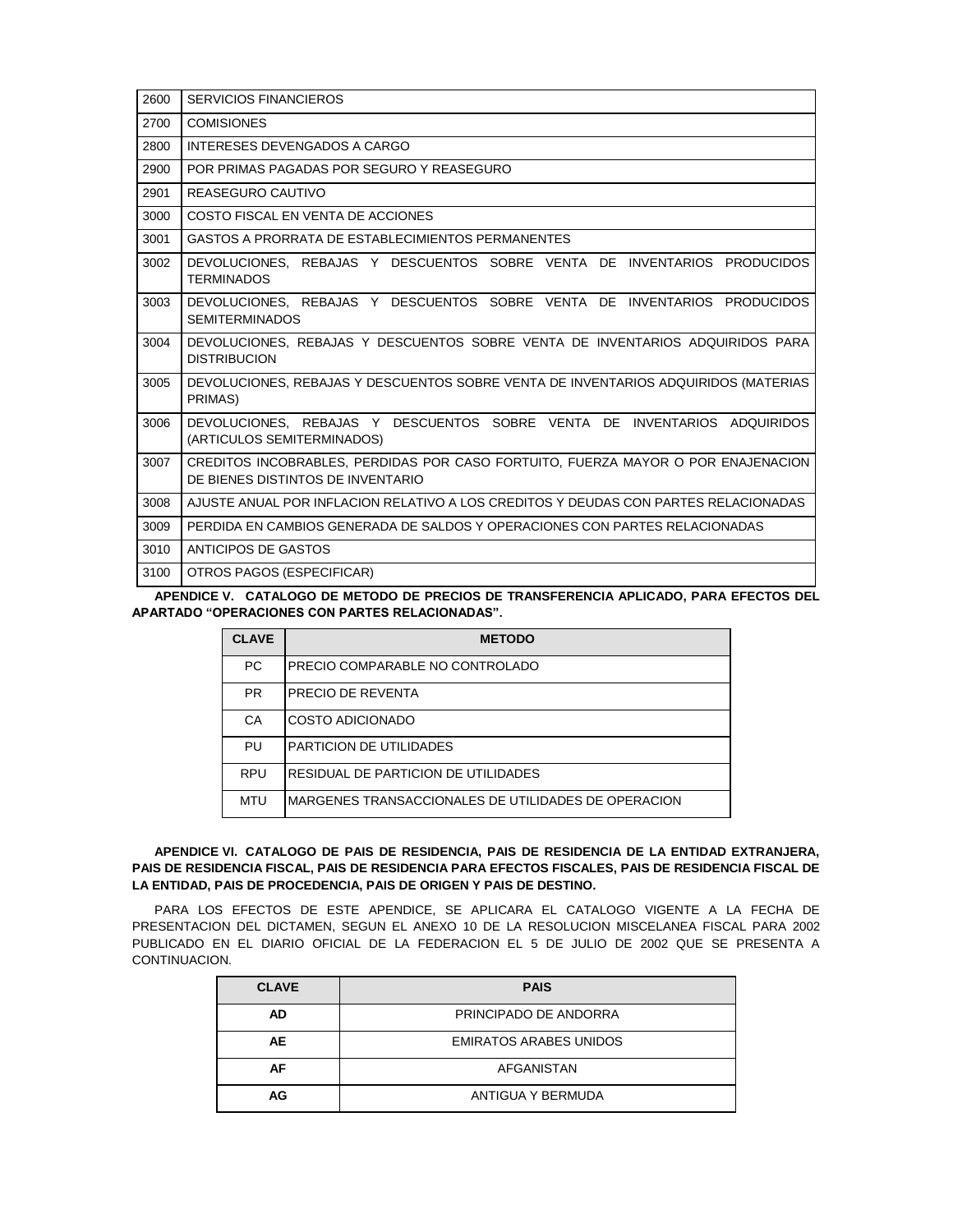| <b>CLAVE</b> | <b>PAIS</b>                 |  |
|--------------|-----------------------------|--|
| AI           | <b>ISLA ANGUILLA</b>        |  |
| AL           | REPUBLICA DE ALBANIA        |  |
| AN           | ANTILLAS NEERLANDESAS       |  |
| <b>AO</b>    | REPUBLICA DE ANGOLA         |  |
| AQ           | <b>ANTARTICA</b>            |  |
| AR           | <b>ARGENTINA</b>            |  |
| AS           | <b>SAMOA AMERICANA</b>      |  |
| AT           | <b>AUSTRIA</b>              |  |
| AU           | <b>AUSTRALIA</b>            |  |
| AW           | ARUBA                       |  |
| AX           | <b>ASCENSION</b>            |  |
| AZ           | <b>ISLAS AZORES</b>         |  |
| BВ           | <b>BARBADOS</b>             |  |
| BD           | <b>BANGLADESH</b>           |  |
| ВE           | <b>BELGICA</b>              |  |
| ΒF           | <b>BURKINA FASO</b>         |  |
| ВG           | <b>BULGARIA</b>             |  |
| BН           | <b>ESTADO DE BAHREIN</b>    |  |
| BI           | <b>BURUNDI</b>              |  |
| <b>BJ</b>    | <b>BENIN</b>                |  |
| BL           | <b>BELICE</b>               |  |
| ВM           | <b>BERMUDAS</b>             |  |
| BN           | <b>BRUNEI DARUSSALAM</b>    |  |
| BO           | <b>BOLIVIA</b>              |  |
| BR.          | <b>BRASIL</b>               |  |
| BS           | COMMONWEALTH DE LAS BAHAMAS |  |
| ВT           | <b>BUTHAN</b>               |  |
| BU           | <b>BURMA</b>                |  |
| BV           | <b>ISLA BOUVET</b>          |  |
| <b>BW</b>    | <b>BOTSWANA</b>             |  |
| BY           | <b>BIELORRUSIA</b>          |  |
| CA           | CANADA                      |  |
| СC           | ISLA DE COCOS O KELLING     |  |
| CD           | <b>ISLAS CANARIAS</b>       |  |
| CE           | <b>ISLA DE CHRISTMAS</b>    |  |
| CF           | REPUBLICA CENTRO AFRICANA   |  |
| CG           | CONGO                       |  |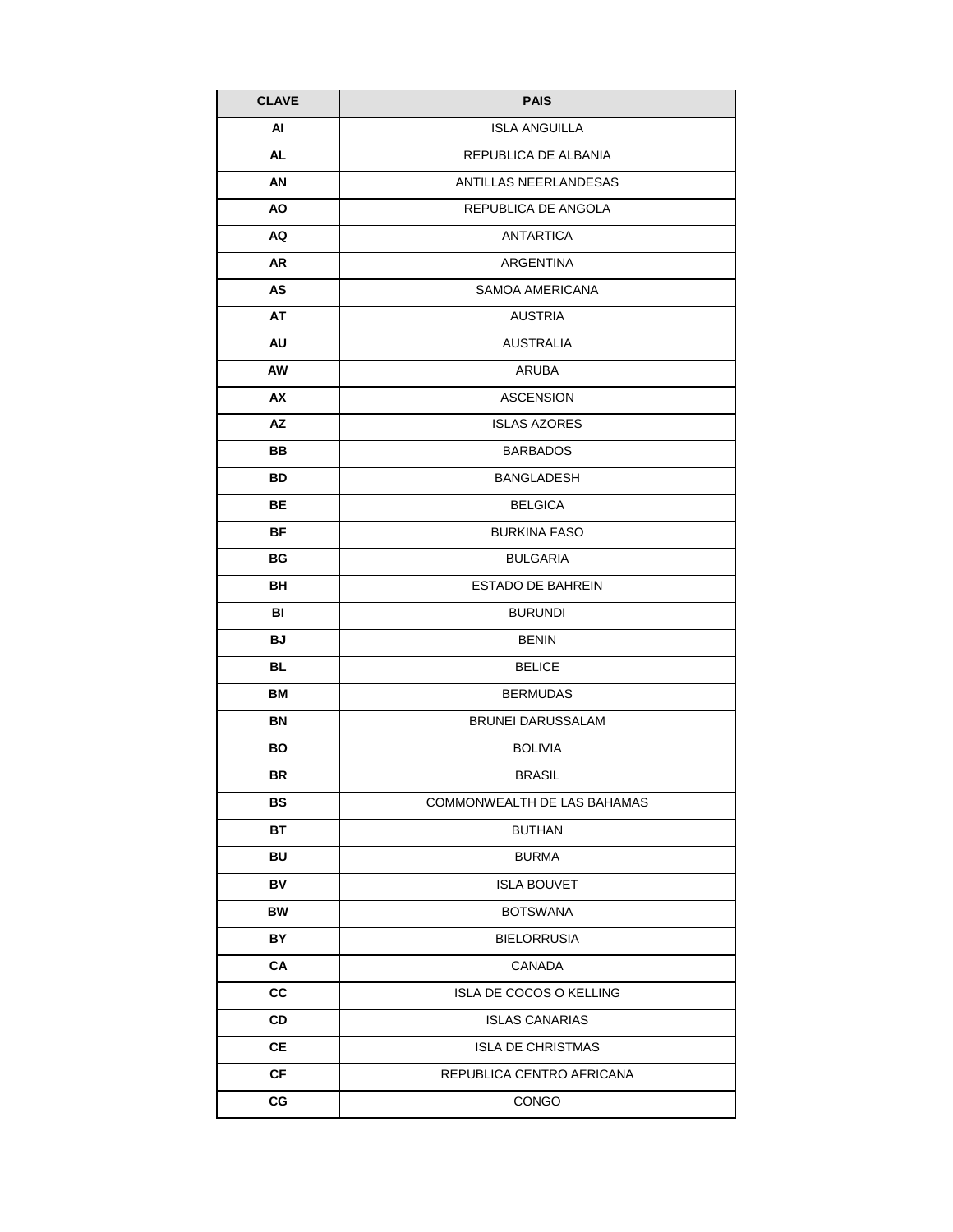| <b>CLAVE</b>  | <b>PAIS</b>                              |  |
|---------------|------------------------------------------|--|
| CН            | SUIZA                                    |  |
| <b>CI</b>     | <b>COSTA DE MARFIL</b>                   |  |
| СK            | <b>ISLAS COOK</b>                        |  |
| <b>CL</b>     | <b>CHILE</b>                             |  |
| CМ            | <b>CAMERUN</b>                           |  |
| <b>CN</b>     | <b>CHINA</b>                             |  |
| CO            | <b>COLOMBIA</b>                          |  |
| <b>CP</b>     | <b>CAMPIONE D'ITALIA</b>                 |  |
| CR            | REPUBLICA DE COSTA RICA                  |  |
| $\mathsf{cs}$ | REPUBLICA CHECA Y REPUBLICA ESLOVACA     |  |
| CU            | <b>CUBA</b>                              |  |
| C٧            | REPUBLICA DE CABO VERDE                  |  |
| <b>CX</b>     | <b>ISLA DE NAVIDAD</b>                   |  |
| <b>CY</b>     | REPUBLICA DE CHIPRE                      |  |
| DD            | <b>ALEMANIA</b>                          |  |
| DJ.           | REPUBLICA DE DJIBOUTI                    |  |
| <b>DK</b>     | <b>DINAMARCA</b>                         |  |
| DM            | REPUBLICA DOMINICANA                     |  |
| <b>DN</b>     | COMMONWEALTH DE DOMINICA                 |  |
| DZ            | ARGELIA                                  |  |
| EC            | <b>ECUADOR</b>                           |  |
| EG            | <b>EGIPTO</b>                            |  |
| EH            | SAHARA DEL OESTE                         |  |
| EO            | ESTADO INDEPENDIENTE DE SAMOA OCCIDENTAL |  |
| ES            | <b>ESPAÑA</b>                            |  |
| ET            | <b>ETIOPIA</b>                           |  |
| FI            | <b>FINLANDIA</b>                         |  |
| FJ            | <b>FIJI</b>                              |  |
| FK            | <b>ISLAS MALVINAS</b>                    |  |
| <b>FM</b>     | <b>MICRONESIA</b>                        |  |
| FO            | <b>ISLAS FAROE</b>                       |  |
| FR            | <b>FRANCIA</b>                           |  |
| GA            | GABON                                    |  |
| GB            | GRAN BRETAÑA (REINO UNIDO)               |  |
| GD            | <b>GRANADA</b>                           |  |
| GF            | <b>GUYANA FRANCESA</b>                   |  |
| GH            | <b>GHANA</b>                             |  |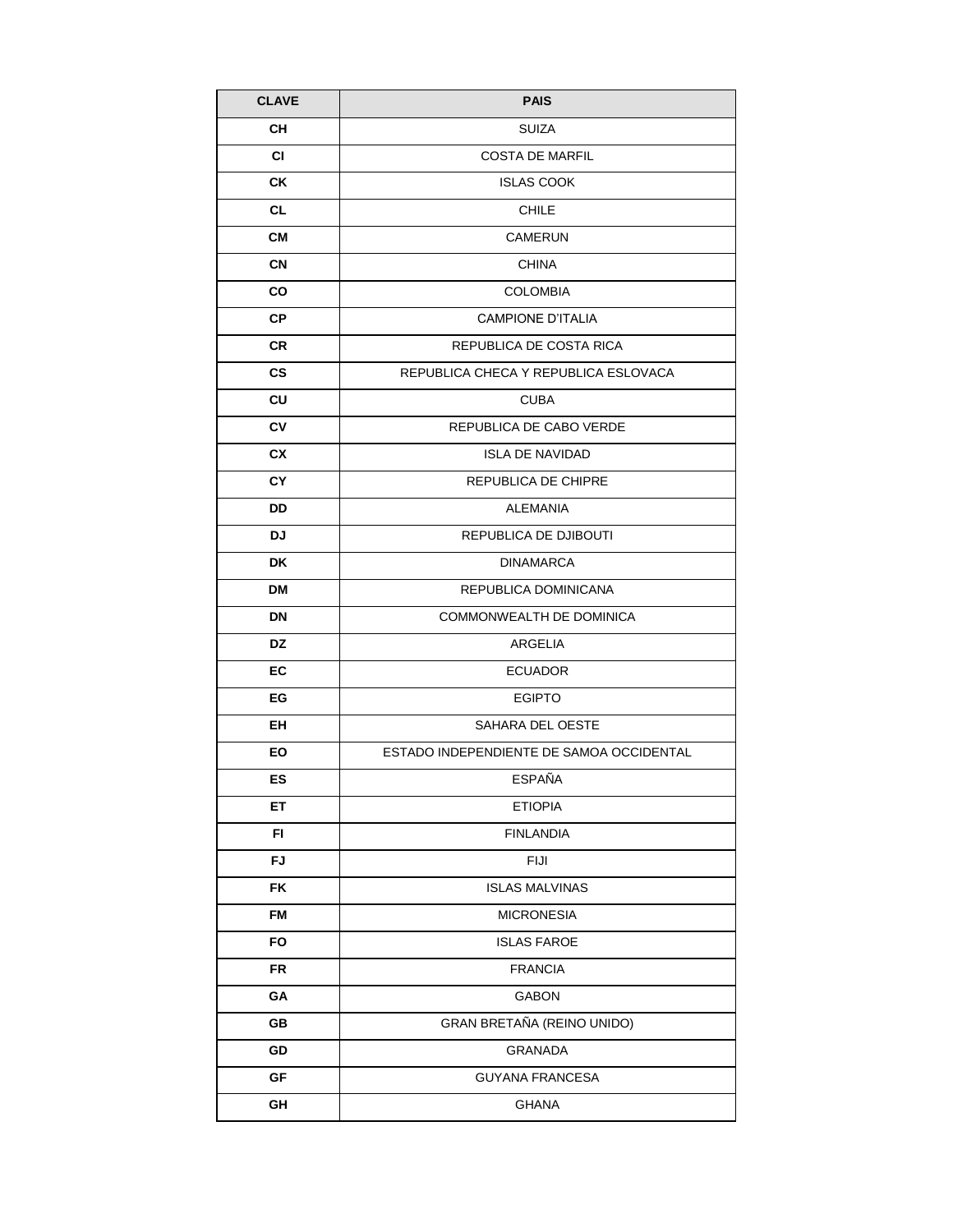| <b>CLAVE</b> | <b>PAIS</b>                                                                                                              |  |
|--------------|--------------------------------------------------------------------------------------------------------------------------|--|
| GI           | <b>GIBRALTAR</b>                                                                                                         |  |
| GJ           | <b>GROENLANDIA</b>                                                                                                       |  |
| GМ           | <b>GAMBIA</b>                                                                                                            |  |
| GN           | <b>GUINEA</b>                                                                                                            |  |
| <b>GP</b>    | <b>GUADALUPE</b>                                                                                                         |  |
| GQ           | <b>GUINEA ECUATORIAL</b>                                                                                                 |  |
| <b>GR</b>    | <b>GRECIA</b>                                                                                                            |  |
| GT           | <b>GUATEMALA</b>                                                                                                         |  |
| GU           | <b>GUAM</b>                                                                                                              |  |
| <b>GW</b>    | <b>GUINEA BISSAU</b>                                                                                                     |  |
| GY           | REPUBLICA DE GUYANA                                                                                                      |  |
| GZ           | ISLAS DE GUERNESEY, JERSEY, ALDERNEY, ISLA GREAT<br>SARK, HERM, LITTLE SARK, BERCHOU, JETHOU, LIHOU (ISLAS<br>DEL CANAL) |  |
| HK.          | <b>HONG KONG</b>                                                                                                         |  |
| НM           | <b>ISLAS HEARD AND MC DONALD</b>                                                                                         |  |
| HN           | REPUBLICA DE HONDURAS                                                                                                    |  |
| HТ           | HAITI                                                                                                                    |  |
| HU           | <b>HUNGRIA</b>                                                                                                           |  |
| ID           | <b>INDONESIA</b>                                                                                                         |  |
| IE           | <b>IRLANDA</b>                                                                                                           |  |
| IH.          | <b>ISLA DEL HOMBRE</b>                                                                                                   |  |
| IL.          | <b>ISRAEL</b>                                                                                                            |  |
| IN           | <b>INDIA</b>                                                                                                             |  |
| IО           | TERRITORIO BRITANICO EN EL OCEANO INDICO                                                                                 |  |
| IP           | <b>ISLAS PACIFICO</b>                                                                                                    |  |
| IQ           | <b>IRAQ</b>                                                                                                              |  |
| IR           | <b>IRAN</b>                                                                                                              |  |
| IS           | <b>ISLANDIA</b>                                                                                                          |  |
| IT           | <b>ITALIA</b>                                                                                                            |  |
| JM           | <b>JAMAICA</b>                                                                                                           |  |
| JO           | REINO HACHEMITA DE JORDANIA                                                                                              |  |
| <b>JP</b>    | <b>JAPON</b>                                                                                                             |  |
| KE           | <b>KENIA</b>                                                                                                             |  |
| KH           | CAMPUCHEA DEMOCRATICA                                                                                                    |  |
| KI           | KIRIBATI                                                                                                                 |  |
| KM           | <b>COMOROS</b>                                                                                                           |  |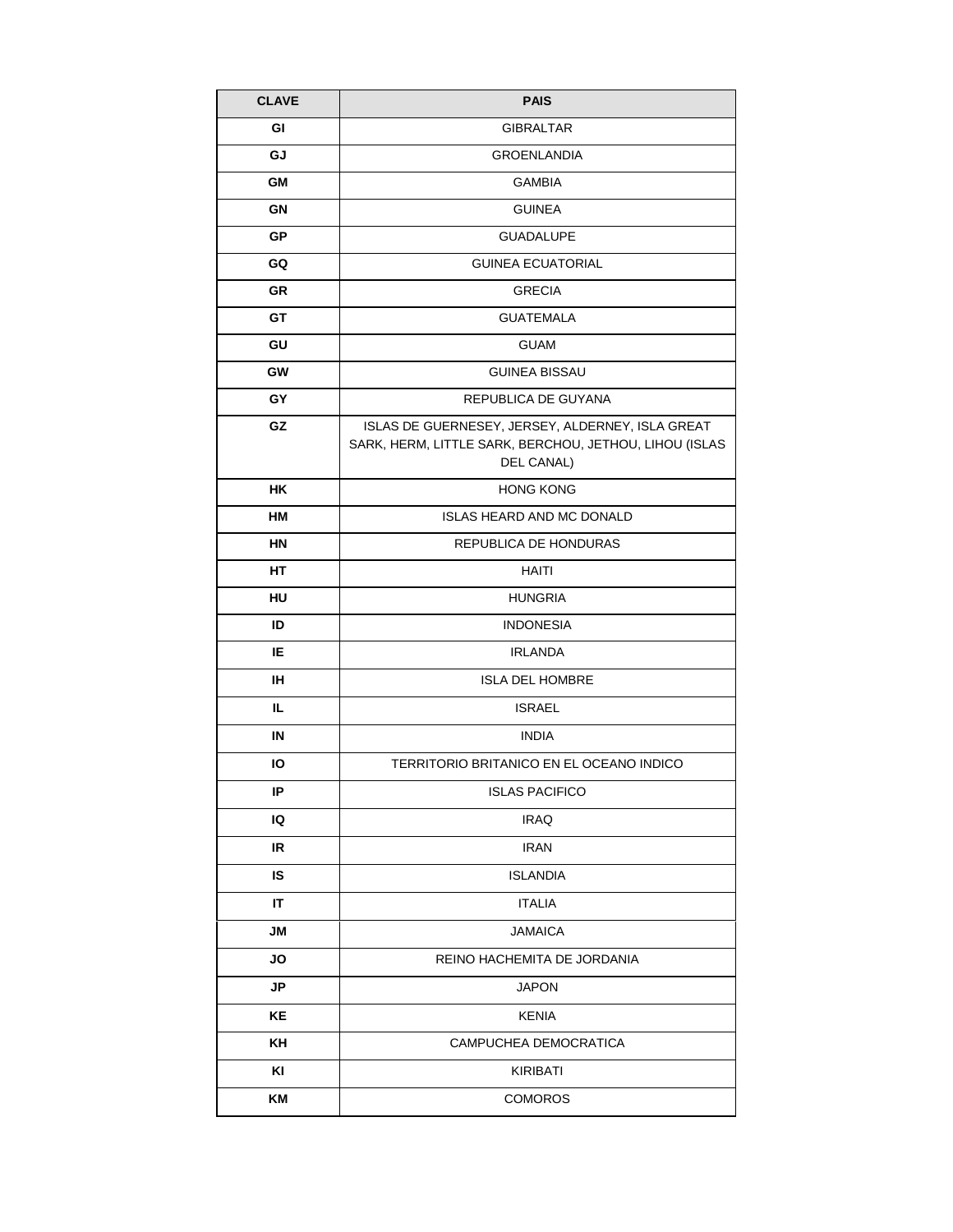| <b>CLAVE</b> | <b>PAIS</b>                                   |  |
|--------------|-----------------------------------------------|--|
| ΚN           | <b>SAN KITTS</b>                              |  |
| <b>KP</b>    | REPUBLICA DEMOCRATICA DE COREA                |  |
| <b>KR</b>    | REPUBLICA DE COREA                            |  |
| <b>KW</b>    | <b>ESTADO DE KUWAIT</b>                       |  |
| KY.          | <b>ISLAS CAIMAN</b>                           |  |
| LA           | REPUBLICA DEMOCRATICA DE LAOS                 |  |
| LB.          | <b>LIBANO</b>                                 |  |
| LC           | SANTA LUCIA                                   |  |
| LI.          | PRINCIPADO DE LIECHTENSTEIN                   |  |
| <b>LK</b>    | REPUBLICA SOCIALISTA DEMOCRATICA DE SRI LANKA |  |
| <b>LN</b>    | LABUAN                                        |  |
| <b>LR</b>    | REPUBLICA DE LIBERIA                          |  |
| <b>LS</b>    | <b>LESOTHO</b>                                |  |
| LU           | <b>GRAN DUCADO DE LUXEMBURGO</b>              |  |
| <b>LY</b>    | LIBIA                                         |  |
| МA           | <b>MARRUECOS</b>                              |  |
| МC           | PRINCIPADO DE MONACO                          |  |
| <b>MD</b>    | <b>MADEIRA</b>                                |  |
| МG           | <b>MADAGASCAR</b>                             |  |
| MН           | REPUBLICA DE LAS ISLAS MARSHALL               |  |
| ML           | MALI                                          |  |
| ΜN           | <b>MONGOLIA</b>                               |  |
| MО           | <b>MACAO</b>                                  |  |
| МP           | <b>ISLAS MARIANAS DEL NORESTE</b>             |  |
| MQ           | <b>MARTINICA</b>                              |  |
| ΜR           | <b>MAURITANIA</b>                             |  |
| ΜS           | <b>MONSERRAT</b>                              |  |
| MТ           | MALTA                                         |  |
| <b>MU</b>    | REPUBLICA DE MAURICIO                         |  |
| ΜV           | REPUBLICA DE MALDIVAS                         |  |
| МW           | MALAWI                                        |  |
| MY.          | MALASIA                                       |  |
| ΜZ           | MOZAMBIQUE                                    |  |
| NA           | REPUBLICA DE NAMIBIA                          |  |
| <b>NC</b>    | NUEVA CALEDONIA                               |  |
| NE           | <b>NIGER</b>                                  |  |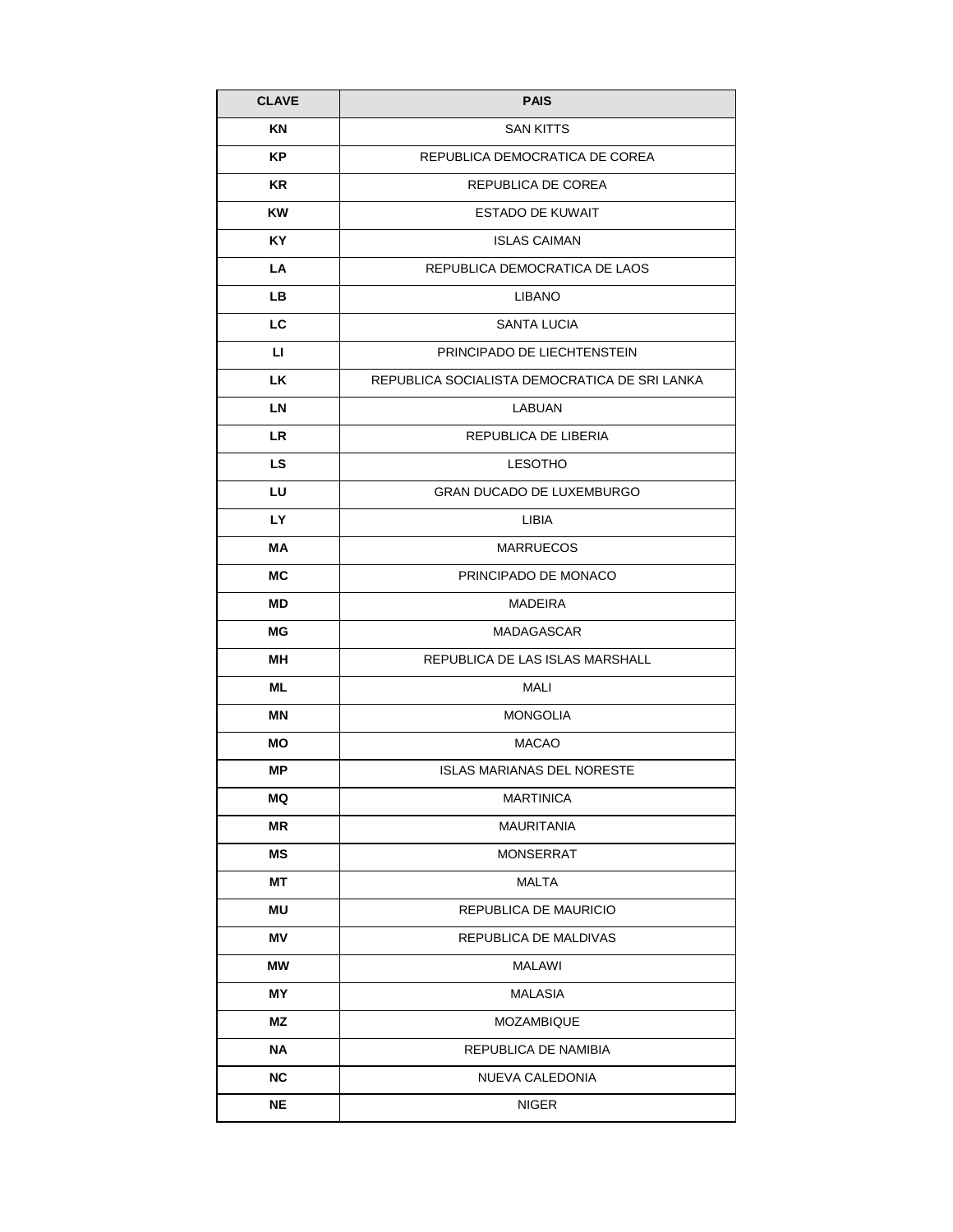| <b>CLAVE</b> | <b>PAIS</b>                          |  |
|--------------|--------------------------------------|--|
| <b>NF</b>    | <b>ISLA DE NORFOLK</b>               |  |
| NG           | NIGERIA                              |  |
| ΝI           | <b>NICARAGUA</b>                     |  |
| NL.          | <b>HOLANDA</b>                       |  |
| NO.          | <b>NORUEGA</b>                       |  |
| NP.          | NEPAL                                |  |
| NR.          | REPUBLICA DE NAURU                   |  |
| NΤ           | <b>ZONA NEUTRAL</b>                  |  |
| <b>NU</b>    | <b>NIUE</b>                          |  |
| <b>NV</b>    | <b>NEVIS</b>                         |  |
| <b>NZ</b>    | NUEVA ZELANDIA                       |  |
| OM           | <b>SULTANIA DE OMAN</b>              |  |
| PA           | REPUBLICA DE PANAMA                  |  |
| <b>PE</b>    | PERU                                 |  |
| <b>PF</b>    | POLINESIA FRANCESA                   |  |
| PG           | PAPUA NUEVA GUINEA                   |  |
| PН           | <b>FILIPINAS</b>                     |  |
| РK           | PAKISTAN                             |  |
| <b>PL</b>    | <b>POLONIA</b>                       |  |
| <b>PM</b>    | ISLA DE SAN PEDRO Y MIGUELON         |  |
| <b>PN</b>    | <b>PITCAIRN</b>                      |  |
| <b>PR</b>    | ESTADO LIBRE ASOCIADO DE PUERTO RICO |  |
| <b>PT</b>    | PORTUGAL                             |  |
| PU           | <b>PATAU</b>                         |  |
| PW           | PALAU                                |  |
| PY           | PARAGUAY                             |  |
| QA           | ESTADO DE QUATAR                     |  |
| QB           | <b>ISLA QESHM</b>                    |  |
| RE           | <b>REUNION</b>                       |  |
| RO           | <b>RUMANIA</b>                       |  |
| RW           | <b>RHUANDA</b>                       |  |
| SA           | ARABIA SAUDITA                       |  |
| SB           | <b>ISLAS SALOMON</b>                 |  |
| <b>SC</b>    | SEYCHELLES ISLAS                     |  |
| <b>SD</b>    | <b>SUDAN</b>                         |  |
| SE           | <b>SUECIA</b>                        |  |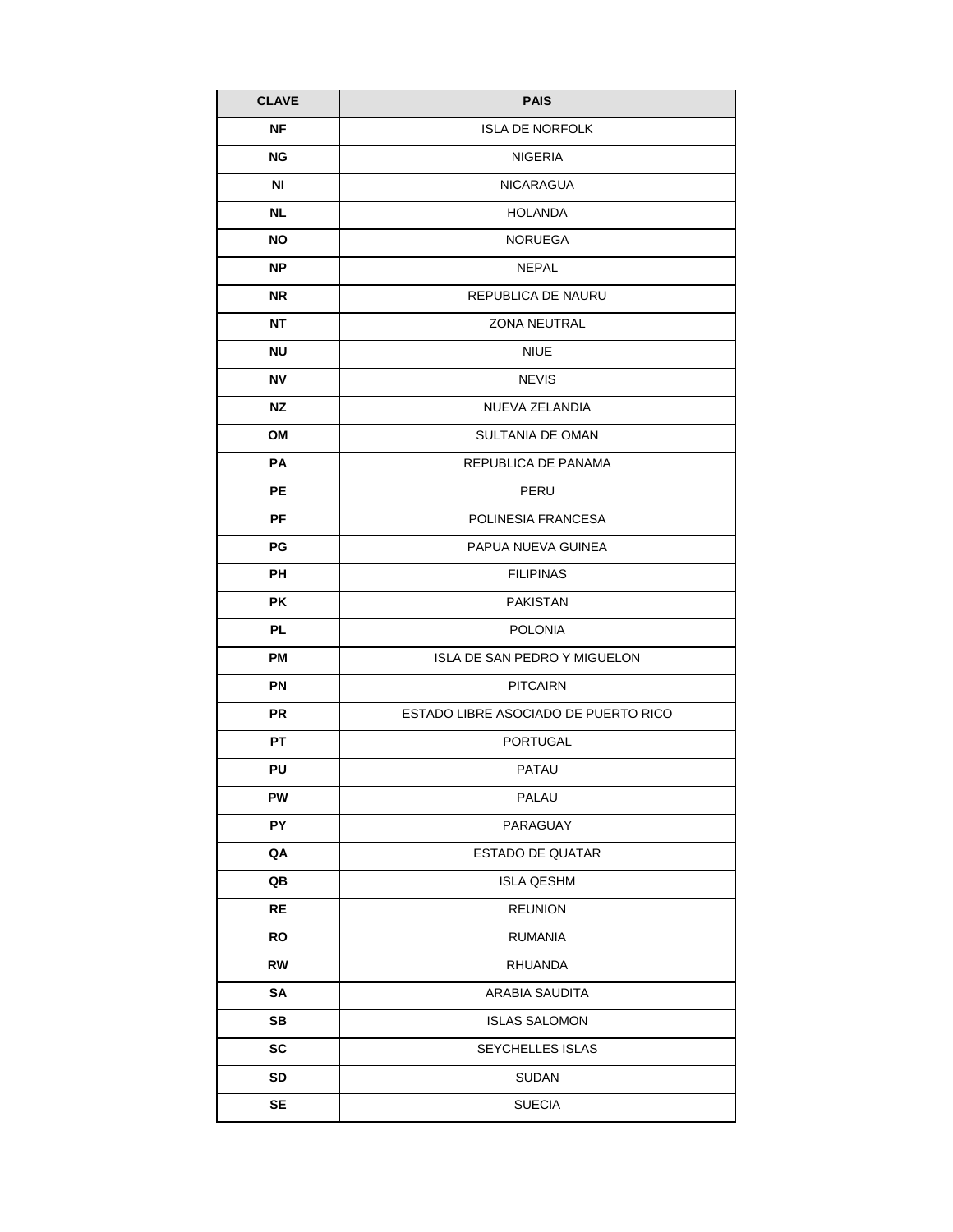| <b>CLAVE</b> | <b>PAIS</b>                                            |  |
|--------------|--------------------------------------------------------|--|
| SG           | SINGAPUR                                               |  |
| SH           | SANTA ELENA                                            |  |
| SI           | ARCHIPIELAGO DE SVALBARD                               |  |
| SJ           | <b>ISLAS SVALBARD AND JAN MAYEN</b>                    |  |
| SK           | <b>SARK</b>                                            |  |
| SL           | SIERRA LEONA                                           |  |
| SM           | SERENISIMA REPUBLICA DE SAN MARINO                     |  |
| <b>SN</b>    | SENEGAL                                                |  |
| SO.          | <b>SOMALIA</b>                                         |  |
| <b>SR</b>    | <b>SURINAM</b>                                         |  |
| ST           | <b>SAO TOME AND PRINCIPE</b>                           |  |
| SU           | PAISES DE LA EX-U.R.S.S., EXCEPTO UCRANIA Y BIELORUSIA |  |
| <b>SV</b>    | EL SALVADOR                                            |  |
| <b>SW</b>    | REPUBLICA DE SEYCHELLES                                |  |
| SY           | <b>SIRIA</b>                                           |  |
| <b>SZ</b>    | REINO DE SWAZILANDIA                                   |  |
| TC           | <b>ISLAS TURCAS Y CAICOS</b>                           |  |
| TD           | <b>CHAD</b>                                            |  |
| <b>TF</b>    | TERRITORIOS FRANCESES DEL SURESTE                      |  |
| TG           | <b>TOGO</b>                                            |  |
| TH           | <b>THAILANDIA</b>                                      |  |
| ΤK           | <b>TOKELAU</b>                                         |  |
| TN           | REPUBLICA DE TUNEZ                                     |  |
| ΤО           | <b>REINO DE TONGA</b>                                  |  |
| ΤP           | <b>TIMOR ESTE</b>                                      |  |
| TR           | <b>TRIESTE</b>                                         |  |
| TS           | TRISTAN DA CUNHA                                       |  |
| TΤ           | REPUBLICA DE TRINIDAD Y TOBAGO                         |  |
| TU           | <b>TURQUIA</b>                                         |  |
| TV           | TUVALU                                                 |  |
| TW           | <b>TAIWAN</b>                                          |  |
| ΤZ           | TANZANIA                                               |  |
| <b>UA</b>    | <b>UCRANIA</b>                                         |  |
| UG           | <b>UGANDA</b>                                          |  |
| UM           | ISLAS MENORES ALEJADAS DE LOS ESTADOS UNIDOS           |  |
| US           | ESTADOS UNIDOS DE AMERICA                              |  |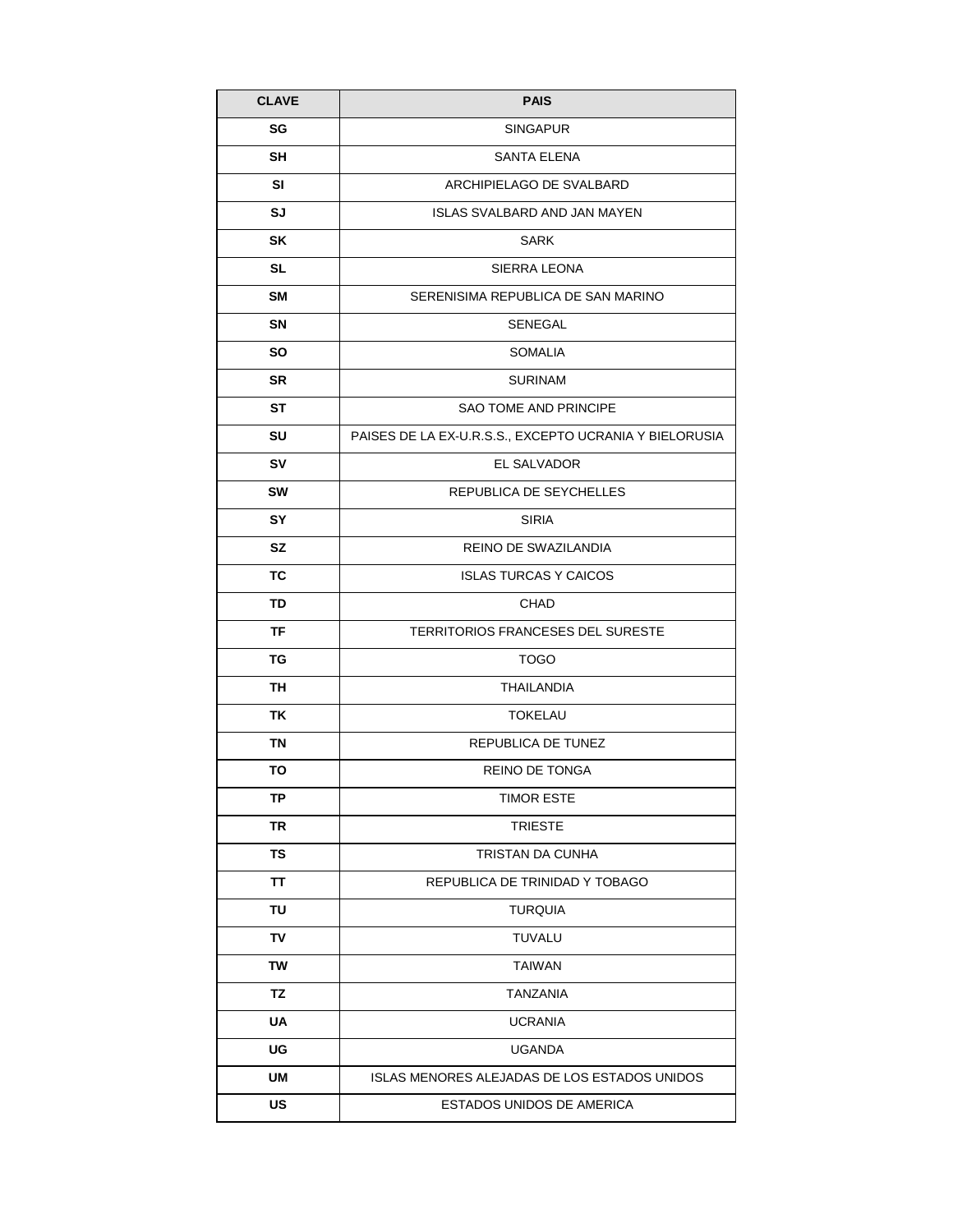| <b>CLAVE</b> | <b>PAIS</b>                                 |  |
|--------------|---------------------------------------------|--|
| UY.          | REPUBLICA ORIENTAL DEL URUGUAY              |  |
| VA           | EL VATICANO                                 |  |
| <b>VC</b>    | SAN VICENTE Y LAS GRANADINAS                |  |
| <b>VE</b>    | VENEZUELA                                   |  |
| VG           | <b>ISLAS VIRGENES BRITANICAS</b>            |  |
| VI           | ISLAS VIRGENES DE ESTADOS UNIDOS DE AMERICA |  |
| <b>VN</b>    | <b>VIETNAM</b>                              |  |
| VU           | REPUBLICA DE VANUATU                        |  |
| <b>WF</b>    | <b>ISLAS WALLIS Y FUNTUNA</b>               |  |
| <b>XX</b>    | <b>OTRO</b>                                 |  |
| YD           | YEMEN DEMOCRATICA                           |  |
| YE           | REPUBLICA DEL YEMEN                         |  |
| YU           | PAISES DE LA EX-YUGOSLAVIA                  |  |
| ZA           | <b>SUDAFRICA</b>                            |  |
| <b>ZC</b>    | ZONA ESPECIAL CANARIA                       |  |
| <b>ZM</b>    | <b>ZAMBIA</b>                               |  |
| ZO           | ZONA LIBRE OSTRAVA                          |  |
| <b>ZR</b>    | ZAIRE                                       |  |
| ZW           | <b>ZIMBABWE</b>                             |  |

CUANDO SE REQUIERA UTILIZAR **MEXICO** SE PONDRA EL NOMBRE CORRESPONDIENTE, O BIEN, LA CLAVE **ME**, SEGUN EL TIPO DE INFORMACION SOLICITADA.

CABE PRECISAR QUE SI SE PUBLICA UN NUEVO ANEXO 10 PARA LA RESOLUCION MISCELANEA FISCAL PARA 2010, LA INFORMACION AHI CONTENIDA SUSTITUIRIA A LA ANTERIOR.

### **APENDICE VII. CATALOGO DE TIPO DE MONEDA.**

ANEXO 22 DE LAS REGLAS DE CARACTER GENERAL EN MATERIA DE COMERCIO EXTERIOR PARA 2009, APENDICE 5.- CLAVES DE MONEDAS, PUBLICADO EN EL DIARIO OFICIAL DE LA FEDERACION EL 14 DE MAYO DE 2009.

| <b>PAIS</b>      | <b>NOMBRE MONEDA</b> |
|------------------|----------------------|
| AFRICA CENTRAL   | <b>FRANCO</b>        |
| <b>ALBANIA</b>   | LEK                  |
| <b>ALEMANIA</b>  | <b>EURO</b>          |
| ANTILLAS HOLAN.  | <b>FLORIN</b>        |
| ARABIA SAUDITA   | <b>RIYAL</b>         |
| ARGELIA          | <b>DINAR</b>         |
| ARGENTINA        | <b>PESO</b>          |
| <b>AUSTRALIA</b> | <b>DOLAR</b>         |
| <b>AUSTRIA</b>   | <b>EURO</b>          |
| <b>BAHAMAS</b>   | <b>DOLAR</b>         |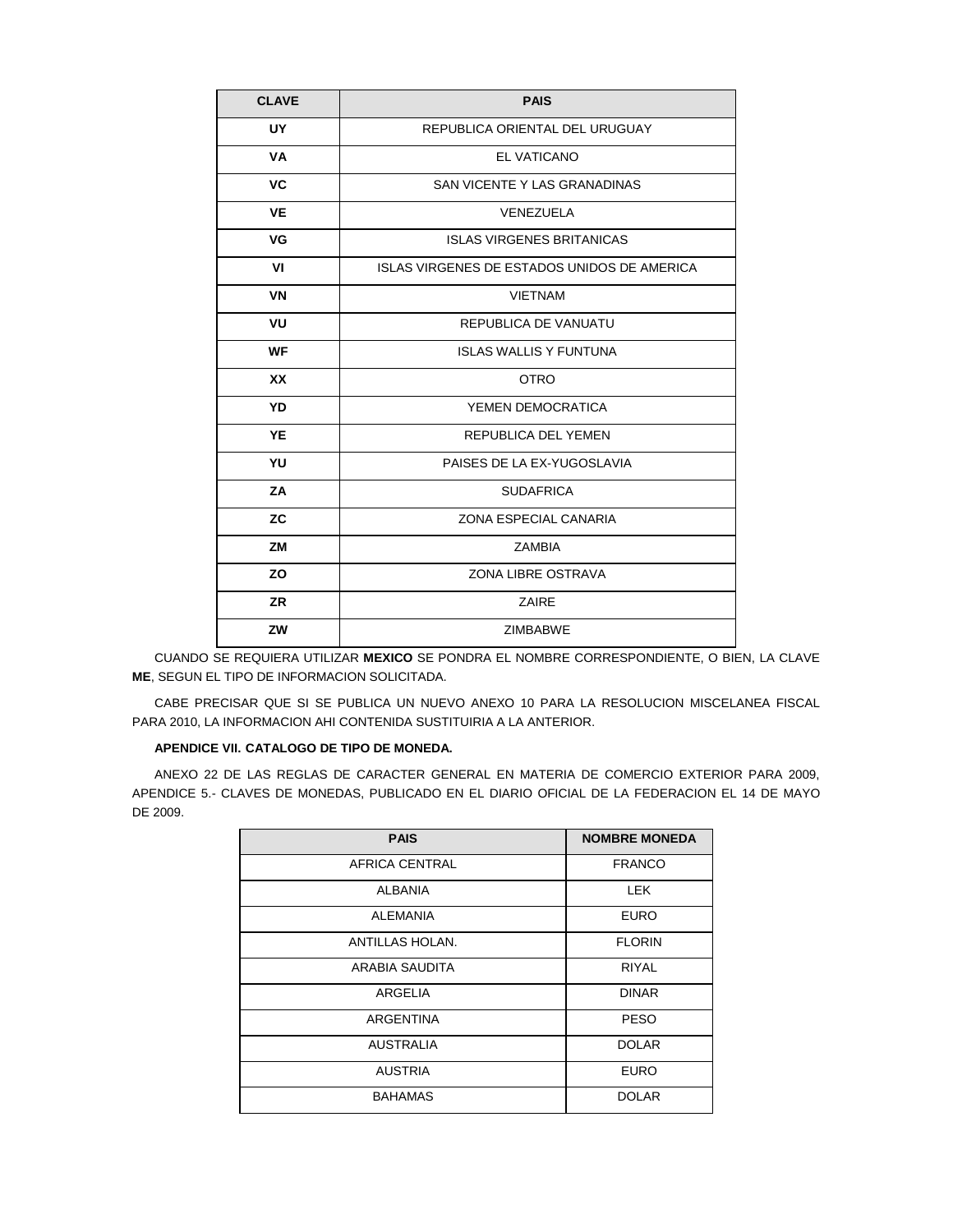| <b>PAIS</b>              | <b>NOMBRE MONEDA</b> |
|--------------------------|----------------------|
| <b>BAHRAIN</b>           | <b>DINAR</b>         |
| <b>BARBADOS</b>          | <b>DOLAR</b>         |
| <b>BELGICA</b>           | <b>EURO</b>          |
| <b>BELICE</b>            | <b>DOLAR</b>         |
| <b>BERMUDA</b>           | <b>DOLAR</b>         |
| <b>BOLIVIA</b>           | <b>BOLIVIANO</b>     |
| <b>BRASIL</b>            | <b>REAL</b>          |
| <b>BULGARIA</b>          | LEV                  |
| CANADA                   | <b>DOLAR</b>         |
| <b>CHILE</b>             | <b>PESO</b>          |
| <b>CHINA</b>             | YUAN                 |
| <b>COLOMBIA</b>          | <b>PESO</b>          |
| <b>COREA DEL NORTE</b>   | <b>WON</b>           |
| <b>COREA DEL SUR</b>     | <b>WON</b>           |
| COSTA RICA               | <b>COLON</b>         |
| <b>CUBA</b>              | <b>PESO</b>          |
| <b>DINAMARCA</b>         | <b>CORONA</b>        |
| <b>ECUADOR</b>           | <b>DOLAR</b>         |
| <b>EGIPTO</b>            | LIBRA                |
| EL SALVADOR              | <b>COLON</b>         |
| <b>EM. ARABES UNIDOS</b> | <b>DIRHAM</b>        |
| <b>ESPAÑA</b>            | <b>EURO</b>          |
| <b>ESTONIA</b>           | CORONA               |
| <b>ETIOPIA</b>           | <b>BIRR</b>          |
| E.U.A.                   | <b>DOLAR</b>         |
| FED. RUSA                | <b>RUBLO</b>         |
| <b>FIDJI</b>             | <b>DOLAR</b>         |
| <b>FILIPINAS</b>         | <b>PESO</b>          |
| <b>FINLANDIA</b>         | <b>EURO</b>          |
| <b>FRANCIA</b>           | <b>EURO</b>          |
| GHANA                    | CEDI                 |
| GRAN BRETAÑA             | LIBRA ESTERLINA      |
| <b>GRECIA</b>            | <b>EURO</b>          |
| <b>GUATEMALA</b>         | QUETZAL              |
| <b>GUYANA</b>            | <b>DOLAR</b>         |
| HAITI                    | <b>GOURDE</b>        |
| <b>HOLANDA</b>           | <b>EURO</b>          |
| <b>HONDURAS</b>          | <b>LEMPIRA</b>       |
| <b>HONG KONG</b>         | <b>DOLAR</b>         |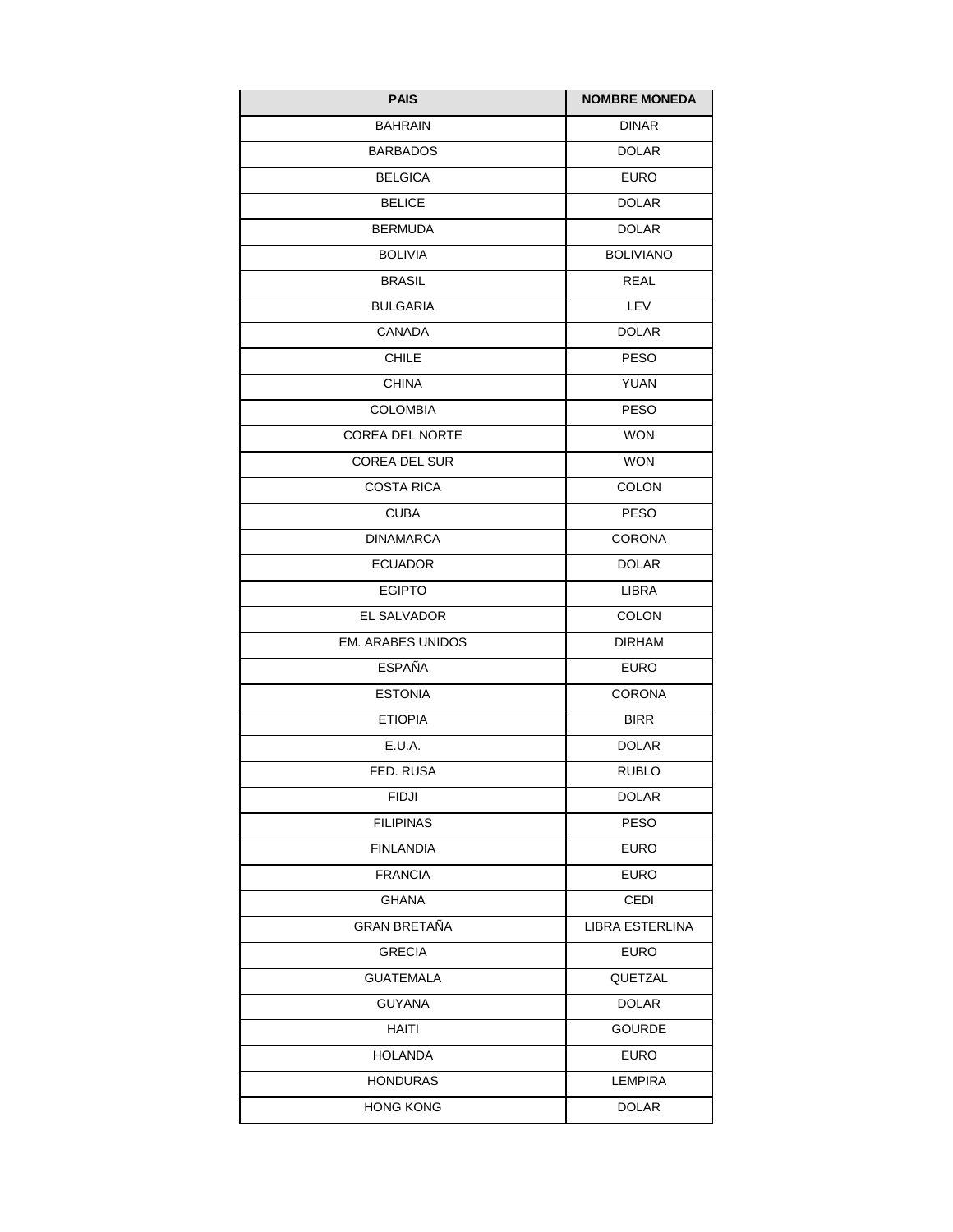| <b>PAIS</b>                     | <b>NOMBRE MONEDA</b> |
|---------------------------------|----------------------|
| <b>HUNGRIA</b>                  | <b>FORINT</b>        |
| <b>INDIA</b>                    | <b>RUPIA</b>         |
| <b>INDONESIA</b>                | <b>RUPIA</b>         |
| <b>IRAK</b>                     | <b>DINAR</b>         |
| <b>IRAN</b>                     | <b>RIYAL</b>         |
| <b>IRLANDA</b>                  | EURO                 |
| <b>ISLANDIA</b>                 | <b>CORONA</b>        |
| <b>ISRAEL</b>                   | <b>SHEKEL</b>        |
| <b>ITALIA</b>                   | <b>EURO</b>          |
| JAMAICA                         | <b>DOLAR</b>         |
| <b>JAPON</b>                    | <b>YEN</b>           |
| <b>JORDANIA</b>                 | <b>DINAR</b>         |
| <b>KENYA</b>                    | <b>CHELIN</b>        |
| <b>KUWAIT</b>                   | <b>DINAR</b>         |
| <b>LIBANO</b>                   | <b>LIBRA</b>         |
| <b>LIBIA</b>                    | DINAR                |
| LITUANIA                        | <b>LITAS</b>         |
| <b>LUXEMBURGO</b>               | <b>EURO</b>          |
| <b>MALASIA</b>                  | <b>RINGGIT</b>       |
| <b>MALTA</b>                    | <b>LIRA</b>          |
| <b>MARRUECOS</b>                | <b>DIRHAM</b>        |
| <b>MEXICO</b>                   | <b>PESO</b>          |
| <b>MONTENEGRO</b>               | EURO                 |
| <b>NICARAGUA</b>                | <b>CORDOBA</b>       |
| NIGERIA (FED)                   | NAIRA                |
| <b>NORUEGA</b>                  | <b>CORONA</b>        |
| NUEVA ZELANDA                   | <b>DOLAR</b>         |
| PAKISTAN                        | <b>RUPIA</b>         |
| <b>PALESTINA</b>                | SHEKEL               |
| <b>PANAMA</b>                   | BALBOA               |
| PARAGUAY                        | <b>GUARANI</b>       |
| PERU                            | N. SOL               |
| <b>POLONIA</b>                  | ZLOTY                |
| PORTUGAL                        | EURO                 |
| PUERTO RICO                     | <b>DOLAR</b>         |
| REPUBLICA CHECA                 | <b>CORONA</b>        |
| REPUBLICA DEMOCRATICA DEL CONGO | <b>FRANCO</b>        |
| REPUBLICA DE SERBIA             | <b>DINAR</b>         |
| REPUBLICA DOMINICANA            | <b>PESO</b>          |